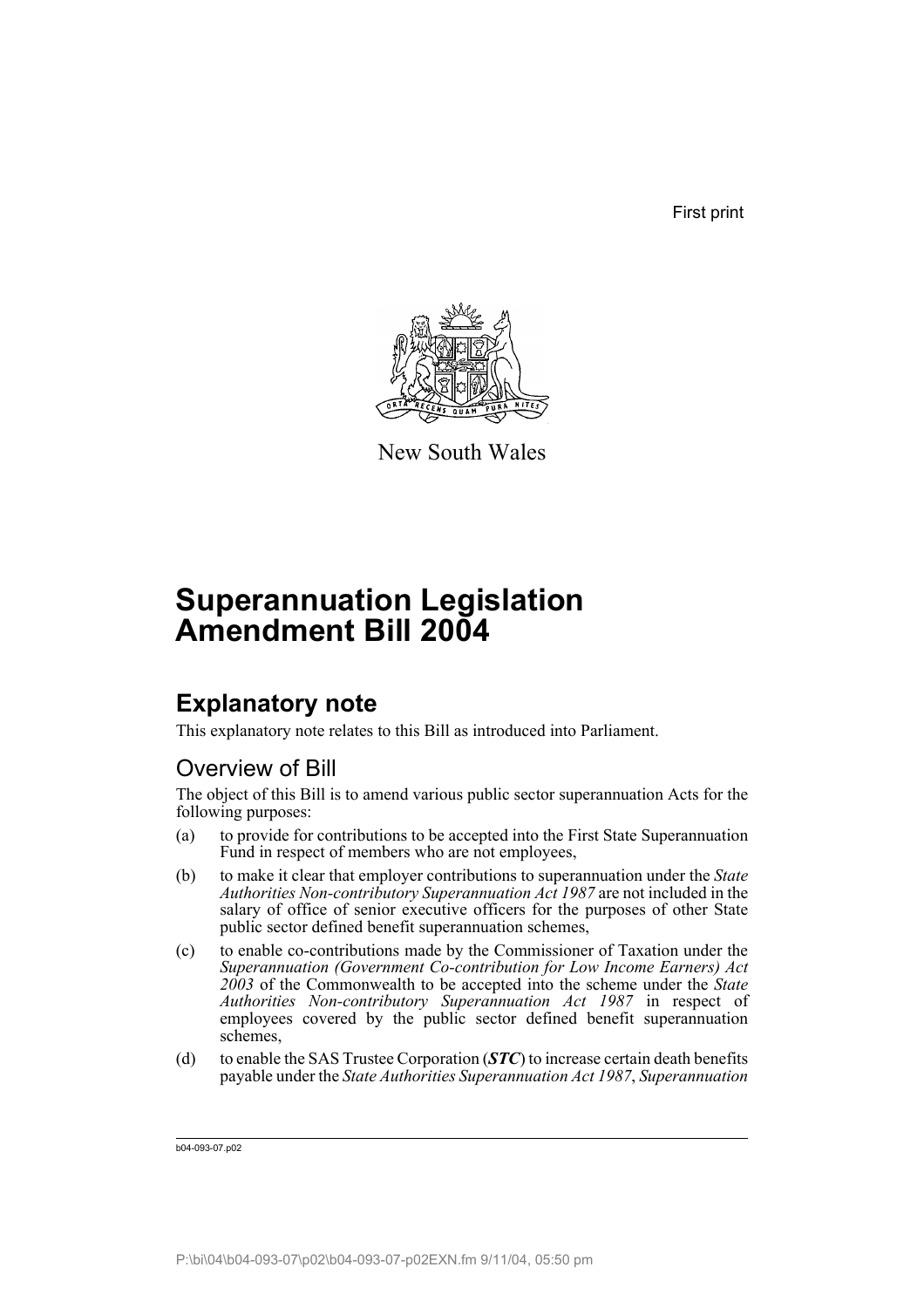Explanatory note

*Act 1916*, *State Authorities Non-contributory Superannuation Act 1987* and the *Police Regulation (Superannuation Act) 1906* to restore amounts by which the benefits were reduced because of income tax liability in respect of employers' contributions,

- (e) to clarify certain matters relating to police hurt on duty benefits under the *Police Regulation (Superannuation) Act 1906*,
- (f) to re-enact and streamline provisions relating to the preservation and payment of benefits as a result of changes in scheme membership caused by Government initiatives,
- (g) to enable regulations to be made to provide for who is liable to pay benefits and other employer liabilities that occur during periods where an employee is eligible to elect to leave, or transfer from, a public sector superannuation scheme and before the employee elects to do so,
- (h) to enable STC to adjust employer reserves in the State Authorities Superannuation Fund and the State Superannuation Fund for the purpose of pooling employer liabilities for death and disability benefits paid out of the Fund,
- (i) to make it clear that the FSS Trustee Corporation (*FTC*) and STC may delegate the disputes determination function conferred on those Corporations to committees.

## Outline of provisions

**Clause 1** sets out the name (also called the short title) of the proposed Act.

**Clause 2** provides for the commencement of the proposed Act on a day or days to be appointed by proclamation.

**Clause 3** is a formal provision that gives effect to the amendments to the Acts specified in Schedules 1–7 as set out in those Schedules.

## **Schedule 1 Amendment of First State Superannuation Act 1992 No 100**

**Schedule 1** amends section 14 of the Principal Act, to include the contributions that may be paid on behalf of members who are not employees as a matter that may be included in the trust deed for the First State Superannuation Fund.

## **Schedule 2 Amendment of Police Association Employees (Superannuation) Act 1969 No 33**

**Schedule 2 [1]** amends section 2B of the Principal Act, which sets out how the salary of office of an executive officer is calculated for the purposes of superannuation contributions and benefits. The amendment makes it clear that employer

Explanatory note page 2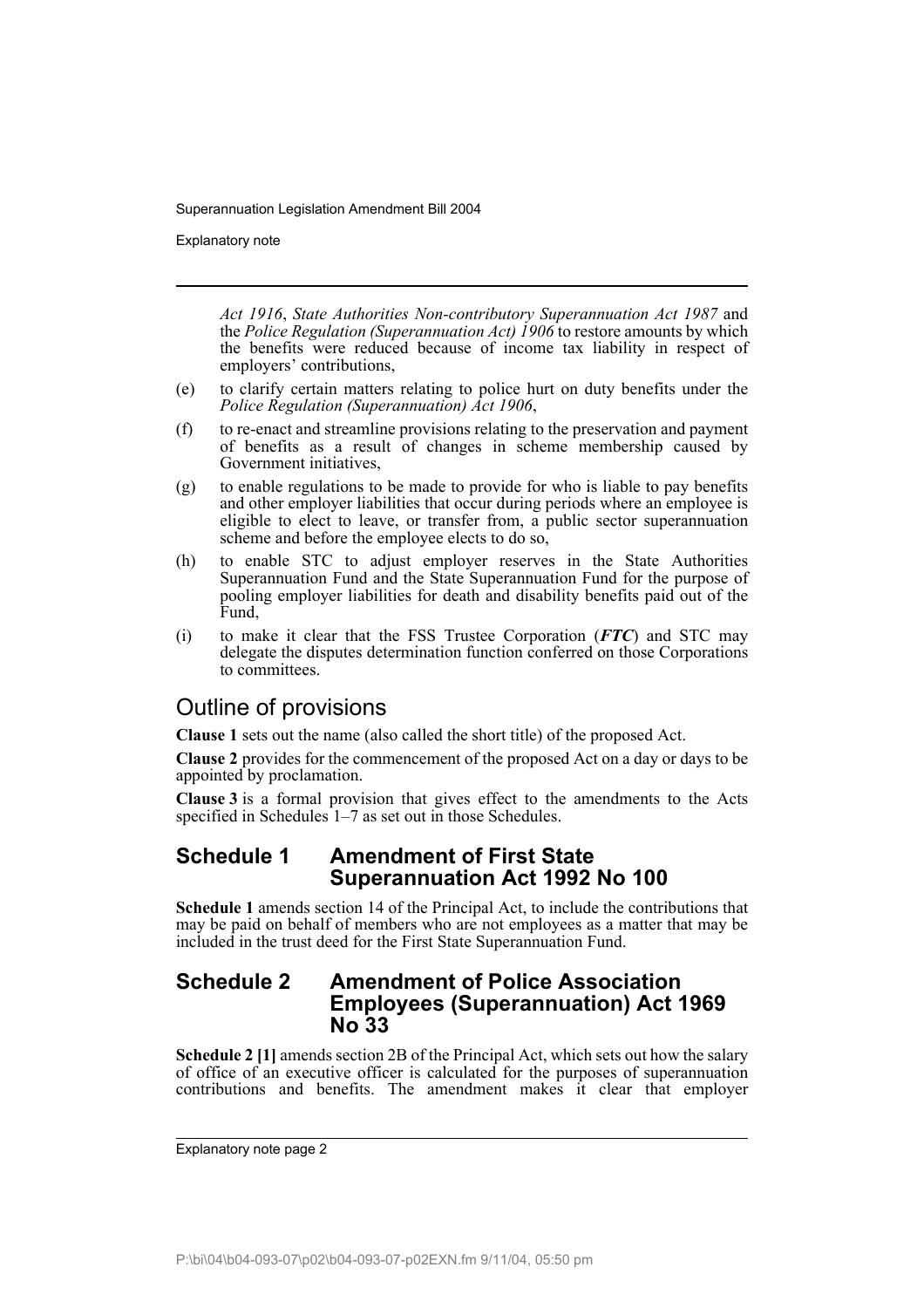Explanatory note

contributions to superannuation under the *State Authorities Non-contributory Superannuation Act 1987* may not be included as part of the remuneration paid to an officer for the purpose of calculating the maximum salary that may be nominated by the officer for the purposes of the superannuation scheme established by the Principal Act.

**Schedule 2 [2]** enables regulations containing savings and transitional provisions to be made as a consequence of the enactment of the proposed Act.

## **Schedule 3 Amendment of Police Regulation (Superannuation) Act 1906 No 28**

### **Salary of office of executive officers**

**Schedule 3 [1]** amends section 1AA of the Principal Act, which sets out how the salary of office of an executive officer is calculated for the purposes of superannuation contributions and benefits. The amendment makes it clear that employer contributions to superannuation under the *State Authorities Non-contributory Superannuation Act 1987* may not be included as part of the remuneration paid to an officer for the purpose of calculating the maximum salary that may be nominated by the officer for the purposes of the superannuation scheme established by the Principal Act.

### **Hurt on duty benefits**

Under section 12D of the Principal Act, STC may pay a police officer or former police officer who is a member of the Police Superannuation Scheme, and who was hurt on duty, a gratuity in the nature of a workers compensation payment. The gratuity is not payable unless the officer is receiving an annual superannuation allowance under section 10 (that is, an allowance paid because the officer was hurt on duty) or the injury for which the gratuity is paid is determined by the Commissioner of Police to have been caused by being hurt on duty.

**Schedule 3 [2] and [3]** amend section 12D to make it clear that STC may pay a gratuity under that section without a need for a further determination about whether an injury arose out of being hurt on duty only if it is for the same injury for which a superannuation allowance is already being paid. However, in any other case, a gratuity is only payable after the Commissioner of Police decides that the injury to which the claim relates was caused by the member being hurt on duty. The amendment also removes the requirement that a determination by the Commissioner of Police as to the cause of an injury must be made at the request of STC.

### **Restoration of death benefit previously reduced to offset contribution tax liabilities**

Currently section 14AA of the Principal Act requires STC to make a determination reducing a benefit under the Principal Act if STC is liable to pay income tax under a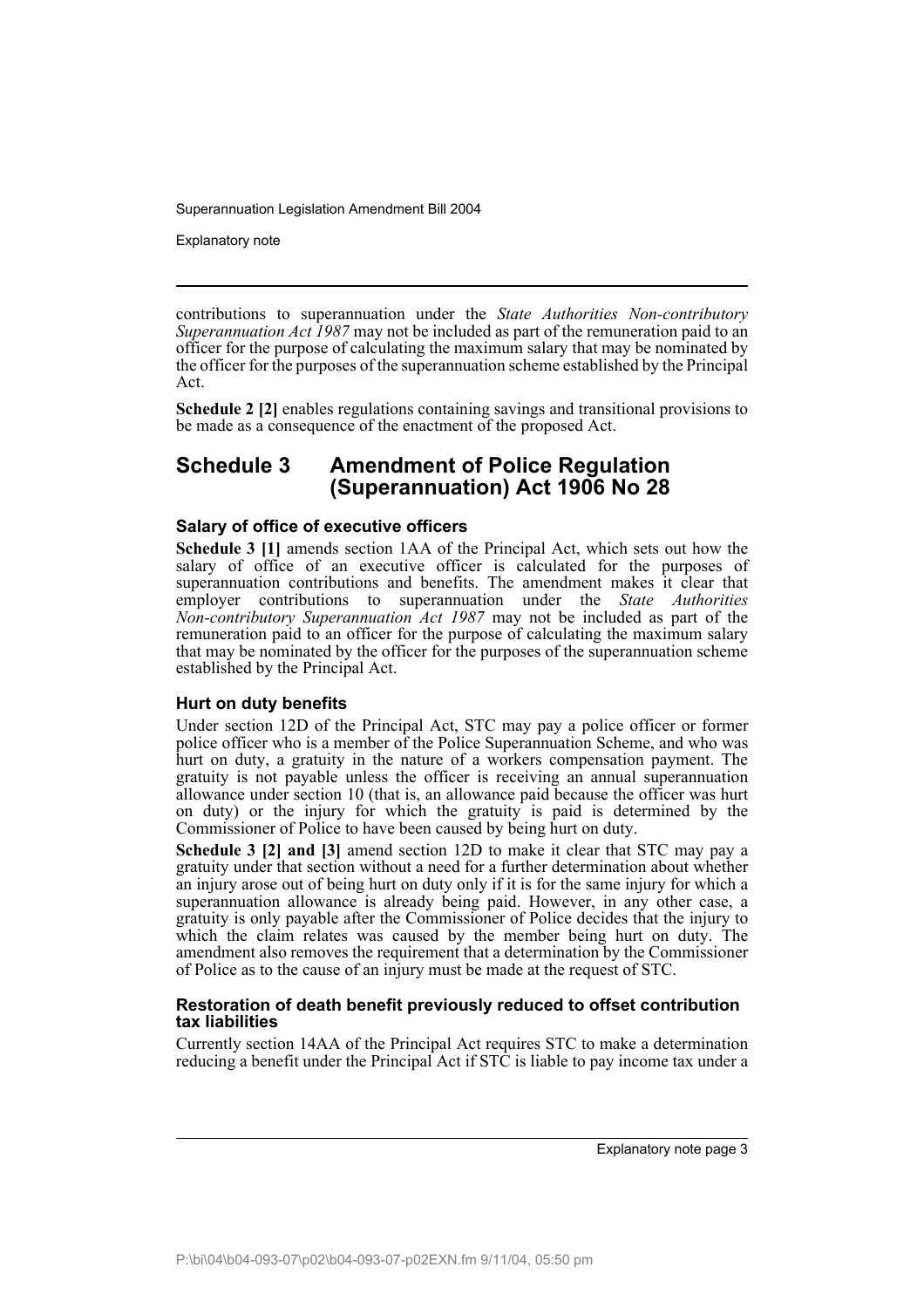Explanatory note

Commonwealth taxation law in respect of certain amounts and a portion of that tax is referable to the part of those amounts used to finance the benefit.

**Schedule 3 [4]** inserts proposed section 14AAA into the Principal Act. The proposed section enables STC to increase a benefit payable or paid under section 9B of the Principal Act, that has been previously reduced under section 14AA, for the purpose of obtaining an income tax deduction. The benefit is increased by an amount equal to the amount that would be allowable as a deduction from assessable income under section 279D of the *Income Tax Assessment Act 1936* of the Commonwealth in respect of the payment.

### **Savings and transitional provisions**

**Schedule 3 [5]** enables regulations containing savings and transitional provisions to be made as a consequence of the enactment of the proposed Act.

**Schedule 3 [6]** validates gratuities granted under section 12D of the Principal Act where the Commissioner of Police made a decision about injury other than at the request of STC.

**Schedule 3 [6]** also provides that proposed section 14AAA applies to a benefit reduced, but not paid, before the commencement of that section and does not apply to a benefit paid before the commencement of that section.

## **Schedule 4 Amendment of State Authorities Non-contributory Superannuation Act 1987 No 212**

### **Salary of executive officers**

**Schedule 4 [3]** amends section 4A of the Principal Act, which sets out how the salary of an executive officer is calculated for the purposes of superannuation contributions and benefits. The amendment makes it clear that employer contributions to superannuation under other public sector superannuation schemes may not be included as part of the remuneration paid to an officer for the purpose of calculating the maximum salary that may be nominated by the officer for the purposes of the superannuation scheme established by the Principal Act.

**Schedule 4 [2]** makes a consequential amendment.

### **Acceptance of co-contributions**

The *Superannuation (Government Co-contribution for Low Income Earners) Act 2003* of the Commonwealth provides for contributions (*Commonwealth co-contributions*) to be made by the Commonwealth Government towards the superannuation of eligible low income earners. Such contributions are co-contributions, being made when eligible low income earners themselves make eligible personal contributions to superannuation.

Explanatory note page 4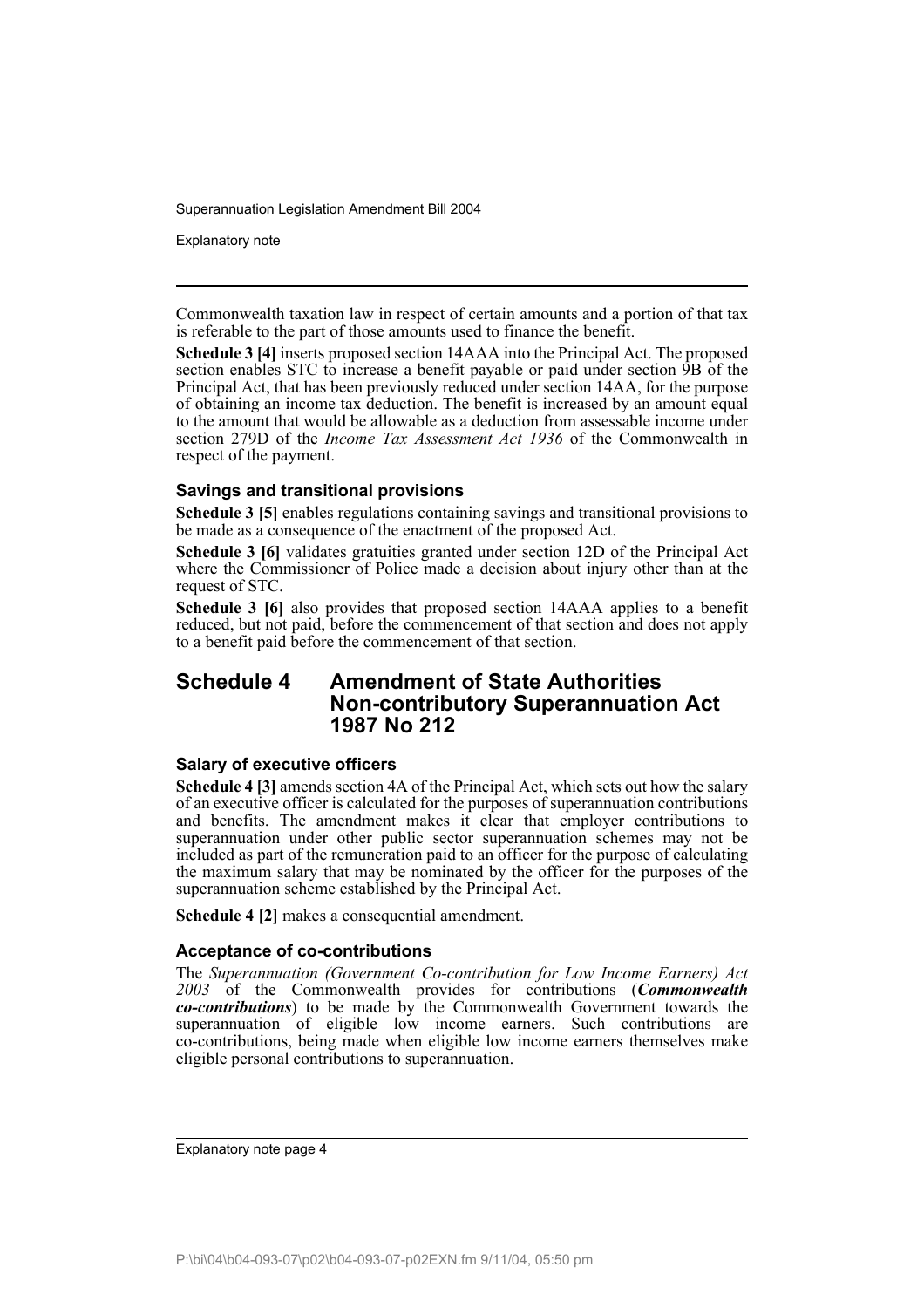Explanatory note

The Schedule includes amendments to the Principal Act to enable Commonwealth co-contributions made in respect of employees and former employees, within the meaning of the Principal Act, to be accepted into the superannuation scheme under the Principal Act.

**Schedule 4 [5] and [8]** amend the Principal Act to enable any such co-contributions to be accepted into funds and employer reserves under that Act.

In certain cases, co-contributions may be recovered by the Commissioner of Taxation as amounts payable as a debt due to the Commonwealth. **Schedule 4 [7] and [9]** amend the Principal Act to enable such amounts to be paid, or debited, as the case may be, from the relevant funds and employer reserves under the Act. **Schedule 4 [9]** also provides for the costs incurred by STC in relation to Commonwealth co-contributions to be debited from relevant employer reserves.

**Schedule 4 [11]** inserts proposed section 10B into the Principal Act to provide for STC to establish and maintain accounts in respect of co-contributions made in respect of employees and to credit Commonwealth co-contributions to them.

**Schedule 4 [13]** inserts proposed section 22A into the Principal Act to provide for the benefit (*Commonwealth co-contribution benefit*) provided by the Principal Act for a person in respect of Commonwealth co-contributions to be an amount equal to the balance at credit in the person's Commonwealth co-contribution account at the time the benefit is paid or preserved.

**Schedule 4 [14] and [15]** amend section 23 of the Principal Act to provide for the Commonwealth co-contribution benefit to be payable in the same circumstances as the basic benefit is payable.

**Schedule 4 [17] and [18]** amend section 24 of the Principal Act to provide for any Commonwealth co-contribution benefit in respect of a person to be preserved if the basic benefit in respect of that person is not otherwise payable under the Principal Act.

**Schedule 4 [19]** inserts proposed section 24 (1A) and (1B) into the Principal Act to provide that Commonwealth co-contributions received by STC in respect of a former employee while a basic benefit is preserved by STC in respect of the former employee must be preserved, and any preserved Commonwealth co-contribution benefit of the person is to be increased by the amount of Commonwealth co-contributions so preserved.

**Schedule 4 [1], [12], [16], [20] and [21]** make consequential amendments. **Schedule 4 [4] and [6]** make statute law revision amendments.

### **Restoration of death benefit previously reduced to offset contribution tax liabilities**

Currently section 26A of the Principal Act requires STC to make a determination reducing a benefit under the Principal Act if STC is liable to pay income tax under a Commonwealth taxation law in respect of certain amounts and a portion of that tax is referable to the benefit.

Explanatory note page 5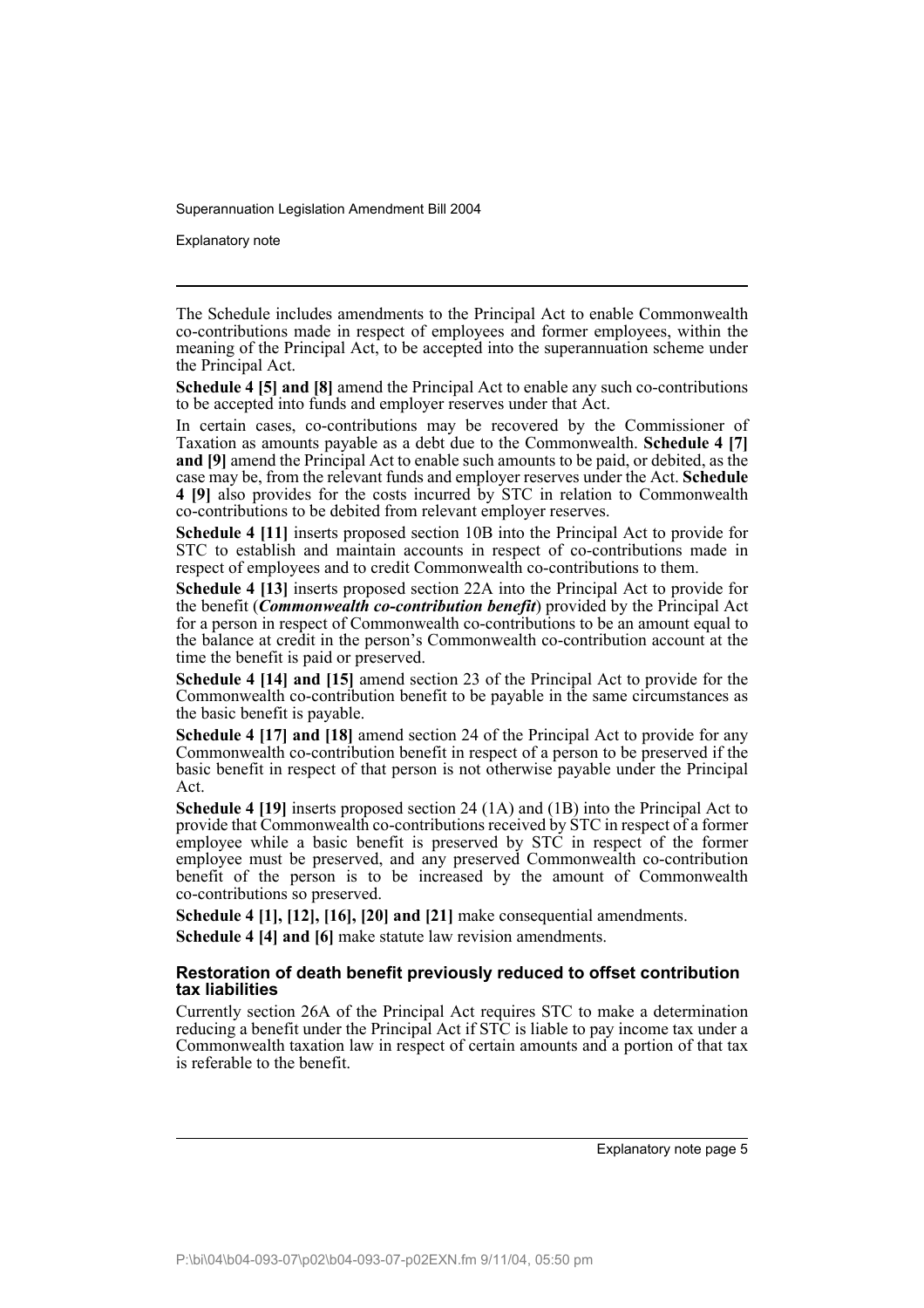Explanatory note

**Schedule 4 [22]** inserts proposed section 26AA into the Principal Act. The proposed section enables STC to increase a benefit payable or paid under the Principal Act on the death of an employee or former employee under the Principal Act, that has been previously reduced under section 26A, for the purpose of obtaining an income tax deduction. The benefit is increased by an amount equal to the amount that would be allowable as a deduction from assessable income under section 279D of the *Income Tax Assessment Act 1936* of the Commonwealth in respect of the payment.

### **Effect of Government initiatives**

Currently the Principal Act has 2 different ways of dealing with employees who are required to or elect to leave the Act's superannuation scheme, or whose employer ceases to be an employer under the scheme, as a result of a Government privatisation initiative or other Government initiative. The Schedule amends the Act so that all of these employees are dealt with in the same way.

**Schedule 4 [24]** substitutes section 27AA of the Principal Act. The proposed section applies Part 4AA to employees who transfer employment or superannuation coverage, or whose employer ceases to be an employer in the Act's superannuation scheme, if the Minister certifies that the cessation of employment or coverage or the removal of the employer is as a consequence of a Government privatisation initiative or other Government initiative. If the Part applies, the basic benefit and any Commonwealth co-contribution benefit in respect of the employee is to be preserved. **Schedule 4 [23]** makes a consequential amendment.

**Schedule 4 [25]** extends provisions of section 27AB of the Principal Act, which currently provide for the adjustment of the liabilities of an employer under the Act on privatisation, to enable adjustment of the liabilities of an employer after other Government initiatives affect employees of the employer. **Schedule 4 [10]** makes a consequential amendment.

**Schedule 4 [26] and [27]** amend section 27AC of the Principal Act to vest an employer's liability in respect of transferred contributors in the Crown on the relevant transfer of contributors or superannuation coverage taking effect as a result of a Government privatisation initiative or other Government initiative.

**Schedule 4 [28]** inserts proposed section 27ACA into the Principal Act. The proposed section enables regulations to be made for or with respect to liability for employer contributions, benefits or other employer liabilities under the Principal Act that are payable in respect of any period in which an employee may elect to transfer employment or superannuation coverage and before any such election is made.

### **Savings and transitional provisions**

**Schedule 4 [29]** enables regulations containing savings and transitional provisions to be made as a consequence of the enactment of the proposed Act.

**Schedule 4 [30]** provides that proposed section 26AA applies to a benefit reduced, but not paid, before the commencement of that section and does not apply to a benefit paid before the commencement of that section.

Explanatory note page 6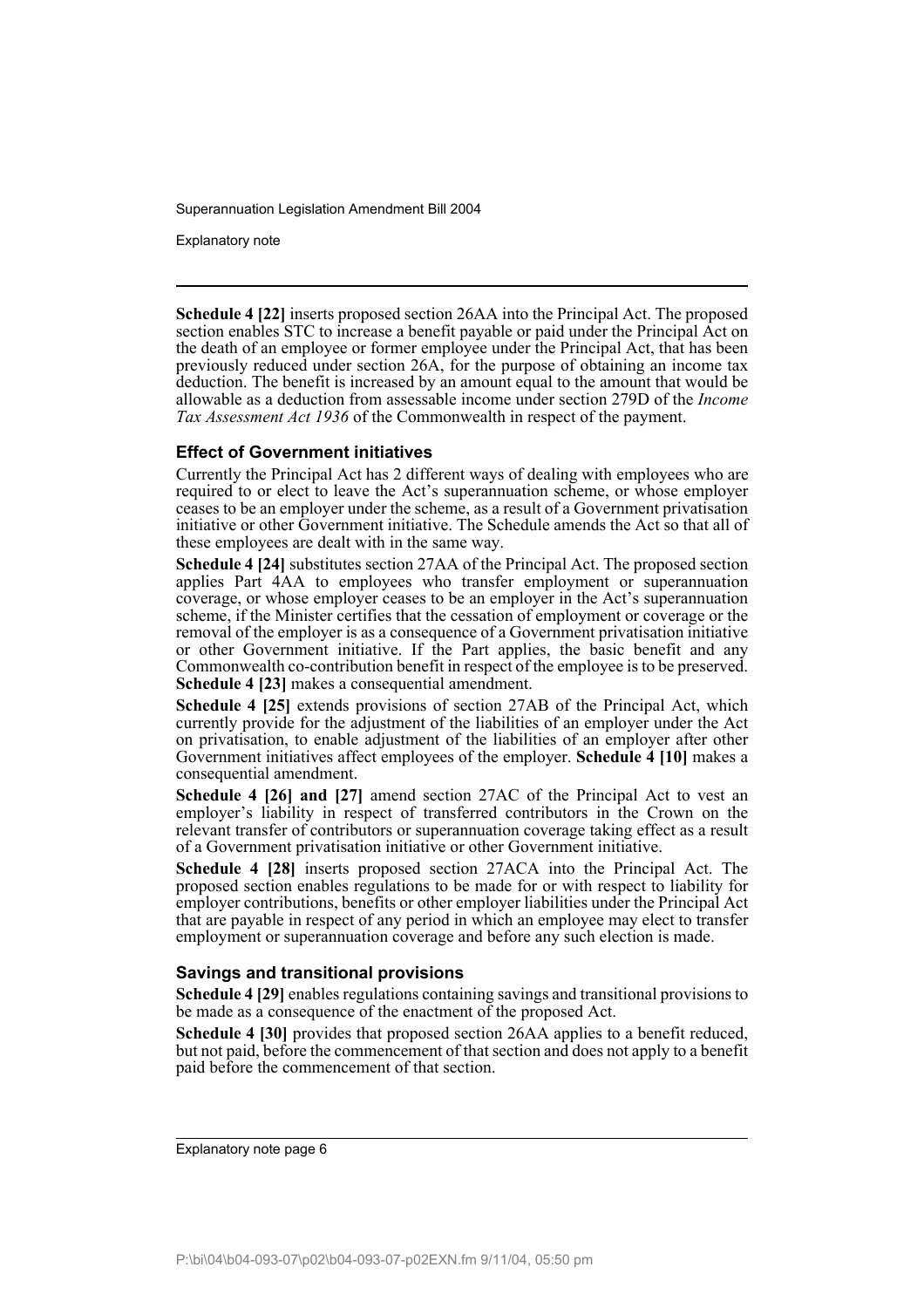Explanatory note

## **Schedule 5 Amendment of State Authorities Superannuation Act 1987 No 211**

### **Salary of executive officers**

**Schedule 5 [2]** amends section 4A of the Principal Act, which sets out how the salary of an executive officer is calculated for the purposes of superannuation contributions and benefits. The amendment makes it clear that employer contributions to superannuation under the *State Authorities Non-contributory Superannuation Act 1987* may not be included as part of the remuneration paid to an officer for the purpose of calculating the maximum salary that may be nominated by the officer for the purposes of the superannuation scheme established by the Principal Act.

### **Pooling of liability for death and disability benefits**

**Schedule 5 [4]** inserts proposed section 16A. The proposed section enables STC, after obtaining actuarial advice, to adjust amounts in employers' reserves to achieve an equitable pooling of liability for payment of employer contributions to death and disability benefits among all employers in the State Authorities Superannuation Scheme in the preceding year.

### **Restoration of death benefit previously reduced to offset contribution tax liabilities**

Currently section 45A of the Principal Act requires STC to make a determination reducing the employer-financed portion of a benefit under the Principal Act if STC is liable to pay income tax under a Commonwealth taxation law in respect of certain amounts and a portion of that tax is referable to the employer-financed portion of the benefit.

**Schedule 5 [6]** inserts proposed section 45AA into the Principal Act. The proposed section enables STC to increase an employer-financed portion of a benefit payable or paid under the Principal Act on the death of a contributor or former contributor, that has been previously reduced under section 45A, for the purpose of obtaining an income tax deduction. The benefit is increased by an amount equal to the amount that would be allowable as a deduction from assessable income under section 279D of the *Income Tax Assessment Act 1936* of the Commonwealth in respect of the payment.

### **Effect of Government initiatives**

Currently the Principal Act has 2 different ways of dealing with contributors who are required to or elect to leave the Act's superannuation scheme, or whose employer ceases to be an employer under the scheme, as a result of a Government privatisation initiative or other  $\ddot{G}$  overnment initiative. The Schedule amends the Act so that all of these contributors are dealt with in the same way.

**Schedule 5 [8]** inserts proposed section 46AAA of the Principal Act. The proposed section applies Part 5A to contributors who transfer employment or superannuation coverage, if the Minister certifies that the cessation of employment or coverage or the

Explanatory note page 7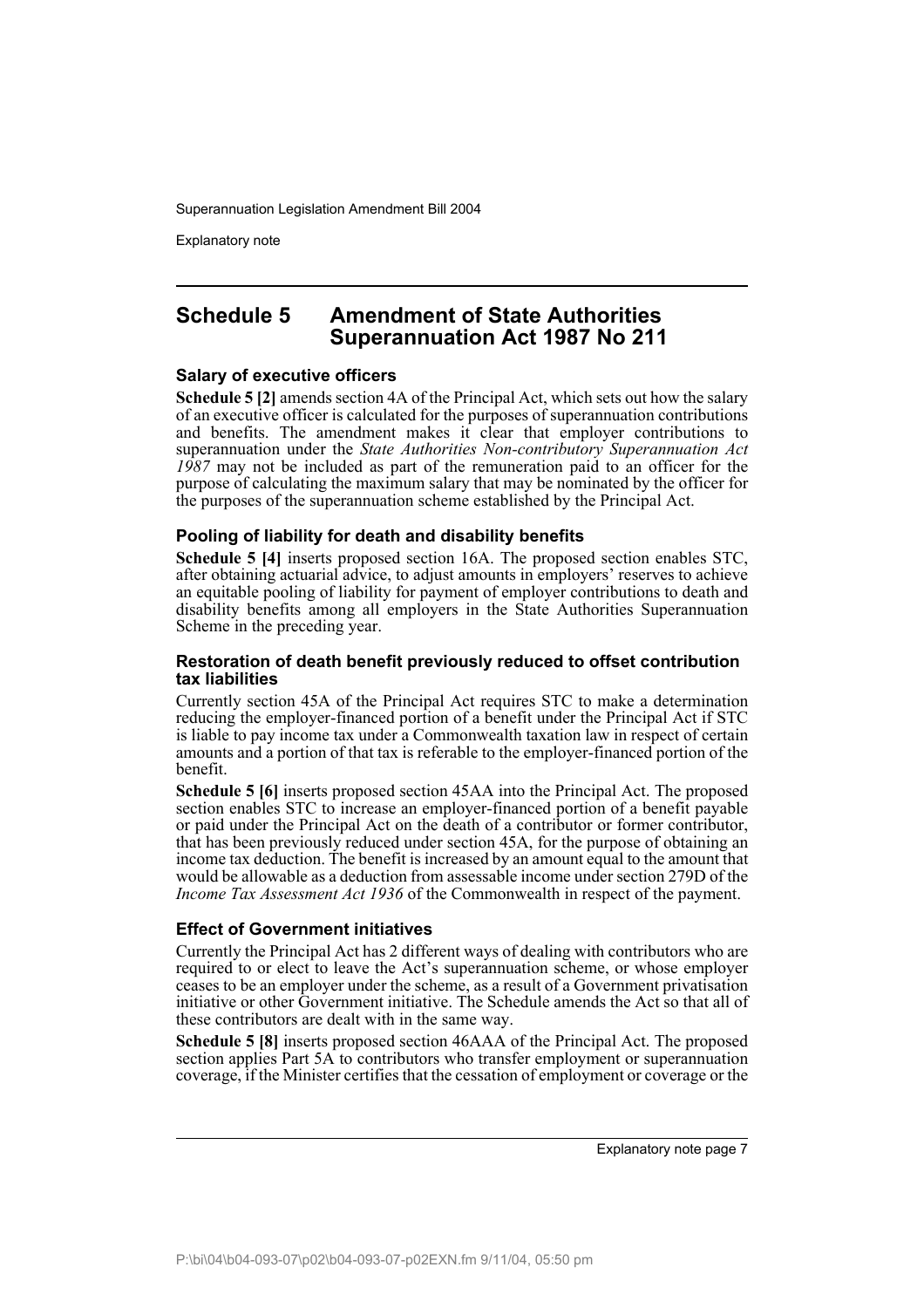Explanatory note

removal of the employer is as a consequence of a Government privatisation initiative or other Government initiative. The Part also applies if an employer ceases to be an employer because of an order made as a result of a Government privatisation initiative. **Schedule 5 [1], [3], [5] and [7]** make consequential amendments.

**Schedule 5 [9]** inserts a formal provision that gives effect to proposed Part 1 of Schedule 5 to the Principal Act.

**Schedule 5 [10]** extends provisions of section 46AC of the Principal Act, which currently provide for the determination and adjustment of the liabilities of an employer under the Act on privatisation, to enable adjustment of the liabilities of an employer after other Government initiatives affect contributors employed by the employer.

**Schedule 5 [11] and [12]** amend section 46AD of the Principal Act to vest an employer's liability in respect of transferred contributors in the Crown on the relevant transfer of contributors or superannuation coverage taking effect as a result of a Government privatisation initiative or other Government initiative.

**Schedule 5 [14]** inserts proposed Part 1 of Schedule 5 into the Principal Act. The proposed Part provides for the deferral of a contributor's benefit when Part 5A of the Principal Act applies and permits immediate payment of any such benefit to another superannuation fund or approved deposit fund approved by STC or to purchase a deferred annuity. Otherwise, the deferred benefit may be paid in the same circumstances as other deferred benefits under the Principal Act. The proposed Part also enables regulations to be made for or with respect to liability for employer contributions, benefits or other employer liabilities under the Principal Act that are payable in respect of any period in which a contributor may elect to transfer employment or superannuation coverage and before any such election is made. **Schedule 5 [13] and [15]** make consequential amendments.

### **Savings and transitional provisions**

**Schedule 5 [16]** enables regulations containing savings and transitional provisions to be made as a consequence of the enactment of the proposed Act.

**Schedule 5 [17]** provides that proposed section 45AA applies to an employer-financed portion of a benefit reduced, but not paid, before the commencement of that section and does not apply to an employer-financed portion of a benefit paid before the commencement of that section.

### **Schedule 6 Amendment of Superannuation Act 1916 No 28**

### **Salary of executive officers**

**Schedule 6 [1]** amends section 3AA of the Principal Act, which sets out how the salary of an executive officer is calculated for the purposes of superannuation contributions and benefits. The amendment makes it clear that employer contributions to superannuation under the *State Authorities Non-contributory*

Explanatory note page 8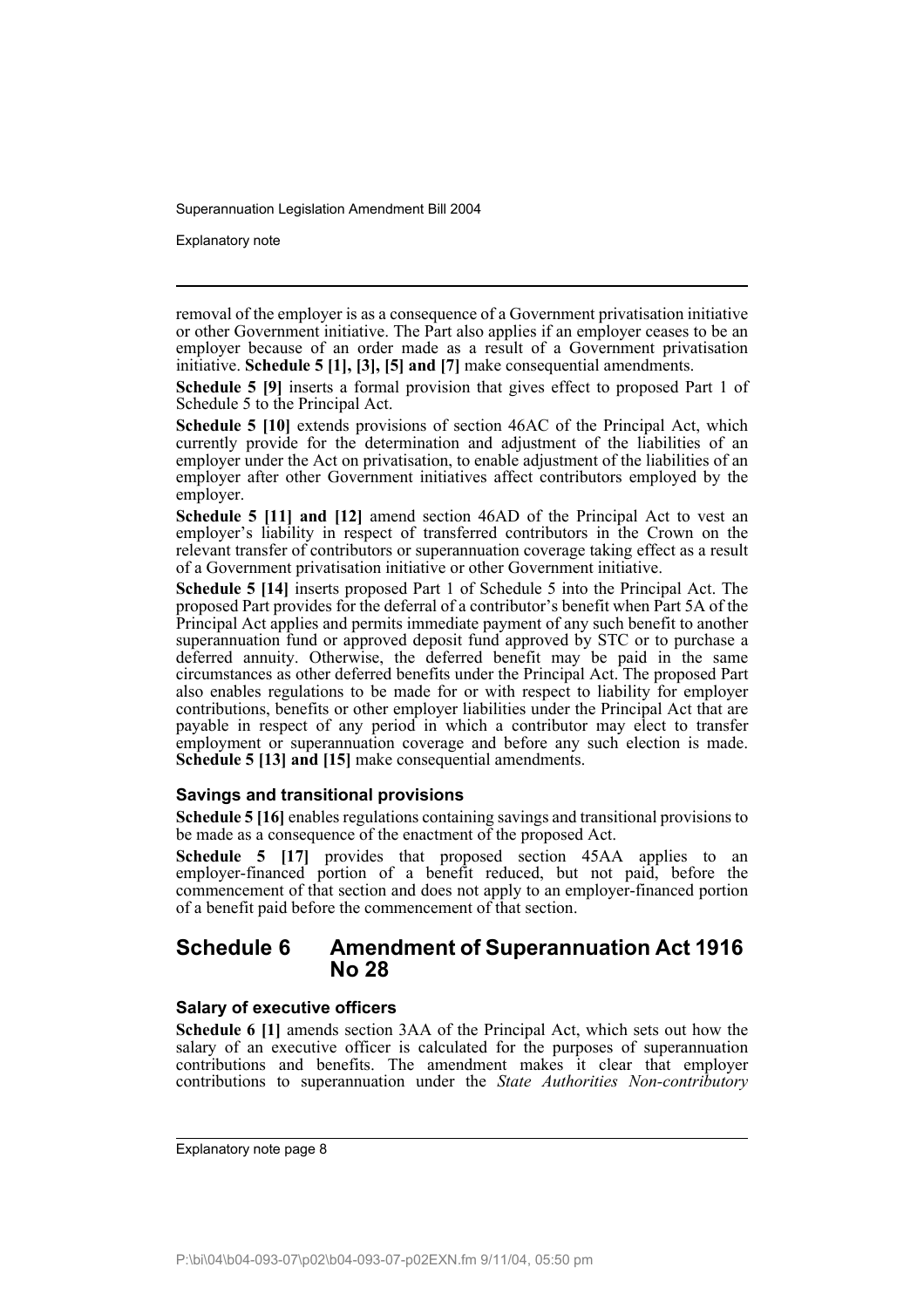Explanatory note

*Superannuation Act 1987* may not be included as part of the remuneration paid to an officer for the purpose of calculating the maximum salary that may be nominated by the officer for the purposes of the superannuation scheme established by the Principal Act.

### **Pooling of liability for death and disability benefits**

**Schedule 6 [2]** inserts proposed section 8C. The proposed section enables STC, after obtaining actuarial advice, to adjust amounts in employers' reserves to achieve an equitable pooling of liability for payment of employer contributions to death and disability benefits among all employers in the State Superannuation Scheme in the preceding year.

### **Medical examinations**

**Schedule 6 [3]** omits Part 2A of the Principal Act which contains provisions about medical examinations for new contributors and is no longer necessary because the State Superannuation Scheme is closed to new contributors.

### **Breakdown pensions**

Currently, a person who is granted a pension under the Principal Act because of invalidity (a *breakdown pension*) is granted that pension for a specified period only and is subject to being recalled to service if STC is of the opinion that the person's health enables the person to perform suitable duties.

**Schedule 6 [4]** enables STC, when granting a breakdown pension to a contributor who has attained 55 years, to grant the pension for the remainder of the person's life, but only if the contributor so elects.

**Schedule 6 [5]** inserts proposed section 51A into the Principal Act, which provides that the provisions that would enable a person to be recalled to service and other related provisions do not apply to a person granted a breakdown pension for life.

**Schedule 6 [6]** enables STC, when granting a breakdown pension to a former contributor who has previously deferred a benefit and who has attained 55 years, to grant the pension for the remainder of the person's life, but only if the contributor so elects.

### **Restoration of death benefit previously reduced to offset contribution tax liabilities**

Currently section 61RA of the Principal Act requires STC to make a determination reducing a benefit under the Principal Act if STC is liable to pay income tax under a Commonwealth taxation law in respect of employers' contributions and a portion of that tax is referable to the employer-financed portion of the benefit.

**Schedule 6 [7]** inserts proposed section 61RAA into the Principal Act. The proposed section enables STC to increase a lump sum benefit under this Act payable or paid on the death of a contributor or former contributor that has been previously reduced under section 61RA for the purpose of obtaining an income tax deduction. The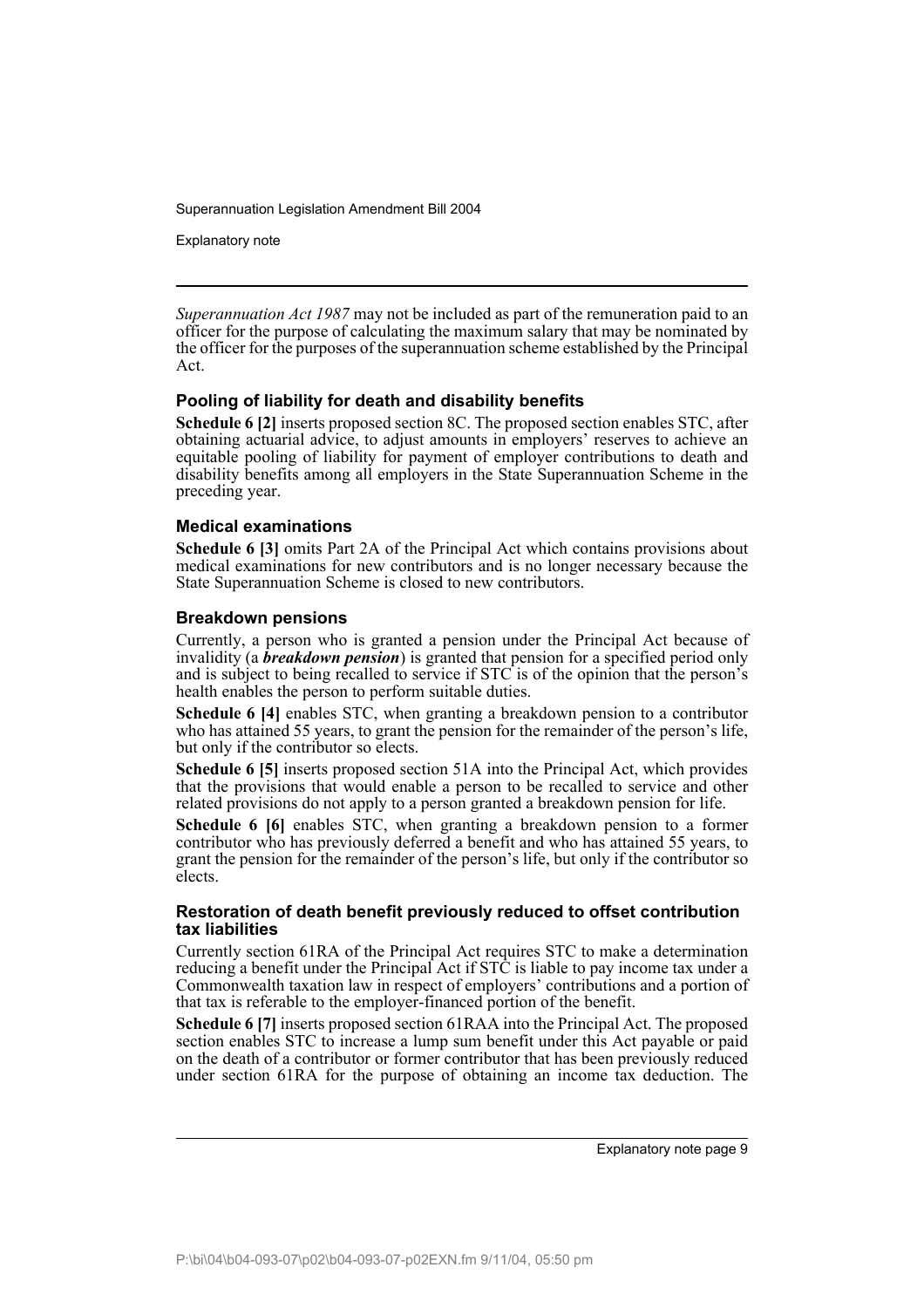Explanatory note

benefit is increased by an amount equal to the amount that would be allowable as a deduction from assessable income under section 279D of the *Income Tax Assessment Act 1936* of the Commonwealth in respect of the payment.

### **Effect of Government initiatives**

Currently the Principal Act has 2 different ways of dealing with contributors who are required to or elect to leave the Act's superannuation scheme, or whose employer ceases to be an employer under the scheme, as a result of a Government privatisation initiative or other Government initiative. The Schedule amends the Act so that all of these contributors are dealt with in the same way.

**Schedule 6 [9]** inserts proposed section 62A of the Principal Act. The proposed section applies Part 5 to contributors who transfer employment or superannuation coverage, if the Minister certifies that the cessation of employment or coverage or the removal of the employer is as a consequence of a Government privatisation initiative or other Government initiative. The Part also applies if an employer ceases to be an employer because of an order made as a result of a Government privatisation initiative. **Schedule 6 [8]** makes a consequential amendment.

**Schedule 6 [10]** inserts a formal provision that gives effect to proposed Part 1 of Schedule 23 to the Principal Act.

**Schedule 6 [11]** extends provisions of section 64 of the Principal Act, which currently provide for the determination and adjustment of the liabilities of an employer under the Act on privatisation, to enable adjustment of the liabilities of an employer after other Government initiatives affect contributors employed by the employer.

**Schedule 6 [12] and [13]** amend section 65 of the Principal Act to vest an employer's liability in respect of transferred contributors in the Crown on the relevant transfer of contributors or superannuation coverage taking effect as a result of a Government privatisation initiative or other Government initiative.

**Schedule 6 [16]** inserts proposed Part 1 of Schedule 23 into the Principal Act. The proposed Part provides for the deferral of a contributor's benefit when Part 5 of the Principal Act applies and permits immediate payment of any such benefit to another superannuation fund or approved deposit fund approved by STC or to purchase a deferred annuity. Otherwise, the deferred benefit may be paid in the same circumstances as other deferred benefits under the Principal Act. The proposed Part also enables regulations to be made for or with respect to liability for employer contributions, benefits or other employer liabilities under the Principal Act that are payable in respect of any period in which a contributor may elect to transfer employment or superannuation coverage and before any such election is made. **Schedule 6 [14], [15] and [17]** make consequential amendments.

### **Savings and transitional provisions**

**Schedule 6 [18]** enables regulations containing savings and transitional provisions to be made as a consequence of the enactment of the proposed Act.

Explanatory note page 10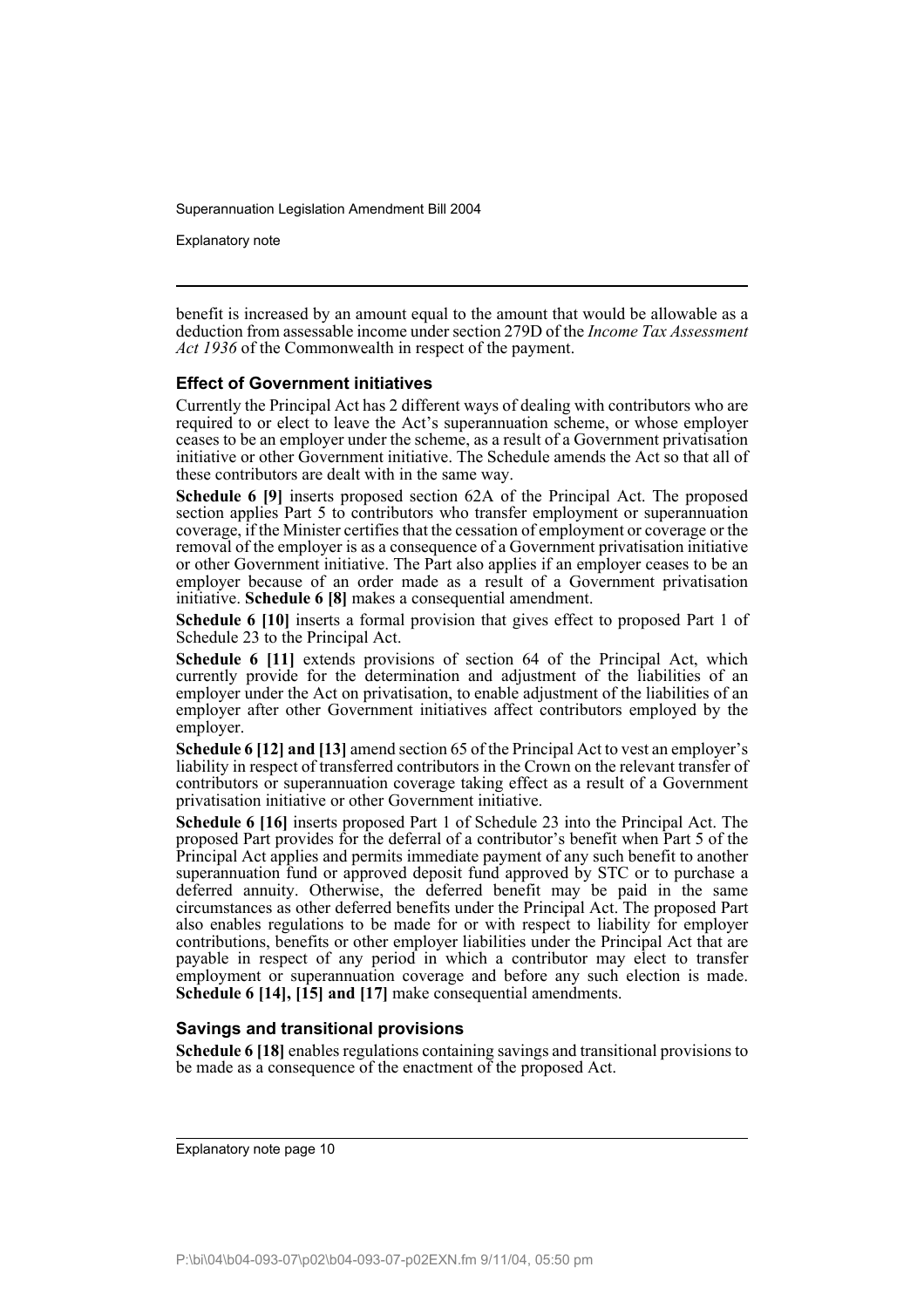Explanatory note

**Schedule 6 [19]** provides that proposed section 61RAA applies to a lump sum benefit reduced, but not paid, before the commencement of that section and does not apply to a lump sum benefit paid before the commencement of that section.

## **Schedule 7 Amendment of Superannuation Administration Act 1996 No 39**

### **Delegation of the function to determine disputes to a disputes committee**

The Principal Act provides that one of the principal functions of FTC and STC is to determine disputes under the Acts under which the FTC, or STC, as the case may be, are established or constituted (sections  $9(1)$  (e) and  $50(1)$  (e) respectively).

**Schedule 7 [6]** amends section 32 of the Principal Act to make it clear that FTC may, in respect of a dispute, a class of disputes or all disputes under the Acts under which the FTC schemes are established or constituted, delegate the FTC dispute function to a committee that is comprised of or includes members of the FTC Board (an *FTC disputes committee*). **Schedule 7 [17]** makes a corresponding amendment in respect of STC.

**Schedule 7 [8]** amends section 40 of the Principal Act to make it clear that an appeal against a determination of a dispute by an FTC disputes committee may be taken to the Industrial Relations Commission in Court Session in the same way as an appeal may be made against a determination of FTC. **Schedule 7 [19]** makes a corresponding amendment in respect of STC.

**Schedule 7 [1]–[5], [7] and [9]–[11]** make consequential amendments regarding the FTC disputes committee. **Schedule 7 [1], [12]–[14], [16], [18] and [20]–[22]** make consequential amendments regarding the STC disputes committee.

### **Other amendments**

**Schedule 7 [15]** amends section 67 of the Principal Act to make it clear that the provisions of the Principal Act relating to determination of disputes do not apply to disputes under the *Police Regulation (Superannuation) Act 1906* relating to hurt on duty benefits and determinations.

**Schedule 7 [23]** makes a statute law revision amendment.

**Schedule 7 [24] and [25]** amend sections 128A and 128B of the Principal Act to enable regulations to be made for or with respect to liability for employer contributions, benefits, insurance premiums or other employer superannuation liabilities under the Principal Act that are payable during any period, or in respect of any period, in which a transfer option for transfer to and from certain public sector superannuation schemes may be exercised.

### **Savings and transitional provisions**

**Schedule 7 [26]** enables regulations containing savings and transitional provisions to be made as a consequence of the enactment of the proposed Act.

Explanatory note page 11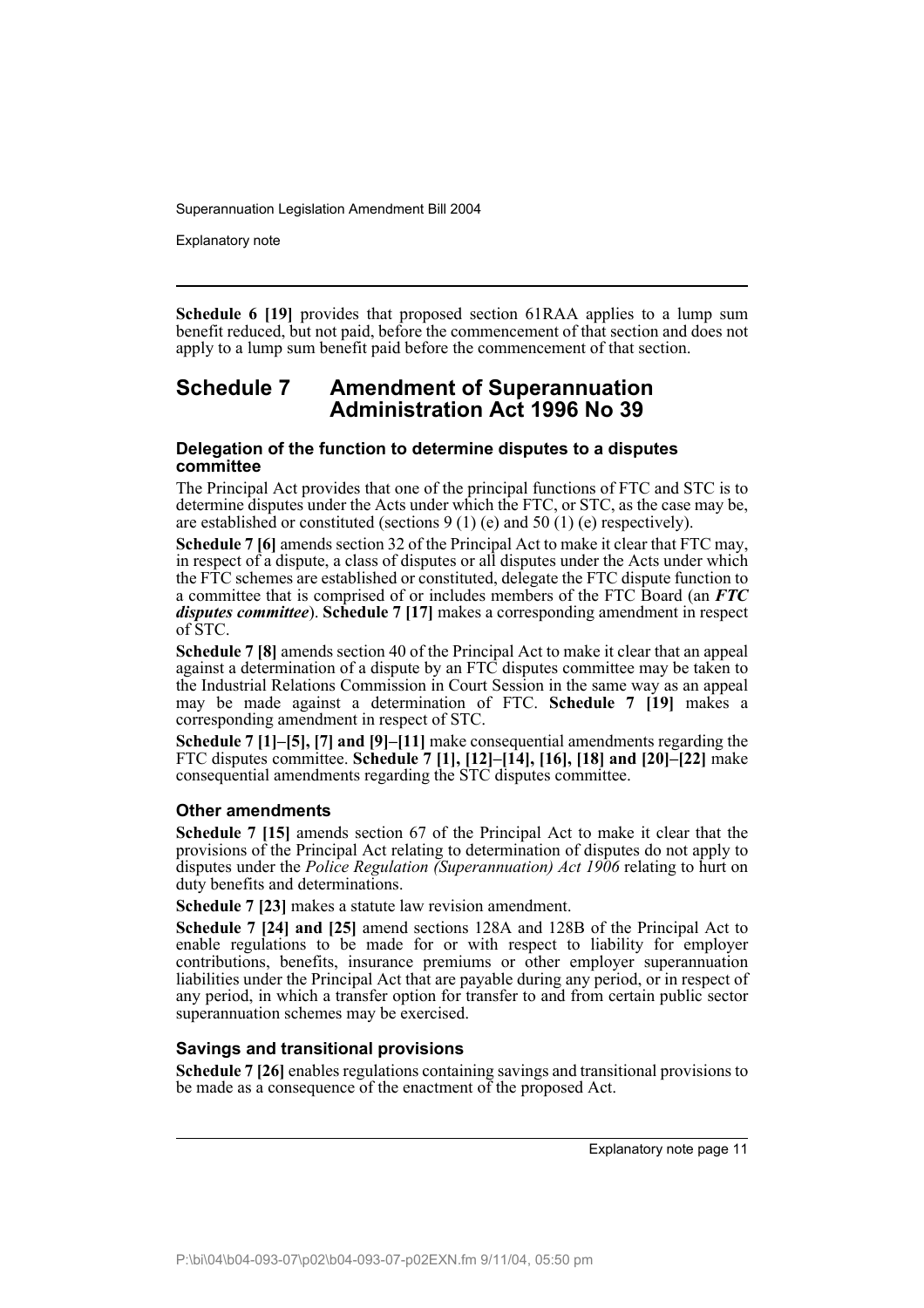Explanatory note

**Schedule 7 [27]** provides that the amendments made by the proposed Act to the Principal Act regarding the delegation of the dispute function apply to a dispute that occurred but has not been determined before the commencement of those amendments but do not apply to a dispute determined before the commencement of those amendments.

**Schedule 7 [27]** also validates a determination of a dispute by a committee on behalf of FTC before the commencement of the amendments made by the proposed Act to the Principal Act regarding the dispute function of FTC.

**Schedule 7 [27]** also validates a determination of a dispute by a committee on behalf of STC before the commencement of the amendments made by the proposed Act to the Principal Act regarding the dispute function of STC.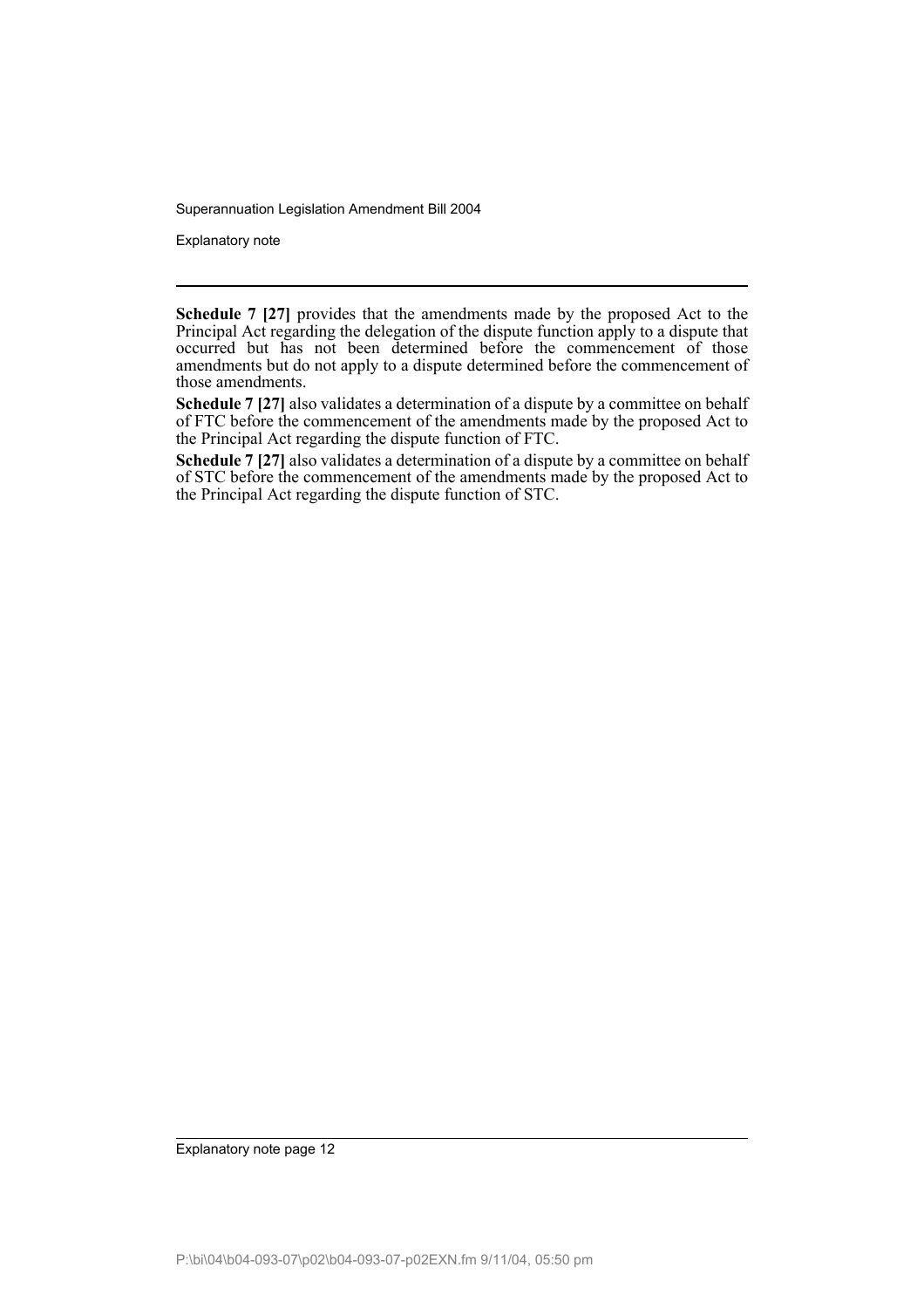First print



New South Wales

# **Superannuation Legislation Amendment Bill 2004**

# **Contents**

|            |                                                                                     | Page |
|------------|-------------------------------------------------------------------------------------|------|
| 1          | Name of Act                                                                         | 2    |
| 2          | Commencement                                                                        | 2    |
| 3          | Amendment of Acts                                                                   | 2    |
| Schedule 1 | Amendment of First State Superannuation Act 1992 No 100                             | 3    |
| Schedule 2 | <b>Amendment of Police Association Employees</b><br>(Superannuation) Act 1969 No 33 | 4    |
| Schedule 3 | Amendment of Police Regulation (Superannuation) Act<br>1906 No 28                   | 5    |
| Schedule 4 | Amendment of State Authorities Non-contributory<br>Superannuation Act 1987 No 212   | 7    |
| Schedule 5 | Amendment of State Authorities Superannuation Act 1987<br>No 211                    | 14   |
| Schedule 6 | Amendment of Superannuation Act 1916 No 28                                          | 19   |
| Schedule 7 | Amendment of Superannuation Administration Act 1996<br>No 39                        | 25   |

b04-093-07.p02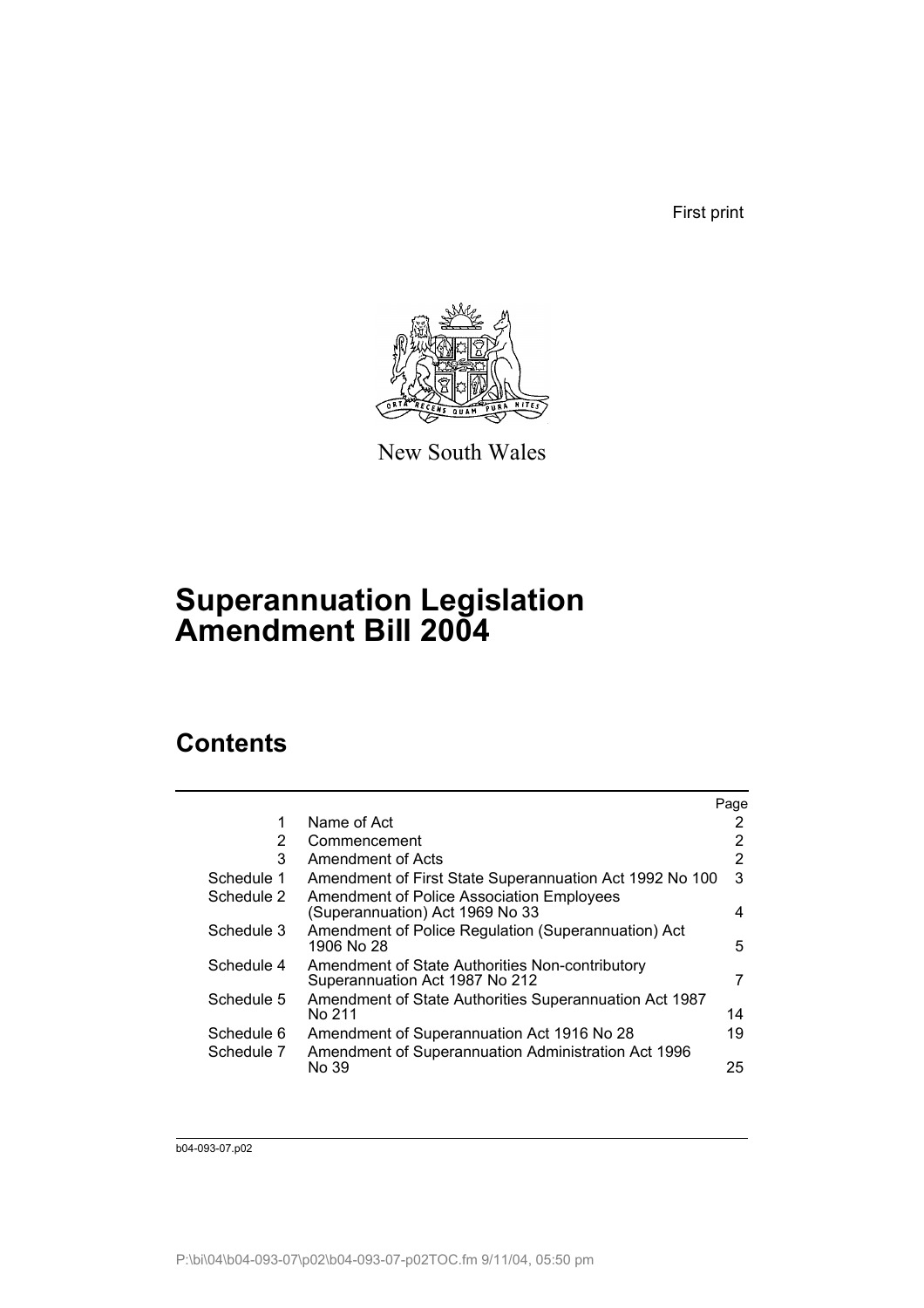**Contents** 

Page

Contents page 2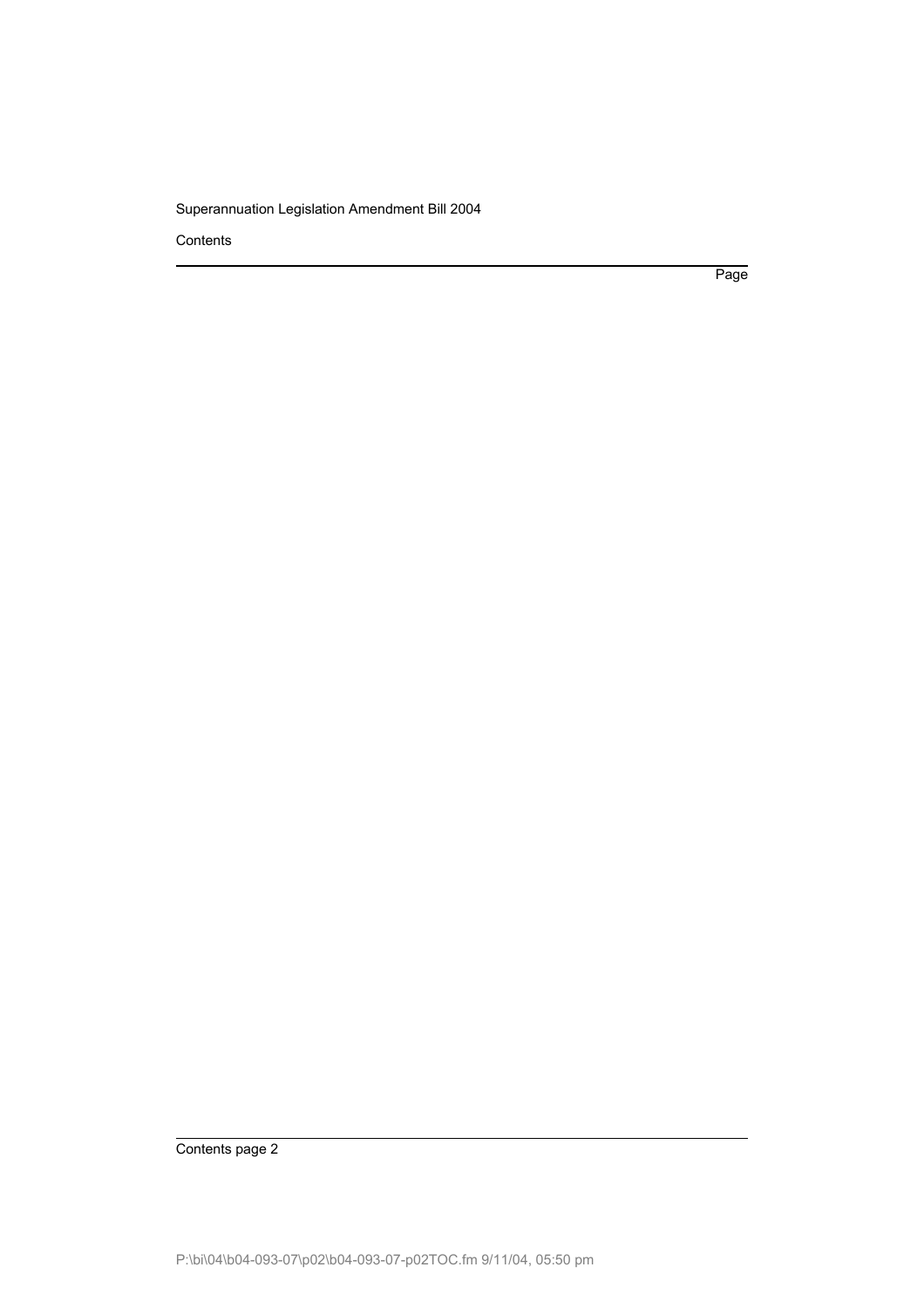

New South Wales

# **Superannuation Legislation Amendment Bill 2004**

No , 2004

## **A Bill for**

An Act to amend various public sector superannuation Acts with respect to police hurt on duty benefits, death benefits, deferral and payment of benefits as a result of Government initiatives, adjustment of employer reserves, payment of Commonwealth co-contributions into public sector superannuation schemes and dispute procedures; and for other purposes.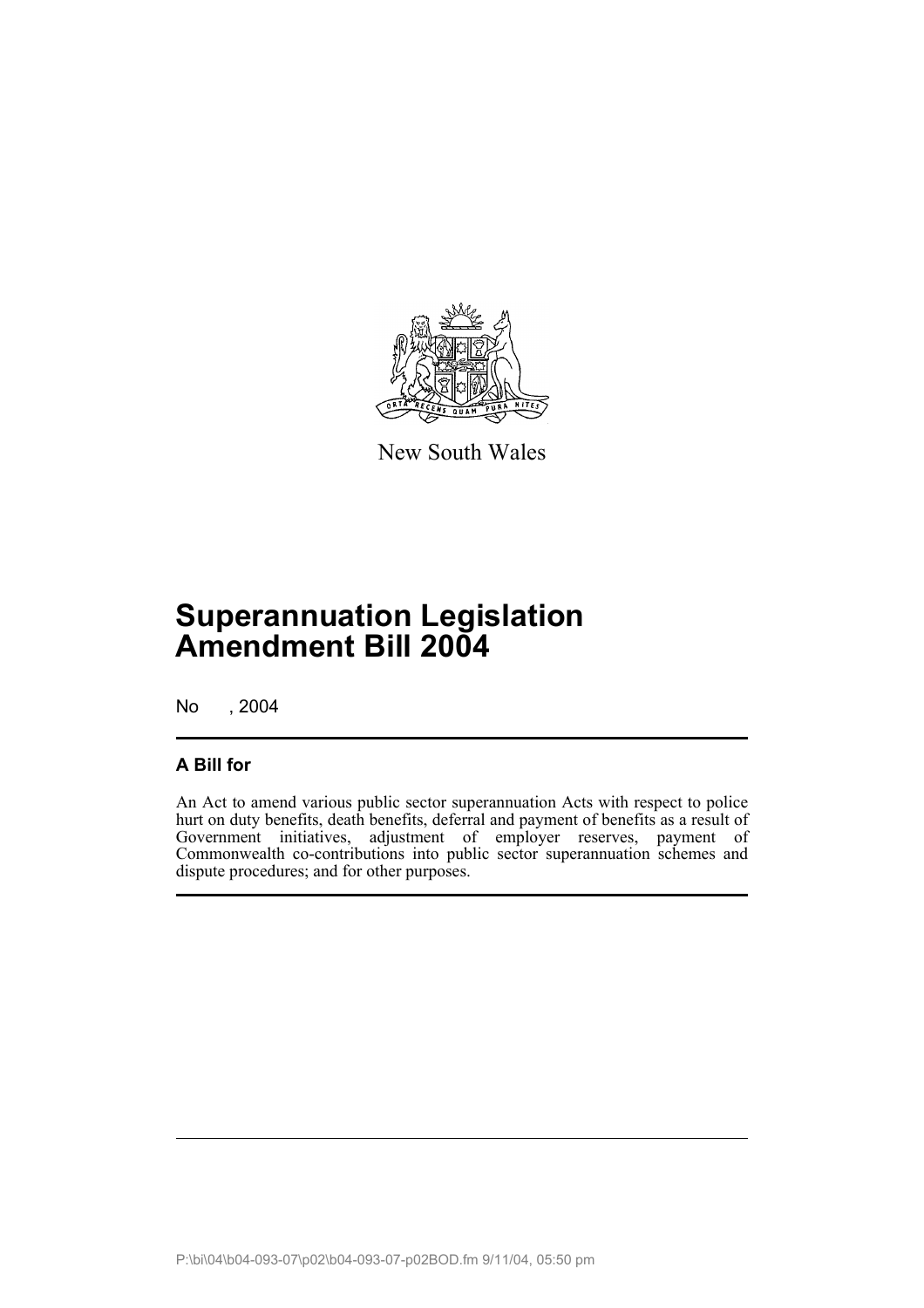| The Legislature of New South Wales enacts:<br>Name of Act<br>This Act is the Superannuation Legislation Amendment Act 2004.<br><b>Commencement</b><br>This Act commences on a day or days to be appointed by proclamation.<br><b>Amendment of Acts</b><br>3<br>The Acts specified in Schedules 1–7 are amended as set out in those<br>Schedules |  |        |
|-------------------------------------------------------------------------------------------------------------------------------------------------------------------------------------------------------------------------------------------------------------------------------------------------------------------------------------------------|--|--------|
|                                                                                                                                                                                                                                                                                                                                                 |  | 1      |
|                                                                                                                                                                                                                                                                                                                                                 |  | 2      |
|                                                                                                                                                                                                                                                                                                                                                 |  | 3      |
|                                                                                                                                                                                                                                                                                                                                                 |  | 4      |
|                                                                                                                                                                                                                                                                                                                                                 |  | 5      |
|                                                                                                                                                                                                                                                                                                                                                 |  | 6      |
|                                                                                                                                                                                                                                                                                                                                                 |  | 7<br>8 |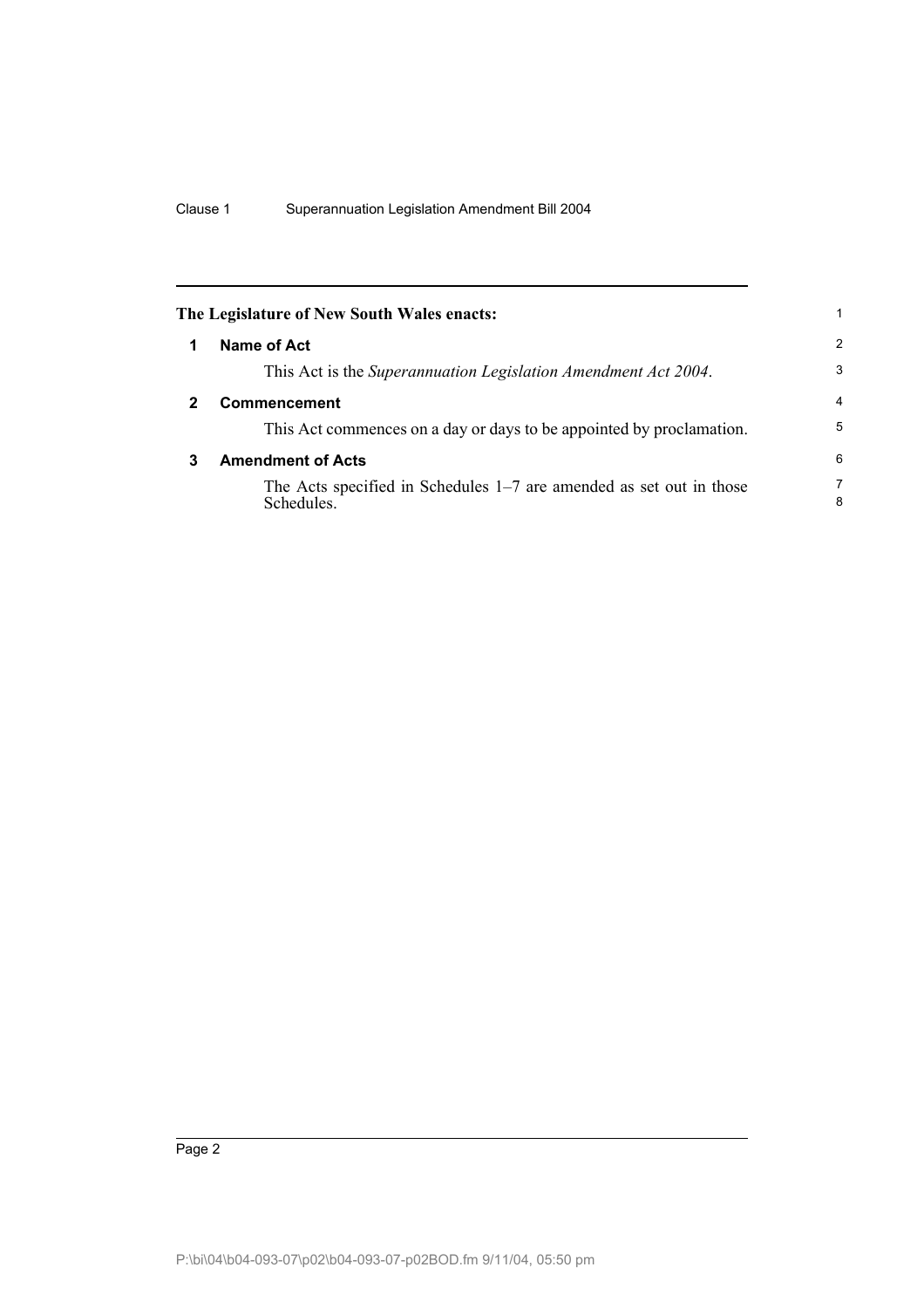Amendment of First State Superannuation Act 1992 No 100 Schedule 1

#### **Schedule 1 Amendment of First State Superannuation Act 1992 No 100** (Section 3) **Section 14 Other matters that may or may not be included in trust deed** Insert after section 14 (1) (d): (d1) the contributions that may be paid on behalf of members who are not employees, 1  $\overline{2}$ 3 4 5 6 7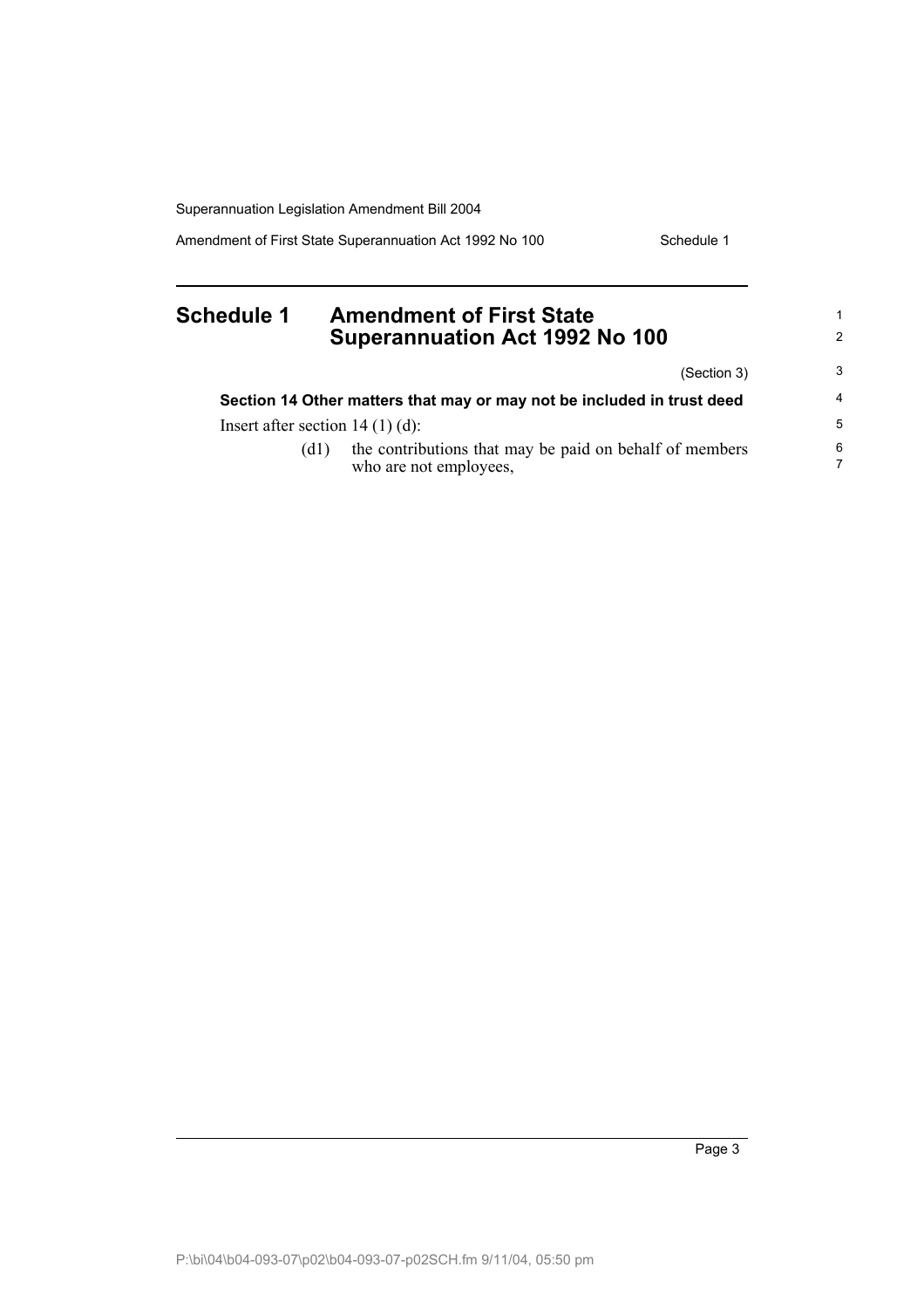Schedule 2 Amendment of Police Association Employees (Superannuation) Act 1969 No 33

## **Schedule 2 Amendment of Police Association Employees (Superannuation) Act 1969 No 33**

extent to which it amends this Act

(Section 3)

1  $\overline{2}$ 3

4

11

#### **[1] Section 2B Salary of office: executive officers**  Insert "under this Act and the *State Authorities Non-contributory Superannuation Act 1987*" after "superannuation" in section 2B (3). **[2] Schedule 1 Savings and transitional provisions** Insert at the end of clause 1 (1): *Superannuation Legislation Amendment Act 2004*, but only to the 5 6 7 8 9 10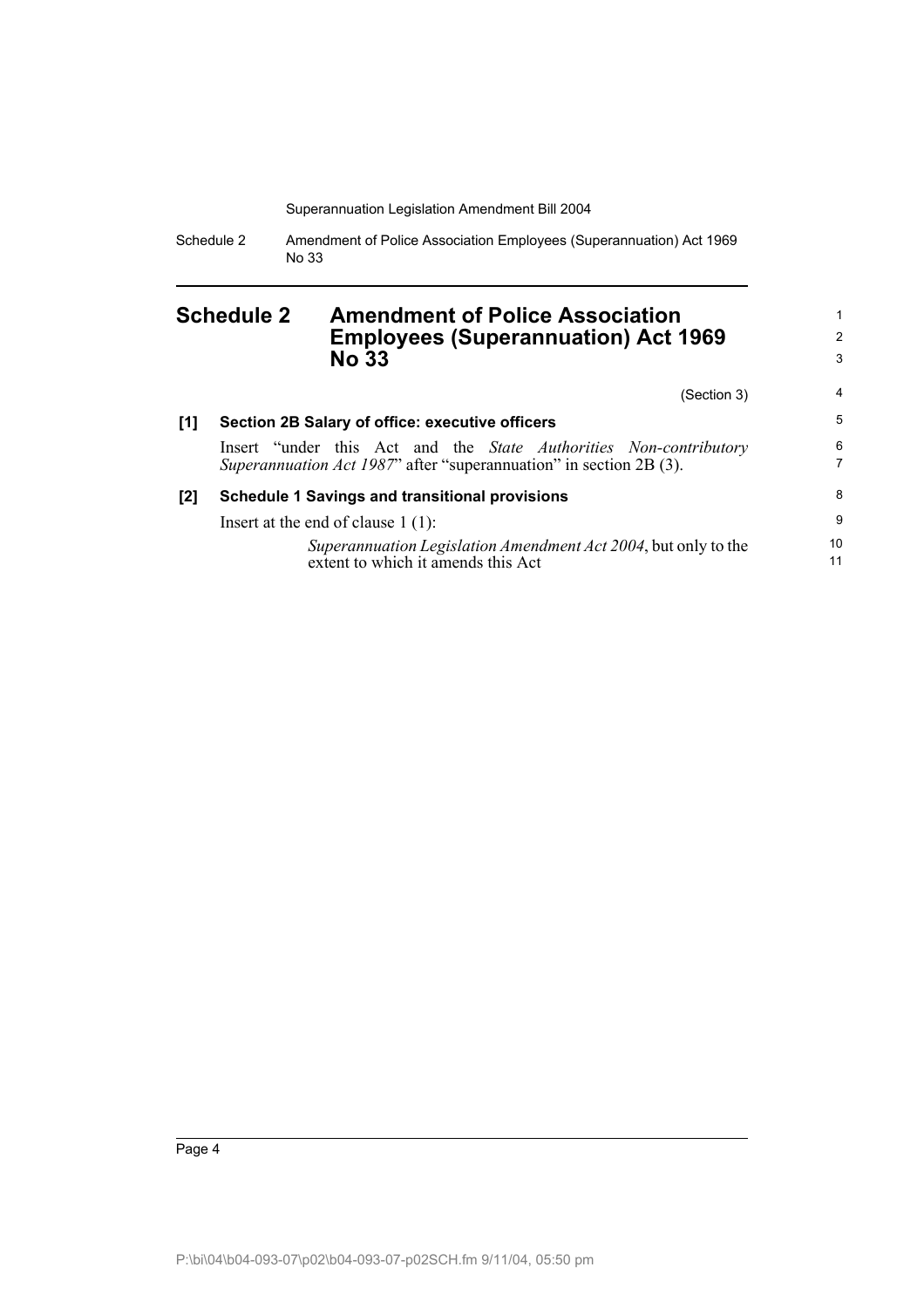Amendment of Police Regulation (Superannuation) Act 1906 No 28 Schedule 3

## **Schedule 3 Amendment of Police Regulation (Superannuation) Act 1906 No 28**

(Section 3)

1  $\overline{2}$ 

## **[1] Section 1AA Salary of office: executive officers**

Insert "under this Act and the *State Authorities Non-contributory Superannuation Act 1987*" after "superannuation" in section 1AA (3).

### **[2] Section 12D Gratuities to members hurt on duty in respect of loss of limbs, medical expenses etc**

Insert "in respect of an infirmity of body or mind arising out of the same injury to which the claim for the gratuity relates" after "section 10" in section 12D (3) (a).

### **[3] Section 12D (4)**

Omit "who is not entitled to an annual superannuation allowance under section 10 claims a gratuity under this section, the Commissioner of Police shall, at the request of STC".

Insert instead "claims a gratuity under this section (otherwise than in respect of an injury referred to in subsection (3) (a)), the Commissioner of Police must".

### **[4] Section 14AAA**

Insert after section 14AA:

### **14AAA Restoration of death benefit previously reduced to offset contribution tax liabilities**

- (1) STC may, for the purposes of obtaining a deduction from assessable income under section 279D of the *Income Tax Assessment Act 1936* of the Commonwealth, increase a benefit payable or paid under section 9B that has been previously reduced under section 14AA (1).
- (2) The amount of the increase is to be equal to the amount that would be allowable as a deduction from assessable income under section 279D of the *Income Tax Assessment Act 1936* of the Commonwealth in respect of the payment.
- (3) Before making the payment, STC may have regard to actuarial advice as to the amount that would be allowable as a deduction from assessable income under section 279D (2) of the *Income Tax Assessment Act 1936* of the Commonwealth.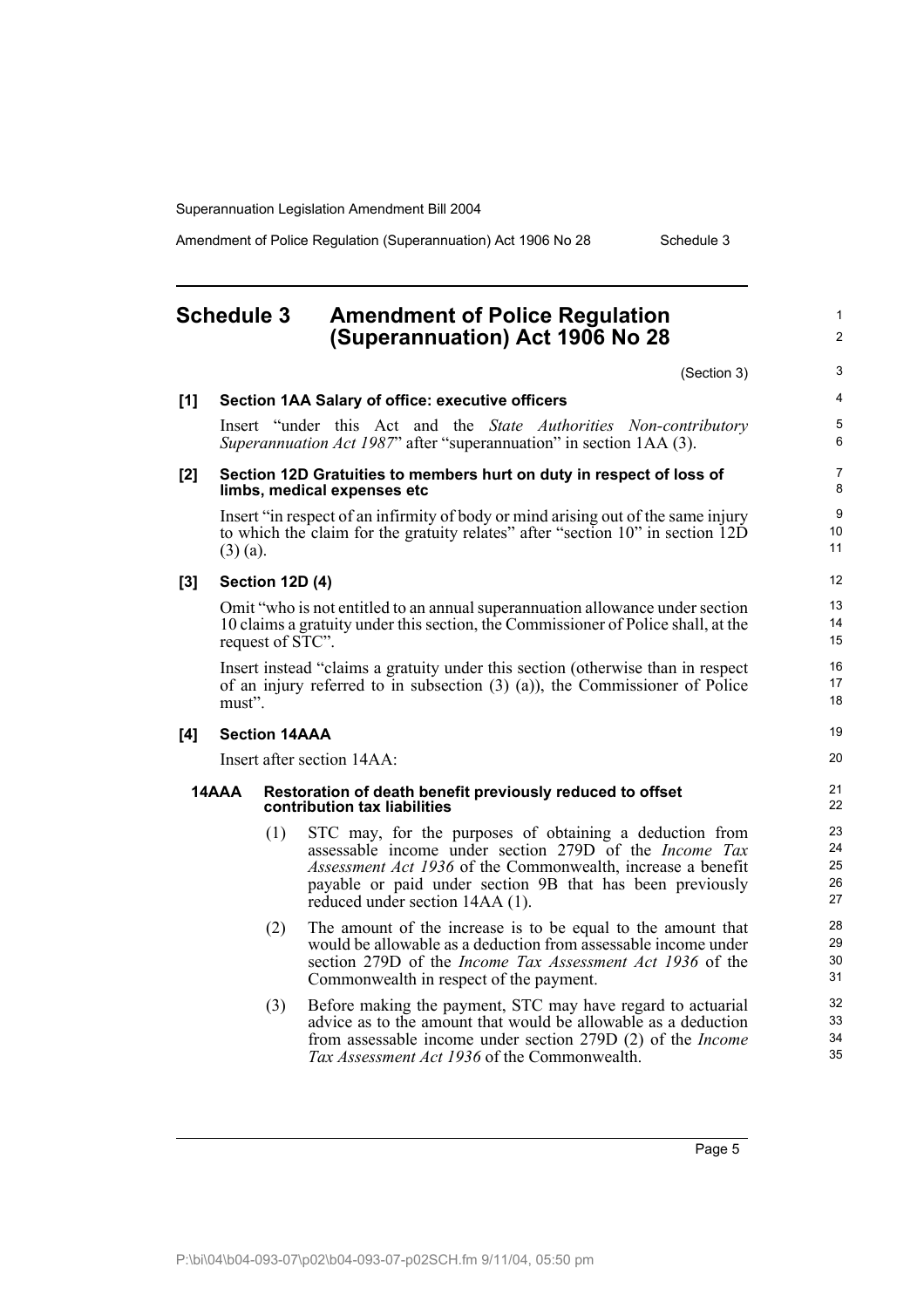Schedule 3 Amendment of Police Regulation (Superannuation) Act 1906 No 28

|    |     |                                                                                                                                                                                                                                                                                                                                    | $\mathbf{1}$                                                                                                                                                                                                                               |
|----|-----|------------------------------------------------------------------------------------------------------------------------------------------------------------------------------------------------------------------------------------------------------------------------------------------------------------------------------------|--------------------------------------------------------------------------------------------------------------------------------------------------------------------------------------------------------------------------------------------|
|    |     |                                                                                                                                                                                                                                                                                                                                    | $\overline{2}$                                                                                                                                                                                                                             |
|    |     | Superannuation Legislation Amendment Act 2004, but only to the<br>extent to which it amends this Act                                                                                                                                                                                                                               | 3<br>$\overline{4}$                                                                                                                                                                                                                        |
|    |     |                                                                                                                                                                                                                                                                                                                                    | 5                                                                                                                                                                                                                                          |
|    |     |                                                                                                                                                                                                                                                                                                                                    | 6                                                                                                                                                                                                                                          |
|    |     | <b>Superannuation Legislation Amendment</b>                                                                                                                                                                                                                                                                                        | $\overline{7}$<br>8                                                                                                                                                                                                                        |
|    |     |                                                                                                                                                                                                                                                                                                                                    |                                                                                                                                                                                                                                            |
| 26 |     |                                                                                                                                                                                                                                                                                                                                    | 9                                                                                                                                                                                                                                          |
|    |     | A gratuity granted under section 12D before the commencement<br>of the amendments made to section 12D (4) by the<br>Superannuation Legislation Amendment Act 2004 is taken to<br>have been validly granted whether or not the Commissioner of<br>Police made the relevant decision under that subsection at the<br>request of STC. | 10<br>11<br>12<br>13<br>14<br>15                                                                                                                                                                                                           |
| 27 |     |                                                                                                                                                                                                                                                                                                                                    | 16                                                                                                                                                                                                                                         |
|    | (1) | Section 14AAA, as inserted by the Superannuation Legislation<br>Amendment Act 2004, applies to a benefit reduced, but not paid,<br>before the commencement of that section.                                                                                                                                                        | 17<br>18<br>19                                                                                                                                                                                                                             |
|    | (2) | Section 14AAA, as inserted by the Superannuation Legislation<br>Amendment Act 2004, does not apply to a benefit paid before the<br>commencement of that section.                                                                                                                                                                   | 20<br>21<br>22                                                                                                                                                                                                                             |
|    |     | Part 8                                                                                                                                                                                                                                                                                                                             | <b>Schedule 6 Savings and transitional provisions</b><br>Insert at the end of clause $1(1)$ :<br>Schedule 6, Part 8<br>Insert after Part 7:<br><b>Act 2004</b><br>Hurt on duty benefits<br>Restoration of death benefit previously reduced |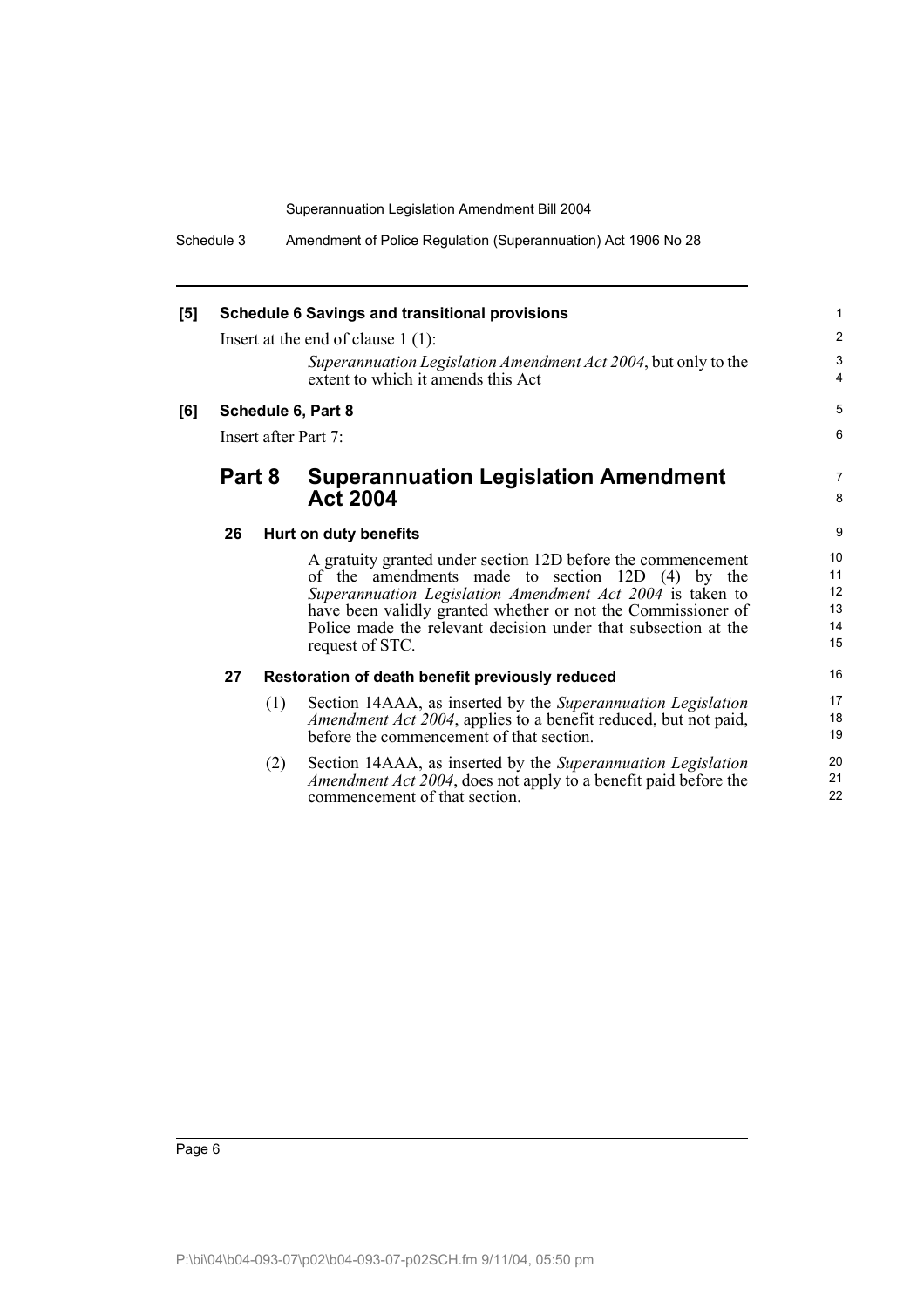Amendment of State Authorities Non-contributory Superannuation Act 1987 No 212 Schedule 4

## **Schedule 4 Amendment of State Authorities Non-contributory Superannuation Act 1987 No 212**

(Section 3)

1  $\overline{2}$ 3

4

| [1] | <b>Section 3 Definitions</b>                                                                                                                                                                                         | $\overline{5}$                 |
|-----|----------------------------------------------------------------------------------------------------------------------------------------------------------------------------------------------------------------------|--------------------------------|
|     | Insert in alphabetical order in section $3(1)$ :                                                                                                                                                                     | $\,6\,$                        |
|     | <b>Commonwealth co-contribution</b> means a co-contribution made<br>by the Commissioner of Taxation under the Superannuation<br>(Government Co-contribution for Low Income Earners) Act 2003<br>of the Commonwealth. | $\overline{7}$<br>8<br>9<br>10 |
|     | <b>Commonwealth co-contribution account</b> means an account<br>established and maintained under section 10B.                                                                                                        | 11<br>12                       |
|     | <b>Commonwealth</b><br>co-contribution<br><i>benefit</i><br>means<br>Commonwealth co-contribution benefit referred to in section<br>22A.                                                                             | 13<br>the<br>14<br>15          |
| [2] | Section 3 (1)                                                                                                                                                                                                        | 16                             |
|     | Insert in alphabetical order:                                                                                                                                                                                        | 17                             |
|     | <b>STC</b> Act means any of the following Acts:                                                                                                                                                                      | 18                             |
|     | Police Regulation (Superannuation) Act 1906,<br>(a)                                                                                                                                                                  | 19                             |
|     | (b)<br>Superannuation Act 1916,                                                                                                                                                                                      | 20                             |
|     | Other<br>(c)<br>Government<br>and<br>Local<br>(Superannuation) Act 1927,                                                                                                                                             | 21<br>Authorities<br>22        |
|     | Transport Employees Retirement Benefits Act 1967,<br>(d)                                                                                                                                                             | 23                             |
|     | Police Association Employees (Superannuation) Act 1969,<br>(e)                                                                                                                                                       | 24                             |
|     | (f)<br>New South Wales Retirement Benefits Act 1972,                                                                                                                                                                 | 25                             |
|     | Public Authorities Superannuation Act 1985,<br>(g)                                                                                                                                                                   | 26                             |
|     | (h)<br>State Public Service Superannuation Act 1985,                                                                                                                                                                 | 27                             |
|     | (i)<br>State Authorities Non-contributory Superannuation Act<br>1987,                                                                                                                                                | 28<br>29                       |
|     | State Authorities Superannuation Act 1987.<br>(i)                                                                                                                                                                    | 30                             |
| [3] | <b>Section 4A Salary of executive officers</b>                                                                                                                                                                       | 31                             |
|     | Insert "under any STC Act" after "superannuation" in section 4A (3).                                                                                                                                                 | 32                             |
| [4] | <b>Section 9 Funds etc</b>                                                                                                                                                                                           | 33                             |
|     | Insert "and" at the end of section $9(2)(a)$ .                                                                                                                                                                       | 34                             |
|     |                                                                                                                                                                                                                      |                                |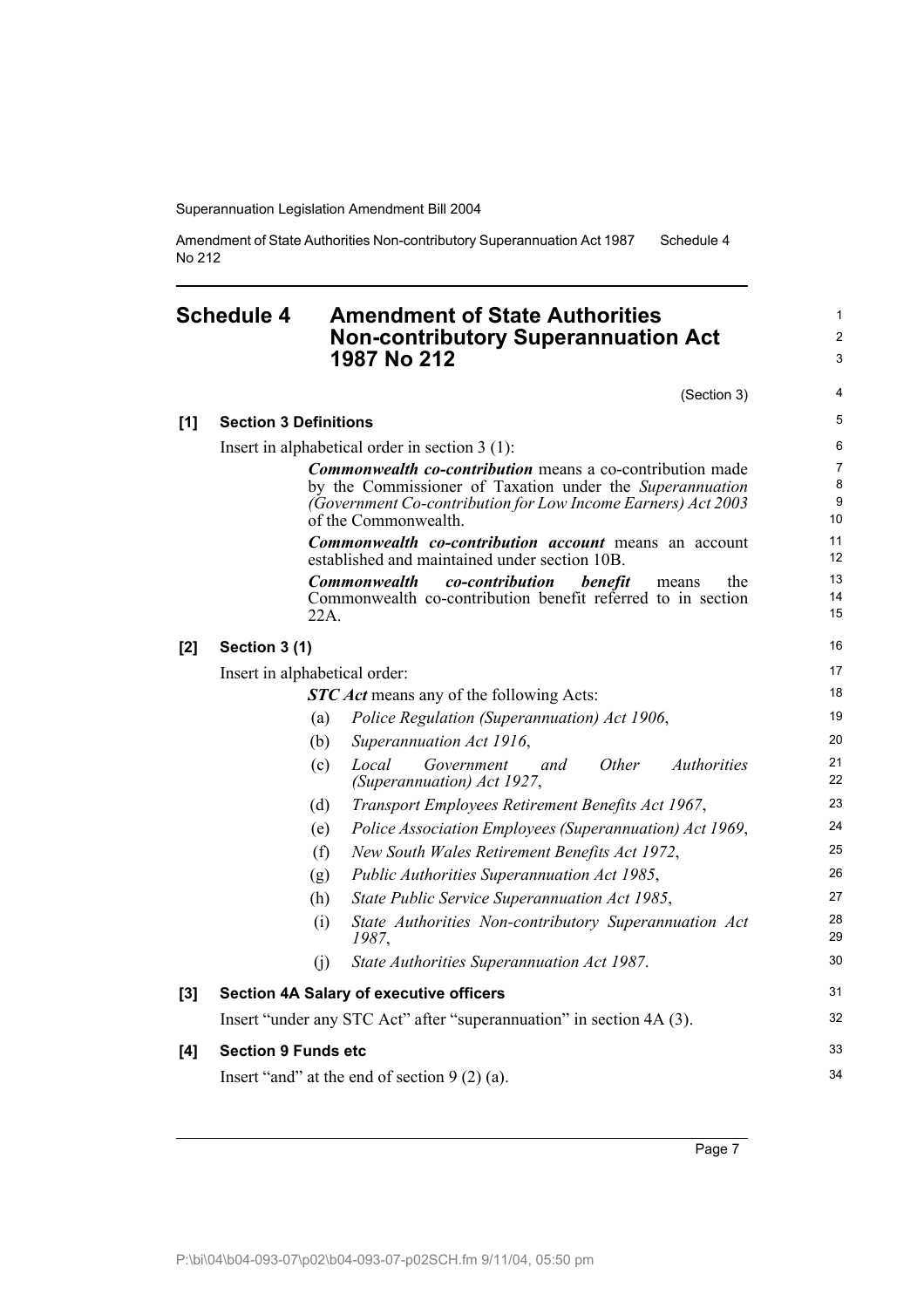Schedule 4 Amendment of State Authorities Non-contributory Superannuation Act 1987 No 212

| [5]   | Section 9 (2) (b1)               |      |                                                                                                                                                                                                                                                               | $\mathbf{1}$               |
|-------|----------------------------------|------|---------------------------------------------------------------------------------------------------------------------------------------------------------------------------------------------------------------------------------------------------------------|----------------------------|
|       | Insert after section $9(2)(b)$ : |      |                                                                                                                                                                                                                                                               | $\overline{2}$             |
|       |                                  | (b1) | Commonwealth co-contributions paid to STC, and                                                                                                                                                                                                                | 3                          |
| [6]   | Section 9 (3) (a)                |      |                                                                                                                                                                                                                                                               | $\overline{4}$             |
|       |                                  |      | Insert "and" at the end of the paragraph.                                                                                                                                                                                                                     | 5                          |
| $[7]$ | Section 9 (3) (e)                |      |                                                                                                                                                                                                                                                               | 6                          |
|       |                                  |      | Insert at the end of section $9(3)(d)$ :                                                                                                                                                                                                                      | 7                          |
|       |                                  |      | , and                                                                                                                                                                                                                                                         | 8                          |
|       |                                  | (e)  | any amount payable as a debt due to the Commonwealth<br>under the Superannuation (Government Co-contribution<br>for Low Income Earners) Act 2003 of the Commonwealth<br>in respect of a Commonwealth co-contribution paid to<br>STC.                          | 9<br>10<br>11<br>12<br>13  |
| [8]   |                                  |      | <b>Section 10 Reserves for employers</b>                                                                                                                                                                                                                      | 14                         |
|       | "relates" in section $10(3)$ .   |      | Insert "and the Commonwealth co-contributions paid to STC in respect of an<br>employee of an employer or employers to whom the reserve relates" after                                                                                                         | 15<br>16<br>17             |
| [9]   | Section 10 (4B)                  |      |                                                                                                                                                                                                                                                               | 18                         |
|       | Insert after section $10(4A)$ :  |      |                                                                                                                                                                                                                                                               | 19                         |
|       | (4B)                             |      | There may be debited to such an employer reserve:                                                                                                                                                                                                             | 20                         |
|       |                                  | (a)  | the costs incurred by STC in relation to Commonwealth<br>co-contributions paid in respect of an employee of an<br>employer or employers to whom the reserve relates, and                                                                                      | 21<br>22<br>23             |
|       |                                  | (b)  | any amount payable as a debt due to the Commonwealth<br>under the Superannuation (Government Co-contribution<br>for Low Income Earners) Act 2003 of the Commonwealth<br>in respect of an employee of an employer or employers to<br>whom the reserve relates. | 24<br>25<br>26<br>27<br>28 |
| [10]  | <b>Section 10 (7)</b>            |      |                                                                                                                                                                                                                                                               | 29                         |
|       |                                  |      | Insert "or other Government initiative" after "initiative".                                                                                                                                                                                                   | 30                         |
|       |                                  |      |                                                                                                                                                                                                                                                               |                            |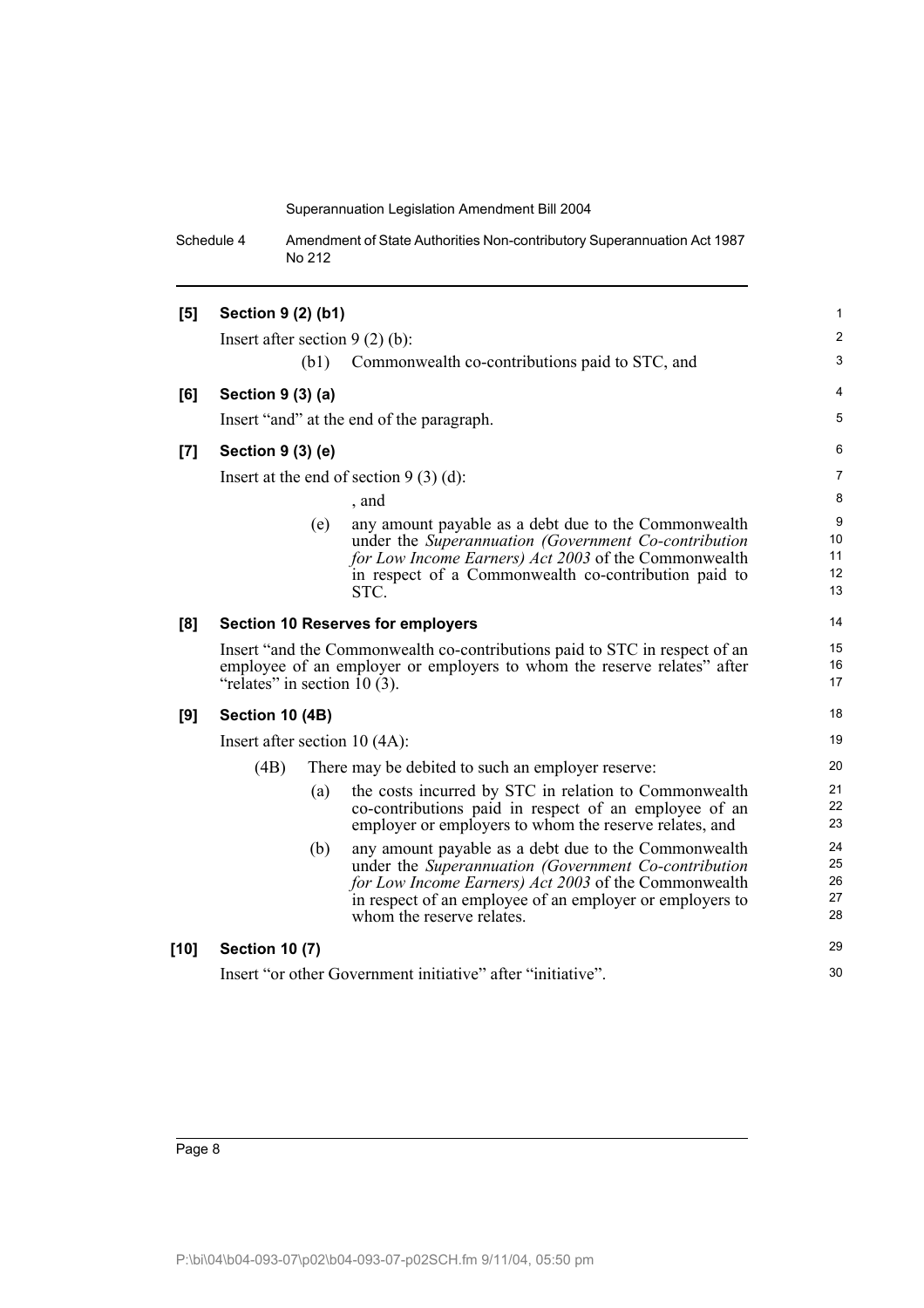Amendment of State Authorities Non-contributory Superannuation Act 1987 No 212 Schedule 4

| $[11]$ | <b>Section 10B</b>                                                                                                                                                                                                                                                                                 | 1                          |
|--------|----------------------------------------------------------------------------------------------------------------------------------------------------------------------------------------------------------------------------------------------------------------------------------------------------|----------------------------|
|        | Insert after section 10A:                                                                                                                                                                                                                                                                          | $\overline{c}$             |
|        | 10B<br><b>Commonwealth co-contribution accounts</b>                                                                                                                                                                                                                                                | 3                          |
|        | STC must:                                                                                                                                                                                                                                                                                          | 4                          |
|        | establish and maintain, within a fund managed by STC to<br>(a)<br>which Commonwealth co-contributions are paid, a<br>separate account in respect of each employee in respect of<br>whom Commonwealth co-contributions are paid to the<br>fund, and                                                 | 5<br>6<br>7<br>8<br>9      |
|        | (b)<br>credit the Commonwealth co-contributions paid in respect<br>of the employee to that account.                                                                                                                                                                                                | 10<br>11                   |
| $[12]$ | <b>Section 19 Transfer of employees</b>                                                                                                                                                                                                                                                            | 12                         |
|        | Omit "basic benefit" from section 19(2).                                                                                                                                                                                                                                                           | 13                         |
|        | Insert instead "sum of the basic benefit and any Commonwealth<br>co-contribution benefit in respect of the employee".                                                                                                                                                                              | 14<br>15                   |
| $[13]$ | <b>Section 22A</b>                                                                                                                                                                                                                                                                                 | 16                         |
|        | Insert after section 22:                                                                                                                                                                                                                                                                           | 17                         |
|        | 22A<br><b>Commonwealth co-contribution benefit</b>                                                                                                                                                                                                                                                 | 18                         |
|        | The Commonwealth co-contribution benefit provided by this Act<br>for a person is an amount equal to the balance at credit in the<br>person's Commonwealth co-contribution account at the time the<br>benefit is paid or preserved, as the case may be, except as<br>provided by or under this Act. | 19<br>20<br>21<br>22<br>23 |
| $[14]$ | Section 23 When benefits are payable                                                                                                                                                                                                                                                               | 24                         |
|        | Insert "and any Commonwealth co-contribution benefit (and any preserved<br>Commonwealth co-contribution benefit)" after "(and any preserved basic<br>benefit)" in section 23 $(1)$ .                                                                                                               | 25<br>26<br>27             |
| $[15]$ | <b>Section 23 (3)</b>                                                                                                                                                                                                                                                                              | 28                         |
|        | Insert "and any Commonwealth co-contribution benefit" after "basic benefit".                                                                                                                                                                                                                       | 29                         |
| $[16]$ | Section 23A Benefit on attaining 65                                                                                                                                                                                                                                                                | 30                         |
|        | Omit section 23A (1). Insert instead:                                                                                                                                                                                                                                                              | 31                         |
|        |                                                                                                                                                                                                                                                                                                    |                            |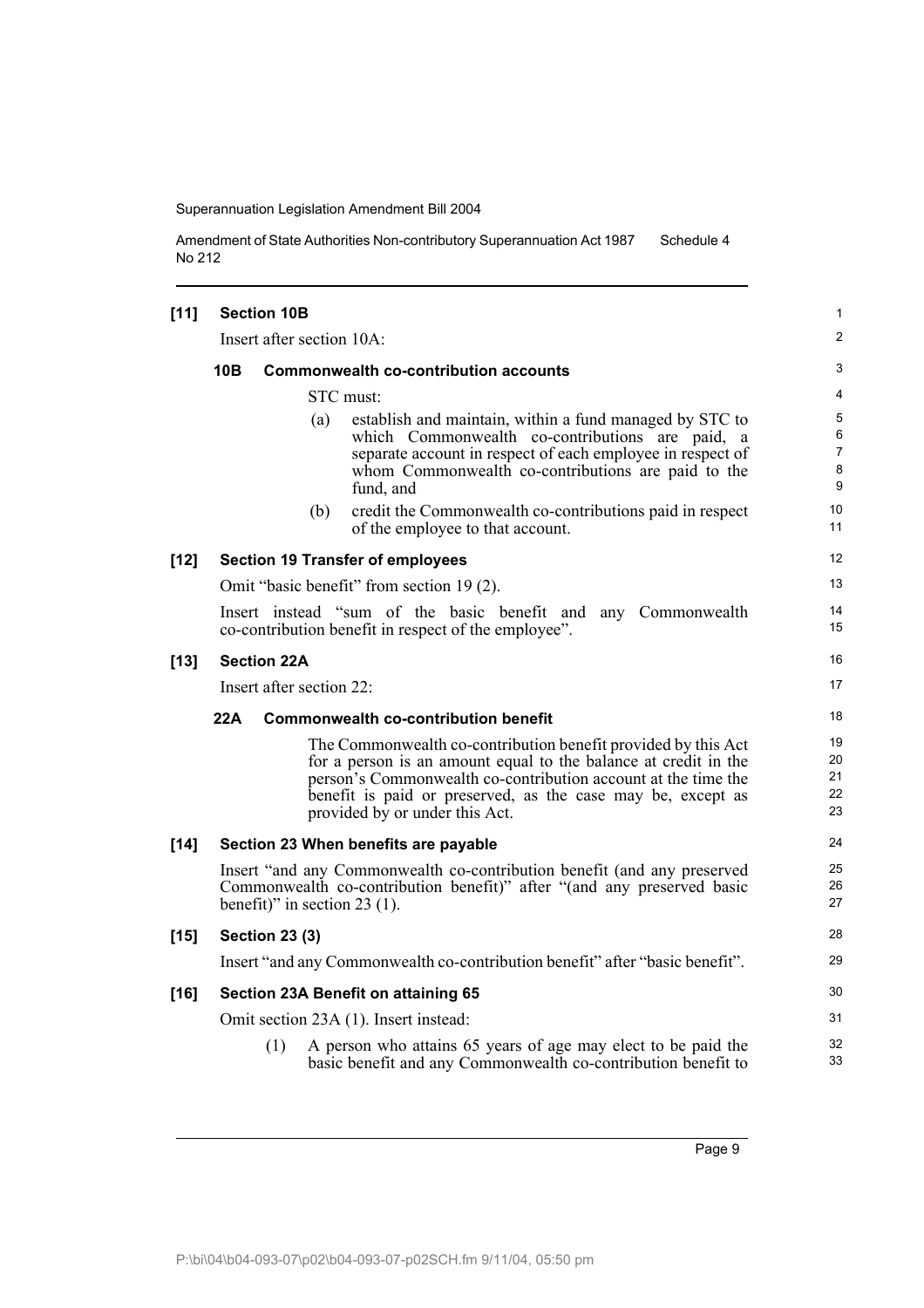Schedule 4 Amendment of State Authorities Non-contributory Superannuation Act 1987 No 212

which the person would be entitled on retirement at that age or may elect to preserve the whole of those benefits. **[17] Section 24 Benefit to be preserved** Insert "and any Commonwealth co-contribution benefit in respect of the person" after "in respect of a person" in section 24 (1). **[18] Section 24 (1)** Insert "basic" after "if the". **[19] Section 24 (1A) and (1B)** Insert after section 24 (1): (1A) A Commonwealth co-contribution received by STC in respect of a former employee while a basic benefit is preserved by STC in respect of the former employee must be preserved by STC and is taken to be a preserved Commonwealth co-contribution benefit. (1B) Any existing preserved Commonwealth co-contribution benefit in respect of a former employee is to be increased by the amount of a Commonwealth co-contribution preserved under subsection (1A) in respect of the former employee. **[20] Section 24 (2)** Insert "and any Commonwealth co-contribution benefit" after "basic benefit". **[21] Section 24 (4)** Omit "basic benefit provided by this section". Insert instead "preserved basic benefit and any preserved Commonwealth co-contribution benefit". **[22] Section 26AA**  Insert after section 26A: **26AA Restoration of death benefit previously reduced to offset contribution tax liabilities** (1) STC may, for the purposes of obtaining a deduction from assessable income under section 279D of the *Income Tax Assessment Act 1936* of the Commonwealth, increase a benefit payable or paid under this Act on the death of an employee or former employee that has been previously reduced under section 26A. 1 2 3 4 5 6 7 8 9 10 11 12 13 14 15 16 17 18 19 20 21 22 23 24 25 26 27 28 29 30 31 32 33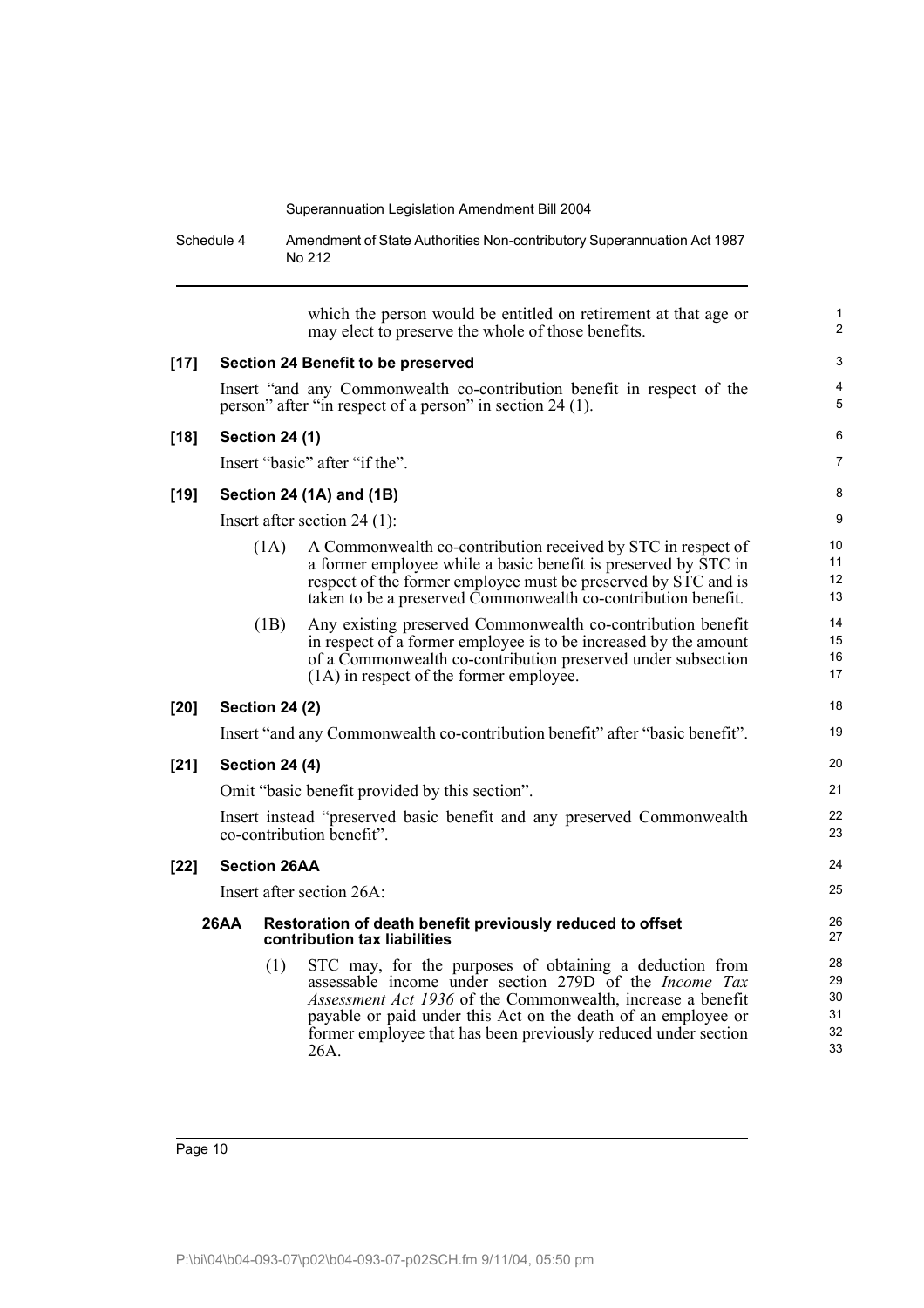Amendment of State Authorities Non-contributory Superannuation Act 1987 No 212 Schedule 4

|        | (2)  |                     |                   | The amount of the increase is to be equal to the amount that<br>would be allowable as a deduction from assessable income under<br>section 279D of the <i>Income Tax Assessment Act 1936</i> of the<br>Commonwealth in respect of the payment. | $\mathbf{1}$<br>$\overline{2}$<br>$\ensuremath{\mathsf{3}}$<br>$\overline{4}$ |
|--------|------|---------------------|-------------------|-----------------------------------------------------------------------------------------------------------------------------------------------------------------------------------------------------------------------------------------------|-------------------------------------------------------------------------------|
|        |      | (3)                 |                   | Before making the payment, STC may have regard to actuarial<br>advice as to the amount that would be allowable as a deduction<br>from assessable income under section 279D (2) of the Income<br>Tax Assessment Act 1936 of the Commonwealth.  | $\mathbf 5$<br>$\,6\,$<br>$\overline{7}$<br>8                                 |
| $[23]$ |      |                     | Part 4AA, heading |                                                                                                                                                                                                                                               | 9                                                                             |
|        |      |                     |                   | Insert "and other Government initiatives" after "employers".                                                                                                                                                                                  | 10                                                                            |
| $[24]$ |      | <b>Section 27AA</b> |                   |                                                                                                                                                                                                                                               | 11                                                                            |
|        |      |                     |                   | Omit the section. Insert instead:                                                                                                                                                                                                             | 12                                                                            |
|        | 27AA |                     | initiatives       | Preservation of benefit for employees affected by Government                                                                                                                                                                                  | 13<br>14                                                                      |
|        |      | (1)                 |                   | This Part applies to an employee who transfers employment if:                                                                                                                                                                                 | 15                                                                            |
|        |      |                     | (a)               | the employee elects or is required to transfer employment<br>otherwise than with an employer under this Act, and                                                                                                                              | 16<br>17                                                                      |
|        |      |                     | (b)               | the Minister certifies that the transfer of employment is as<br>a consequence of a Government privatisation initiative or<br>other Government initiative.                                                                                     | 18<br>19<br>20                                                                |
|        |      | (2)                 | coverage if:      | This Part applies to an employee who transfers superannuation                                                                                                                                                                                 | 21<br>22                                                                      |
|        |      |                     | (a)               | the employee, while remaining with his or her existing<br>employer, elects or is required to cease membership of the<br>superannuation scheme established by this Act, and                                                                    | 23<br>24<br>25                                                                |
|        |      |                     | (b)               | the Minister certifies that the transfer of superannuation<br>coverage is as a consequence of a Government<br>privatisation initiative or other Government initiative.                                                                        | 26<br>27<br>28                                                                |
|        |      | (3)                 | initiative.       | This Part applies to an employee if the employer of the person<br>ceases to be an employer under this Act and the Minister certifies<br>that it is as a consequence of a Government privatisation                                             | 29<br>30<br>31<br>32                                                          |
|        |      | (4)                 |                   | The basic benefit and any Commonwealth co-contribution<br>benefit in respect of an employee must be preserved by STC<br>under section 24 if this Part applies to the employee.                                                                | 33<br>34<br>35                                                                |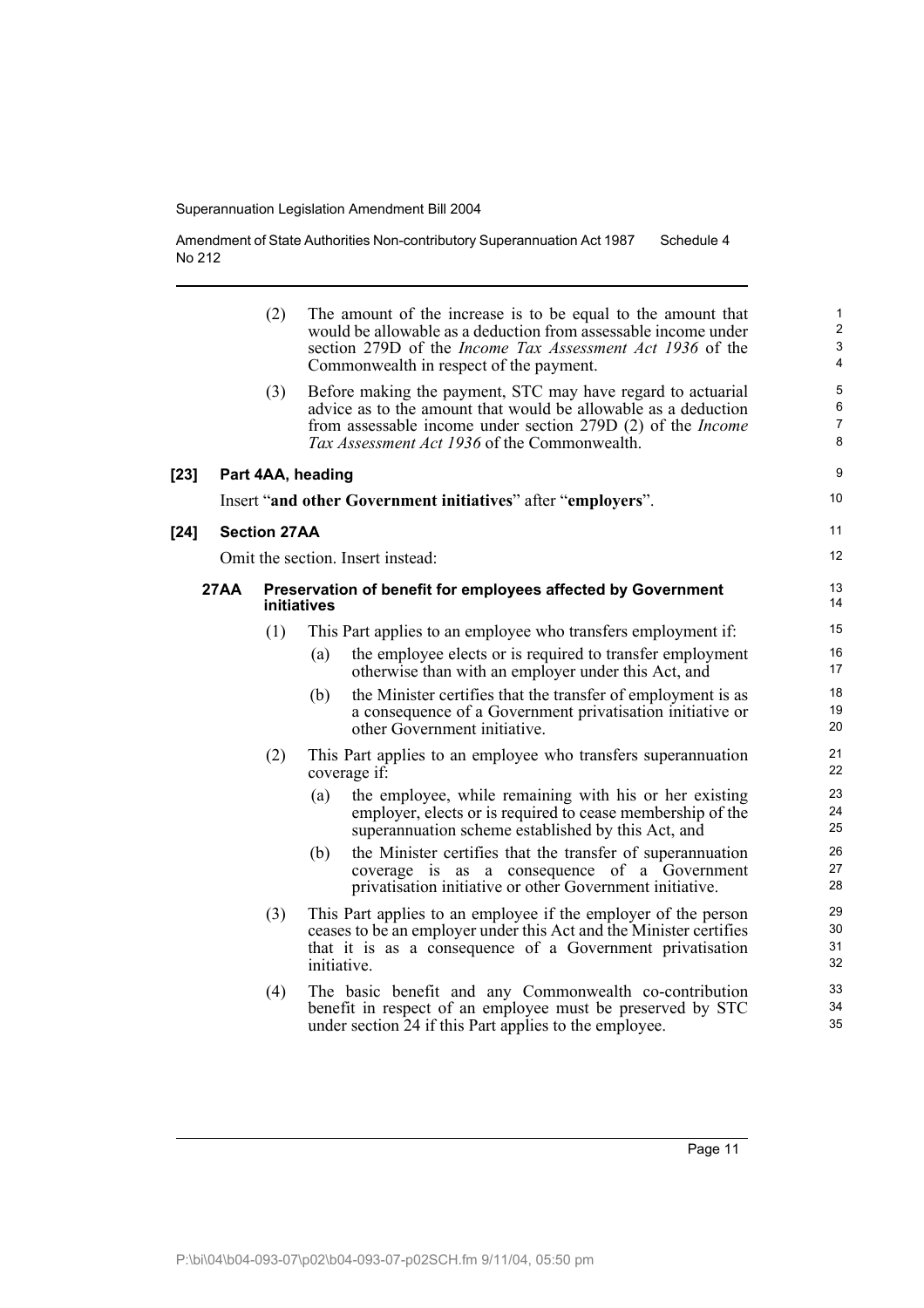Schedule 4 Amendment of State Authorities Non-contributory Superannuation Act 1987 No 212

### **[25] Section 27AB Adjustment of employer liability on Government initiative taking effect**

Omit section 27AB (1). Insert instead:

(1) STC must, on or before, or as soon as practicable after, this Part applies to employees of an employer or former employer, determine the net liability of the employees' employer or former employer in respect of employees who are affected by the Government initiative concerned.

9 10

26 27 28

### **[26] Section 27AC Employer liabilities after Government initiative takes effect**

Insert "or superannuation coverage" after "employees" where firstly occurring in section  $27AC(1)$ .

|        |       |                      | in section $27AC(1)$ .                                                                                                                                                                                                                                                                                                                                                    | 11                               |
|--------|-------|----------------------|---------------------------------------------------------------------------------------------------------------------------------------------------------------------------------------------------------------------------------------------------------------------------------------------------------------------------------------------------------------------------|----------------------------------|
| $[27]$ |       |                      | Section 27AC (1)                                                                                                                                                                                                                                                                                                                                                          | 12                               |
|        |       |                      | Insert "or other Government initiative" after "initiative".                                                                                                                                                                                                                                                                                                               | 13                               |
| [28]   |       | <b>Section 27ACA</b> |                                                                                                                                                                                                                                                                                                                                                                           | 14                               |
|        |       |                      | Insert after section 27AC:                                                                                                                                                                                                                                                                                                                                                | 15                               |
|        | 27ACA |                      | Regulations relating to liabilities during transfer period                                                                                                                                                                                                                                                                                                                | 16                               |
|        |       | (1)                  | Regulations may be made for or with respect to liability for<br>payment of employer contributions, benefits or other employer<br>liabilities under this Act payable during, or in respect of, any<br>period in which an employee may elect to transfer employment<br>or superannuation coverage (as referred to in section 27AA) and<br>before any such election is made. | 17<br>18<br>19<br>20<br>21<br>22 |
|        |       | (2)                  | A regulation under this section has effect despite any other<br>provision of this Act or the regulations.                                                                                                                                                                                                                                                                 | 23<br>24                         |
| 1291   |       |                      | Schodule 5 Savings and transitional provisions                                                                                                                                                                                                                                                                                                                            | 25                               |

### **[29] Schedule 5 Savings and transitional provisions**

Insert at the end of clause 1 (1):

*Superannuation Legislation Amendment Act 2004*, but only to the extent to which it amends this Act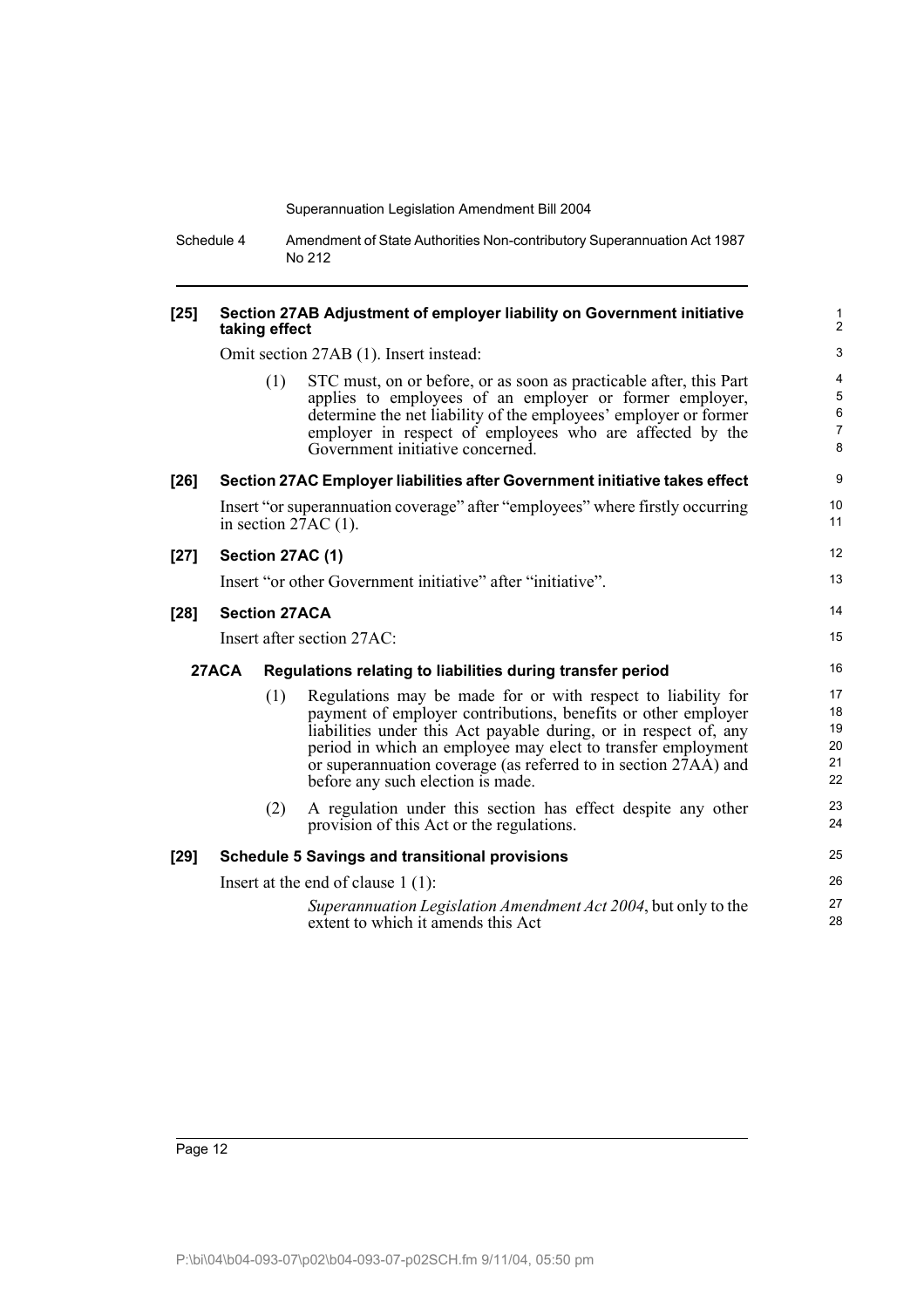Amendment of State Authorities Non-contributory Superannuation Act 1987 No 212 Schedule 4

commencement of that section.

#### **[30] Schedule 5, Part 6** Insert after Part 5: **Part 6 Superannuation Legislation Amendment Act 2004 6 Restoration of death benefit previously reduced** (1) Section 26AA, as inserted by the *Superannuation Legislation Amendment Act 2004*, applies to a benefit reduced, but not paid, before the commencement of that section. (2) Section 26AA, as inserted by the *Superannuation Legislation Amendment Act 2004*, does not apply to a benefit paid before the 1  $\overline{2}$ 3 4 5 6 7 8 9 10 11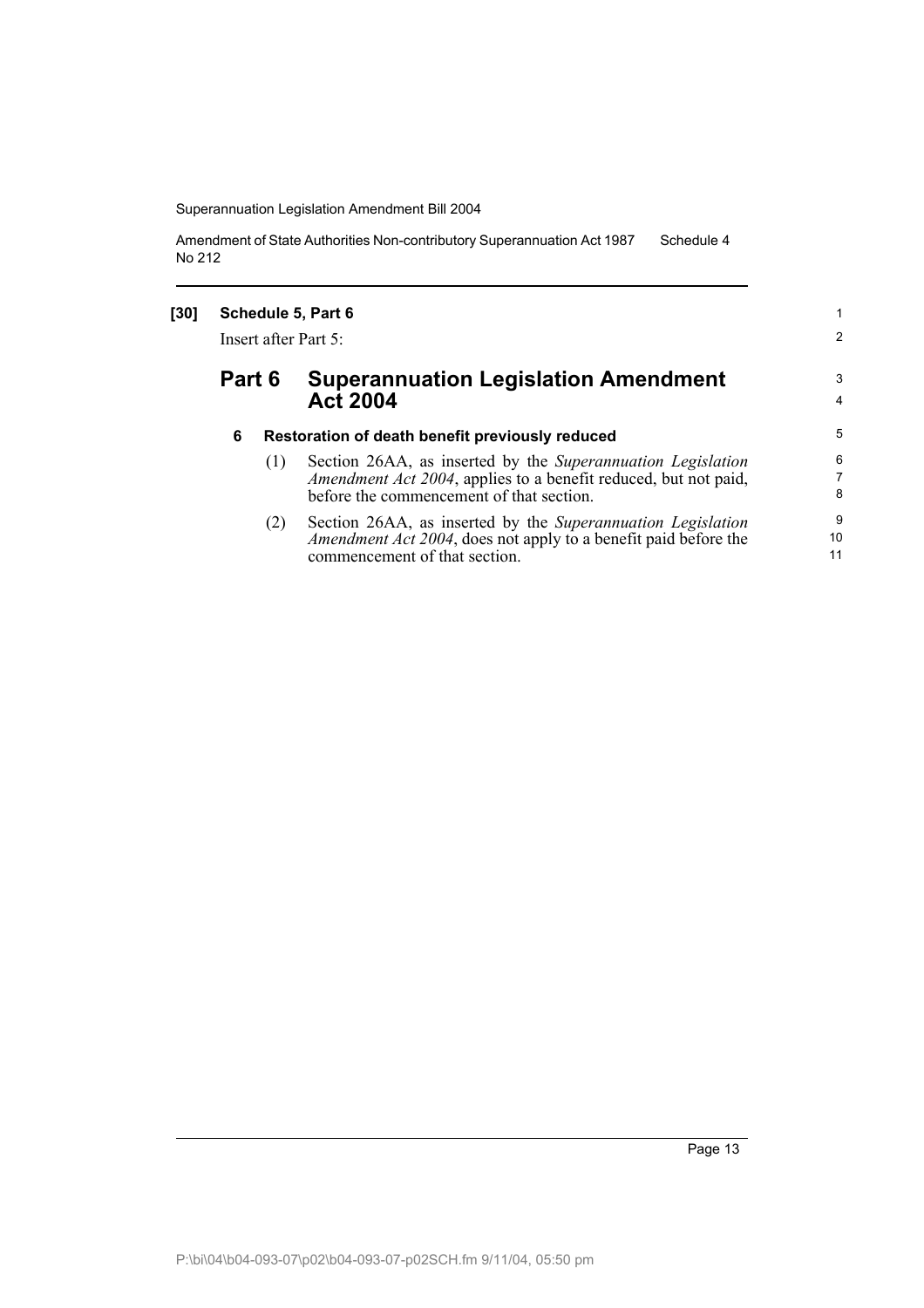Schedule 5 Amendment of State Authorities Superannuation Act 1987 No 211

## **Schedule 5 Amendment of State Authorities Superannuation Act 1987 No 211**

|     |                          |                                                                                       | (Section 3)                                                                                                                                                                                                                                                                                                                       | 3                          |
|-----|--------------------------|---------------------------------------------------------------------------------------|-----------------------------------------------------------------------------------------------------------------------------------------------------------------------------------------------------------------------------------------------------------------------------------------------------------------------------------|----------------------------|
| [1] |                          |                                                                                       | Sections 2C and 43AA                                                                                                                                                                                                                                                                                                              | 4                          |
|     |                          |                                                                                       | Omit "Part 2 of Schedule 5" wherever occurring.                                                                                                                                                                                                                                                                                   | 5                          |
|     |                          |                                                                                       | Insert instead "Part 3 of Schedule 5".                                                                                                                                                                                                                                                                                            | 6                          |
| [2] |                          |                                                                                       | <b>Section 4A Salary of executive officers</b>                                                                                                                                                                                                                                                                                    | $\overline{7}$             |
|     |                          |                                                                                       | Insert "under this Act and the State Authorities Non-contributory<br>Superannuation Act 1987" after "superannuation" in section 4A (3).                                                                                                                                                                                           | 8<br>9                     |
| [3] |                          |                                                                                       | <b>Section 14 Reserves for employers</b>                                                                                                                                                                                                                                                                                          | 10                         |
|     |                          |                                                                                       | Insert "or other Government initiative" after "initiative" in section 14 (7).                                                                                                                                                                                                                                                     | 11                         |
| [4] |                          | <b>Section 16A</b>                                                                    |                                                                                                                                                                                                                                                                                                                                   | 12                         |
|     | Insert after section 16: |                                                                                       |                                                                                                                                                                                                                                                                                                                                   |                            |
|     | 16A                      | Adjustment of employer reserves to take into account death and<br>disability payments |                                                                                                                                                                                                                                                                                                                                   | 14<br>15                   |
|     |                          | (1)                                                                                   | STC may obtain actuarial advice on or after 1 July in each year<br>as to the appropriate adjustment to employer reserves in the Fund<br>to achieve an equitable pooling of liability for payment of<br>employer contributions to death and disability benefits among all<br>employers in respect of the preceding financial year. | 16<br>17<br>18<br>19<br>20 |
|     |                          | (2)                                                                                   | STC may adjust the amount currently standing to the credit or<br>debit of an employer's reserve in the Fund in accordance with<br>actuarial advice obtained under this section.                                                                                                                                                   | 21<br>22<br>23             |
|     |                          | (3)                                                                                   | STC may adjust an employer reserve under this section despite<br>any other provision of this Act.                                                                                                                                                                                                                                 | 24<br>25                   |
|     |                          | (4)                                                                                   | In this section:                                                                                                                                                                                                                                                                                                                  | 26                         |
|     |                          |                                                                                       | <i>death benefit</i> means a benefit payable under this Act on the death<br>of a contributor or former contributor.                                                                                                                                                                                                               | 27<br>28                   |
|     |                          |                                                                                       | <i>disability benefit</i> means a benefit payable under this Act on the<br>ground of permanent mental or physical incapacity or infirmity of<br>body or mind of a contributor or former contributor.                                                                                                                              | 29<br>30<br>31             |
| [5] |                          |                                                                                       | <b>Section 43 Deferred benefit</b>                                                                                                                                                                                                                                                                                                | 32                         |
|     |                          |                                                                                       | Omit section 43 (9).                                                                                                                                                                                                                                                                                                              | 33                         |

1 2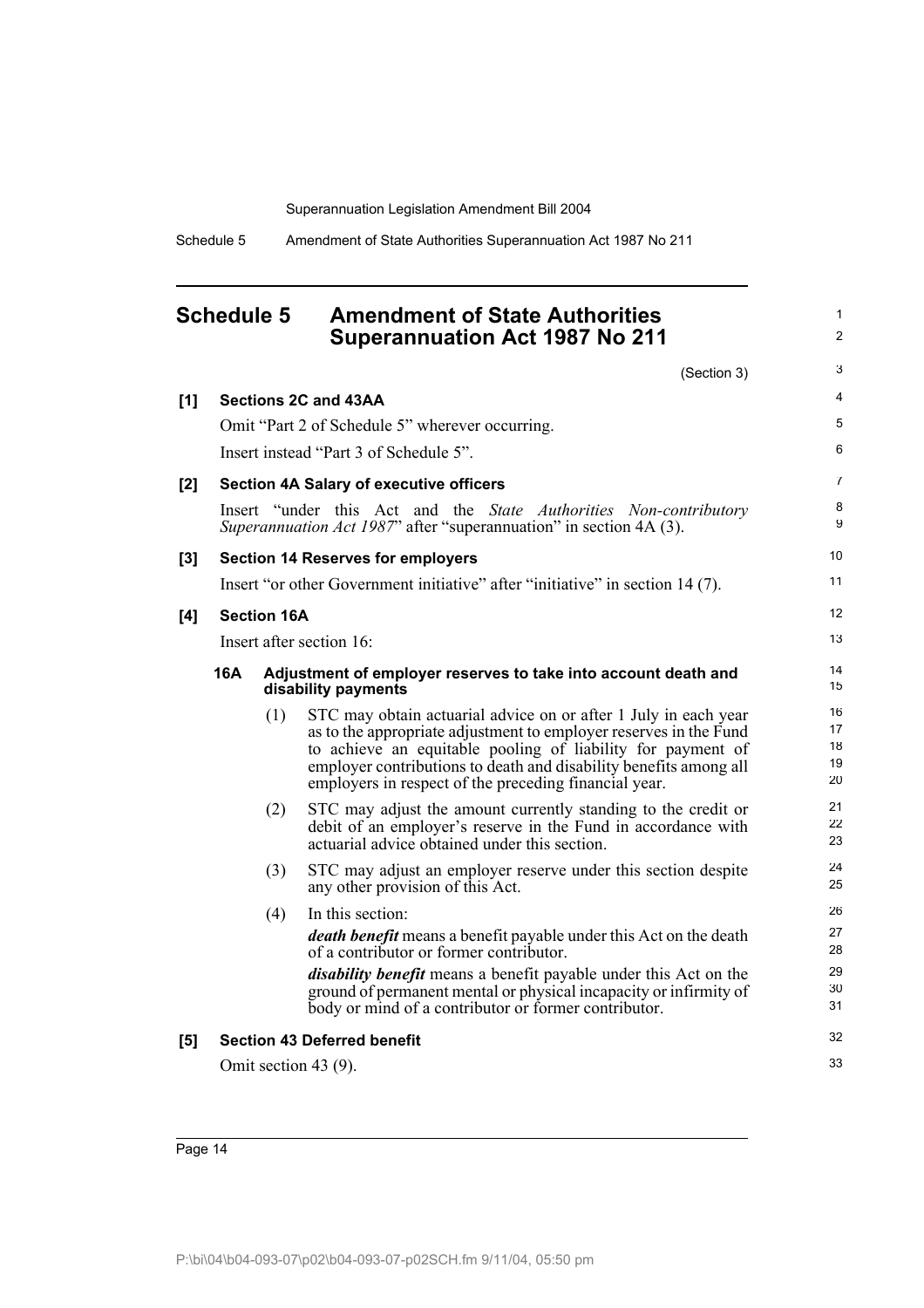### Amendment of State Authorities Superannuation Act 1987 No 211 Schedule 5

| [6]         | <b>Section 45AA</b>  |                                                                                                                                                                                                                                                                                                                                                               | 1                                        |
|-------------|----------------------|---------------------------------------------------------------------------------------------------------------------------------------------------------------------------------------------------------------------------------------------------------------------------------------------------------------------------------------------------------------|------------------------------------------|
|             |                      | Insert after section 45A:                                                                                                                                                                                                                                                                                                                                     | 2                                        |
| <b>45AA</b> |                      | Restoration of death benefit previously reduced to offset<br>contribution tax liabilities                                                                                                                                                                                                                                                                     | 3<br>4                                   |
|             | (1)                  | STC may, for the purposes of obtaining a deduction from<br>assessable income under section 279D of the <i>Income Tax</i><br>Assessment Act 1936 of the Commonwealth, increase an<br>employer-financed portion of a benefit payable or paid under this<br>Act on the death of a contributor or former contributor previously<br>reduced under section 45A (1). | 5<br>6<br>$\overline{7}$<br>8<br>9<br>10 |
|             | (2)                  | The amount of the increase is to be equal to the amount that<br>would be allowable as a deduction from assessable income under<br>section 279D of the <i>Income Tax Assessment Act 1936</i> of the<br>Commonwealth in respect of the payment.                                                                                                                 | 11<br>12<br>13<br>14                     |
|             | (3)                  | Before making the payment, STC may have regard to actuarial<br>advice as to the amount that would be allowable as a deduction<br>from assessable income under section 279D (2) of the <i>Income</i><br>Tax Assessment Act 1936 of the Commonwealth.                                                                                                           | 15<br>16<br>17<br>18                     |
| $[7]$       | Part 5A, heading     |                                                                                                                                                                                                                                                                                                                                                               | 19                                       |
|             |                      | Insert "and other Government initiatives" after "employers".                                                                                                                                                                                                                                                                                                  | 20                                       |
| [8]         | <b>Section 46AAA</b> |                                                                                                                                                                                                                                                                                                                                                               | 21                                       |
|             |                      | Insert after section 46AA:                                                                                                                                                                                                                                                                                                                                    | 22                                       |
| 46AAA       |                      | <b>Application of Part</b>                                                                                                                                                                                                                                                                                                                                    | 23                                       |
|             | (1)                  | This Part applies to a contributor who transfers employment if:                                                                                                                                                                                                                                                                                               | 24                                       |
|             |                      | the contributor elects or is required to transfer employment<br>(a)<br>otherwise than with an employer under this Act, and                                                                                                                                                                                                                                    | 25<br>26                                 |
|             |                      | the Minister certifies that the transfer of employment is as<br>(b)<br>a consequence of a Government privatisation initiative or<br>other Government initiative.                                                                                                                                                                                              | 27<br>28<br>29                           |
|             | (2)                  | This Part applies to a contributor who transfers superannuation<br>coverage if:                                                                                                                                                                                                                                                                               | 30<br>31                                 |
|             |                      | the contributor, while remaining with his or her existing<br>(a)<br>employer, elects or is required to become a contributor to<br>another superannuation scheme, and                                                                                                                                                                                          | 32<br>33<br>34                           |
|             |                      | the Minister certifies that the transfer of superannuation<br>(b)<br>coverage is as a consequence of a Government<br>privatisation initiative or other Government initiative.                                                                                                                                                                                 | 35<br>36<br>37                           |
|             |                      |                                                                                                                                                                                                                                                                                                                                                               |                                          |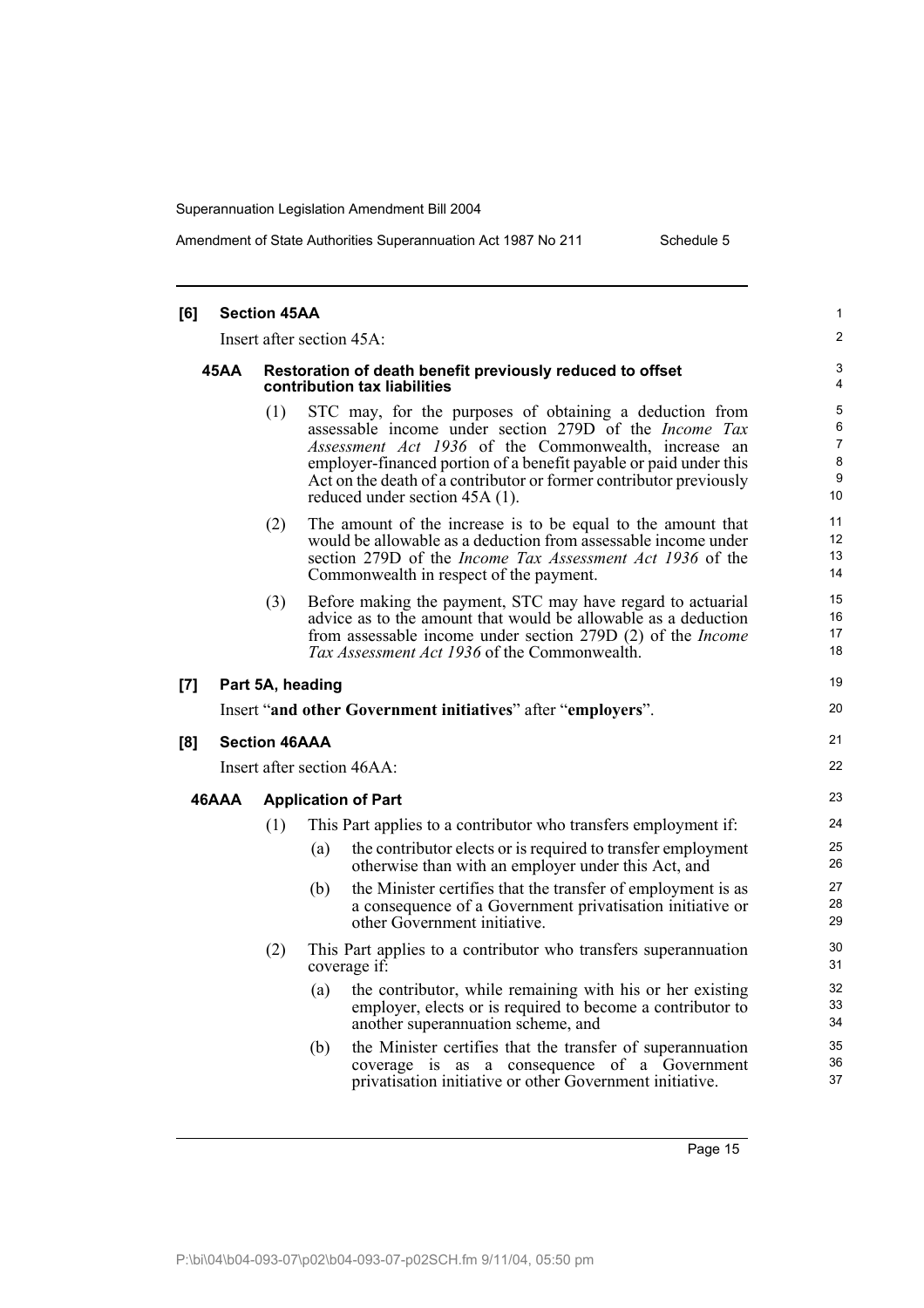Schedule 5 Amendment of State Authorities Superannuation Act 1987 No 211

|        | (3)                | This Part applies to a contributor if the employer of the<br>contributor ceases to be an employer under this Act because of an<br>order under this Part.                                                                                                                 | $\mathbf{1}$<br>$\overline{2}$<br>3 |
|--------|--------------------|--------------------------------------------------------------------------------------------------------------------------------------------------------------------------------------------------------------------------------------------------------------------------|-------------------------------------|
| [9]    |                    | <b>Section 46AB Preservation of benefit for contributors</b>                                                                                                                                                                                                             | $\overline{4}$                      |
|        |                    | Omit section 46AB (1). Insert instead:                                                                                                                                                                                                                                   | 5                                   |
|        | (1)                | Part 1 of Schedule 5 has effect with respect to contributors to<br>whom this Part applies.                                                                                                                                                                               | 6<br>$\overline{7}$                 |
| $[10]$ | taking effect      | Section 46AC Adjustment of employer liability on Government initiative                                                                                                                                                                                                   | 8<br>9                              |
|        |                    | Omit section 46AC (1). Insert instead:                                                                                                                                                                                                                                   | 10                                  |
|        | (1)                | STC must, on or before, or as soon as practicable after, this Part<br>applies to contributors, determine the net liability of the<br>contributors' employer or former employer in respect of<br>contributors who are affected by the Government initiative<br>concerned. | 11<br>12<br>13<br>14<br>15          |
| $[11]$ |                    | Section 46AD Employer liabilities after Government initiative takes effect                                                                                                                                                                                               | 16                                  |
|        |                    | Insert "or superannuation coverage" after "contributors" where firstly<br>occurring in section 46AD (1).                                                                                                                                                                 | 17<br>18                            |
| $[12]$ | Section 46AD (1)   |                                                                                                                                                                                                                                                                          | 19                                  |
|        |                    | Insert "or other Government initiative" after "initiative".                                                                                                                                                                                                              | 20                                  |
| $[13]$ | contributors       | Schedule 5 Special provisions for deferring the benefits of certain                                                                                                                                                                                                      | 21<br>22                            |
|        |                    | Omit "(Sections 43 (9), 43AA)". Insert instead "(Sections 46AB (1), 43AA)".                                                                                                                                                                                              | 23                                  |
| $[14]$ | Schedule 5, Part 1 |                                                                                                                                                                                                                                                                          | 24                                  |
|        |                    | Omit Parts 1 and 2. Insert instead:                                                                                                                                                                                                                                      | 25                                  |
|        | Part 1             | <b>Contributors affected by Government</b><br>privatisation initiatives and other<br><b>Government initiatives</b>                                                                                                                                                       | 26<br>27<br>28                      |
|        | 1                  | <b>Application of Part</b>                                                                                                                                                                                                                                               | 29                                  |
|        |                    | This Part applies to contributors to whom Part 5A applies and so<br>applies on and from transfer of employment or superannuation<br>coverage, or an employer ceasing to be an employer under this<br>Act, as referred to in section 46AAA.                               | 30<br>31<br>32<br>33                |

P:\bi\04\b04-093-07\p02\b04-093-07-p02SCH.fm 9/11/04, 05:50 pm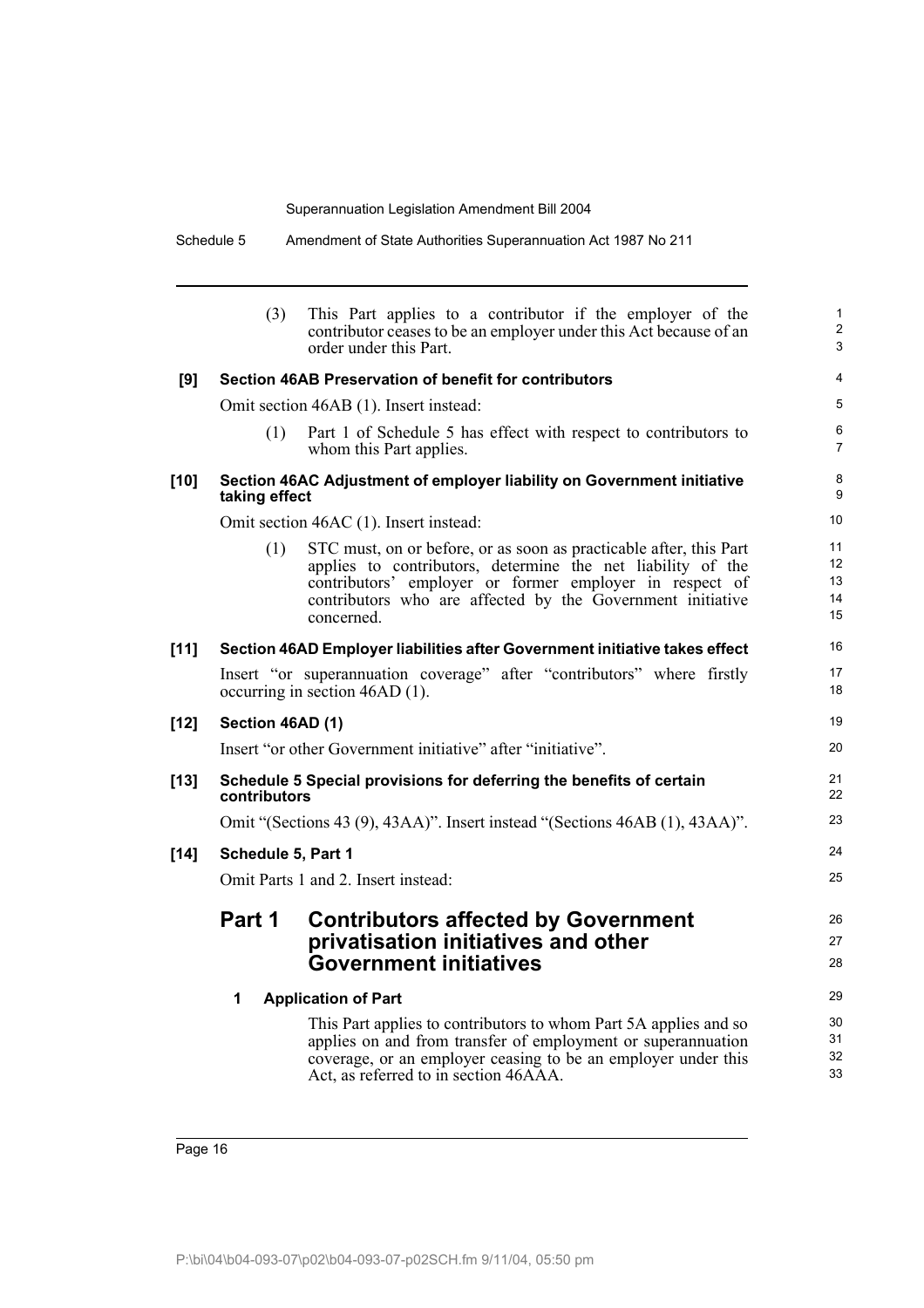|        | $\mathbf{2}$ |                   | Contributor entitled to defer benefit                                                                                                                                                                                                                                                                                                                                        | $\mathbf{1}$                                      |
|--------|--------------|-------------------|------------------------------------------------------------------------------------------------------------------------------------------------------------------------------------------------------------------------------------------------------------------------------------------------------------------------------------------------------------------------------|---------------------------------------------------|
|        |              |                   | Despite any provision of section 43, a contributor is taken to have<br>made provision for a deferred benefit under that section on the<br>date when this Part first applies to the contributor.                                                                                                                                                                              | $\overline{2}$<br>3<br>4                          |
|        | 3            |                   | Contributor entitled to immediate payment of deferred benefit after<br>ceasing to contribute                                                                                                                                                                                                                                                                                 | 5<br>6                                            |
|        |              | (1)               | A contributor who has a deferred benefit is entitled to be paid a<br>benefit under section 43 (6) when or at any time after the<br>contributor ceases to contribute to the Fund, if STC is satisfied<br>that the benefit is to be paid or applied in accordance with<br>subclause (2).                                                                                       | $\overline{7}$<br>8<br>9<br>10 <sup>°</sup><br>11 |
|        |              | (2)               | The benefit is to be paid or applied as follows:                                                                                                                                                                                                                                                                                                                             | 12                                                |
|        |              |                   | to another superannuation fund approved by STC,<br>(a)                                                                                                                                                                                                                                                                                                                       | 13                                                |
|        |              |                   | to an approved deposit fund approved by STC,<br>(b)                                                                                                                                                                                                                                                                                                                          | 14                                                |
|        |              |                   | (c)<br>to purchase a deferred annuity.                                                                                                                                                                                                                                                                                                                                       | 15                                                |
|        |              | (3)               | A contributor is entitled to be paid the benefit under this clause<br>despite any provision of section 43.                                                                                                                                                                                                                                                                   | 16<br>17                                          |
|        |              | (4)               | Nothing in this clause affects any other entitlement of a<br>contributor to payment of a benefit under section 43 (6).                                                                                                                                                                                                                                                       | 18<br>19                                          |
|        |              | (5)               | In this clause:                                                                                                                                                                                                                                                                                                                                                              | 20                                                |
|        |              |                   | <i>approved deposit fund</i> means an approved deposit fund within<br>the meaning of the Superannuation Industry (Supervision) Act<br>1993 of the Commonwealth.                                                                                                                                                                                                              | 21<br>22<br>23                                    |
|        |              |                   | <i>deferred annuity</i> means a deferred annuity within the meaning of<br>the Superannuation Industry (Supervision) Act 1993 of the<br>Commonwealth.                                                                                                                                                                                                                         | 24<br>25<br>26                                    |
|        | 4            |                   | Regulations relating to liabilities during transfer period                                                                                                                                                                                                                                                                                                                   | 27                                                |
|        |              | (1)               | Regulations may be made for or with respect to liability for<br>payment of employer contributions, benefits or other employer<br>liabilities under this Act payable during, or in respect of, any<br>period in which a contributor may elect to transfer employment<br>or superannuation coverage (as referred to in section 46AAA)<br>and before any such election is made. | 28<br>29<br>30<br>31<br>32<br>33                  |
|        |              | (2)               | A regulation under this clause has effect despite any other<br>provision of this Act or the regulations.                                                                                                                                                                                                                                                                     | 34<br>35                                          |
| $[15]$ |              | <b>Schedule 5</b> |                                                                                                                                                                                                                                                                                                                                                                              | 36                                                |
|        |              |                   | Renumber Part 3 as Part 2.                                                                                                                                                                                                                                                                                                                                                   | 37                                                |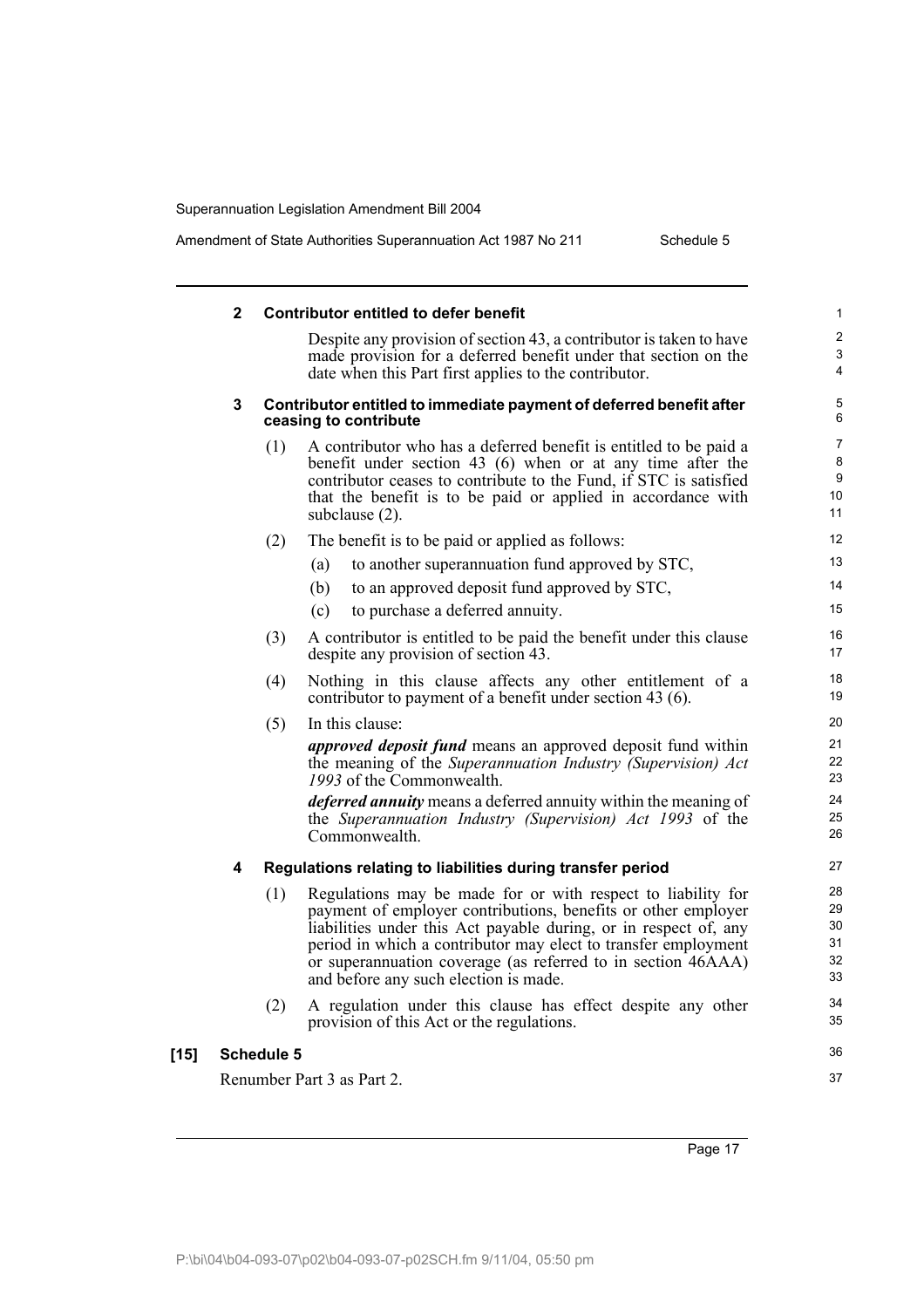Schedule 5 Amendment of State Authorities Superannuation Act 1987 No 211

| [16]   | <b>Schedule 6 Savings and transitional provisions</b> |     |                                                                                                                                                                                                                       |                         |  |
|--------|-------------------------------------------------------|-----|-----------------------------------------------------------------------------------------------------------------------------------------------------------------------------------------------------------------------|-------------------------|--|
|        |                                                       |     | Insert at the end of clause $1(1)$ :                                                                                                                                                                                  | $\overline{\mathbf{c}}$ |  |
|        |                                                       |     | Superannuation Legislation Amendment Act 2004, but only to the<br>extent to which it amends this Act                                                                                                                  | 3<br>4                  |  |
| $[17]$ |                                                       |     | Schedule 6, Part 7                                                                                                                                                                                                    | 5                       |  |
|        | Insert after Part 6:                                  |     |                                                                                                                                                                                                                       |                         |  |
|        | Part 7                                                |     | <b>Superannuation Legislation Amendment</b><br><b>Act 2004</b>                                                                                                                                                        | 7<br>8                  |  |
|        | 9                                                     |     | Restoration of death benefit previously reduced                                                                                                                                                                       | 9                       |  |
|        |                                                       | (1) | Section 45AA, as inserted by the Superannuation Legislation<br><i>Amendment Act 2004</i> , applies to an employer-financed portion of<br>a benefit reduced, but not paid, before the commencement of that<br>section. | 10<br>11<br>12<br>13    |  |
|        |                                                       | (2) | Section 45AA, as inserted by the Superannuation Legislation<br><i>Amendment Act 2004</i> , does not apply to an employer-financed<br>portion of a benefit paid before the commencement of that<br>section.            | 14<br>15<br>16<br>17    |  |
|        |                                                       |     |                                                                                                                                                                                                                       |                         |  |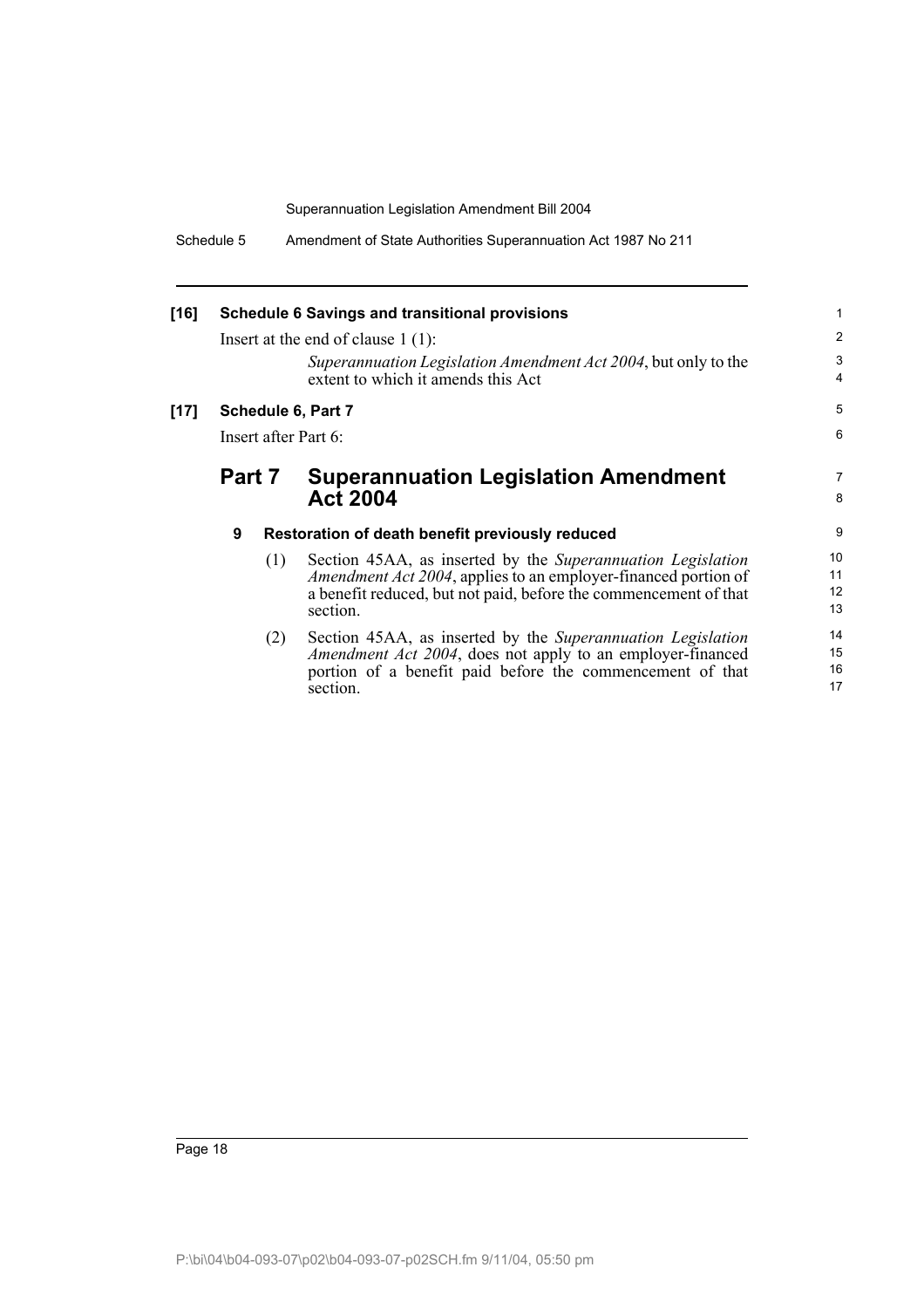Amendment of Superannuation Act 1916 No 28 Schedule 6

## **Schedule 6 Amendment of Superannuation Act 1916 No 28**

(Section 3)

1  $\overline{2}$ 

28 29

## **[1] Section 3AA Salary of executive officers**  Insert "under this Act and the *State Authorities Non-contributory Superannuation Act 1987*" after "superannuation" wherever occurring in section  $3AA(3)$  and  $(6B)$ . **[2] Section 8C**  Insert after section 8B:

### **8C Adjustment of employer reserves to take into account death and disability payments**

- (1) STC may obtain actuarial advice on or after 1 July in each year as to the appropriate adjustment to employer reserves in the Fund to achieve an equitable pooling of liability for payment of employer contributions to death and disability benefits among all employers in respect of the preceding financial year.
- (2) STC may adjust the amount currently standing to the credit or debit of an employer's reserve in the Fund in accordance with actuarial advice obtained under this section.
- (3) STC may adjust an employer reserve under this section despite any other provision of this Act.
- (4) In this section: *death benefit* means a benefit payable under this Act on the death of a contributor or former contributor.

*disability benefit* means a benefit payable under this Act on the ground of invalidity or physical or mental incapacity of a contributor or former contributor.

### **[3] Part 2A Medical examination of contributors**

Omit the Part.

### **[4] Section 29 Breakdown pensions**

Insert after section 29 (4A):

(5) Despite subsection (4A), STC may determine that the period for payment of a pension to a contributor to whom this section applies or a former contributor who is being paid a pension under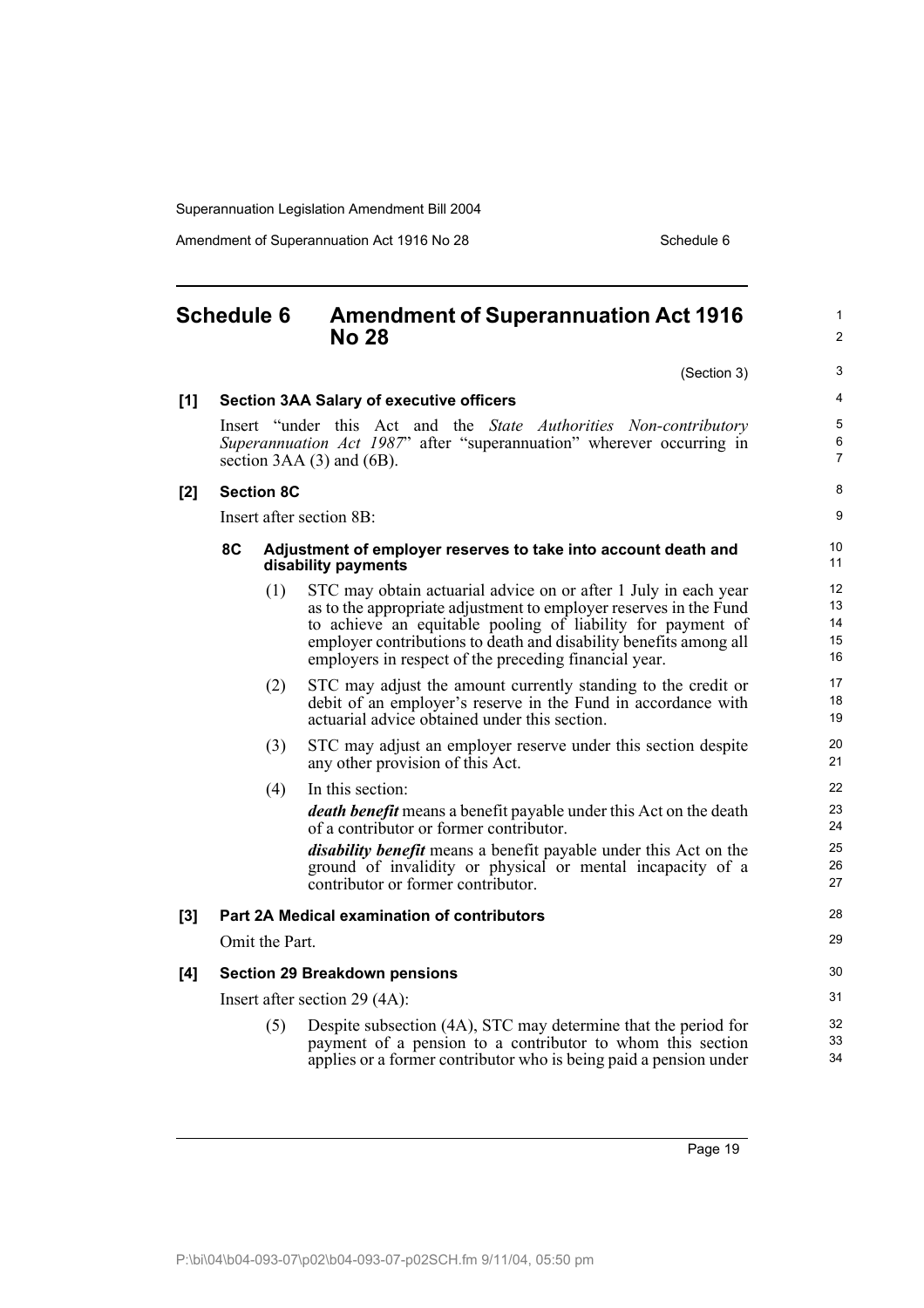|     | Schedule 6 |                      | Amendment of Superannuation Act 1916 No 28                                                                                                                                                                                                                                                                                                        |                                  |
|-----|------------|----------------------|---------------------------------------------------------------------------------------------------------------------------------------------------------------------------------------------------------------------------------------------------------------------------------------------------------------------------------------------------|----------------------------------|
|     |            |                      | this section, and who has attained the age of 55 years, is to be for<br>the remainder of the person's life.                                                                                                                                                                                                                                       | $\mathbf{1}$<br>$\overline{2}$   |
|     |            | (5A)                 | STC may not make a determination under subsection (5), except<br>on the election of the contributor or former contributor<br>concerned.                                                                                                                                                                                                           | 3<br>4<br>5                      |
| [5] |            | <b>Section 51A</b>   |                                                                                                                                                                                                                                                                                                                                                   | 6                                |
|     |            |                      | Insert after section 51:                                                                                                                                                                                                                                                                                                                          | $\overline{7}$                   |
|     | 51A        |                      | Division not applicable to lifetime pensions                                                                                                                                                                                                                                                                                                      | 8                                |
|     |            |                      | This Division does not apply if STC determines that a<br>"breakdown" pension is to be paid to a person for the remainder<br>of the person's life under section 29 (5) or $52E(4A)$ .                                                                                                                                                              | 9<br>10<br>11                    |
| [6] |            |                      | <b>Section 52E Disability pension</b>                                                                                                                                                                                                                                                                                                             | 12 <sup>°</sup>                  |
|     |            |                      | Insert after section $52E(4)$ :                                                                                                                                                                                                                                                                                                                   | 13                               |
|     |            | (4A)                 | Despite subsection (4), STC may determine that the period for<br>payment of a pension to a person to whom this section applies or<br>a person who is being paid a pension under this section, and who<br>has attained the age of 55 years, is to be for the remainder of the<br>person's life.                                                    | 14<br>15<br>16<br>17<br>18       |
|     |            | (4B)                 | STC may not make a determination under subsection (4A),<br>except at the election of the person concerned.                                                                                                                                                                                                                                        | 19<br>20                         |
|     |            | (4C)                 | Subsections $(5)$ – $(7)$ do not apply to a person the subject of a<br>determination under subsection (4A).                                                                                                                                                                                                                                       | 21<br>22                         |
| [7] |            | <b>Section 61RAA</b> |                                                                                                                                                                                                                                                                                                                                                   | 23                               |
|     |            |                      | Insert after section 61RA:                                                                                                                                                                                                                                                                                                                        | 24                               |
|     | 61RAA      |                      | Restoration of death benefit previously reduced to offset<br>contribution tax liabilities                                                                                                                                                                                                                                                         | 25<br>26                         |
|     |            | (1)                  | STC may, for the purposes of obtaining a deduction from<br>assessable income under section 279D of the Income Tax<br><i>Assessment Act 1936</i> of the Commonwealth, increase a lump sum<br>benefit under this Act payable or paid on the death of a<br>contributor or former contributor that has been previously<br>reduced under section 61RA. | 27<br>28<br>29<br>30<br>31<br>32 |
|     |            | (2)                  | The amount of the increase is to be equal to the amount that<br>would be allowable as a deduction from assessable income under<br>section 279D of the <i>Income Tax Assessment Act 1936</i> of the<br>Commonwealth in respect of the payment.                                                                                                     | 33<br>34<br>35<br>36             |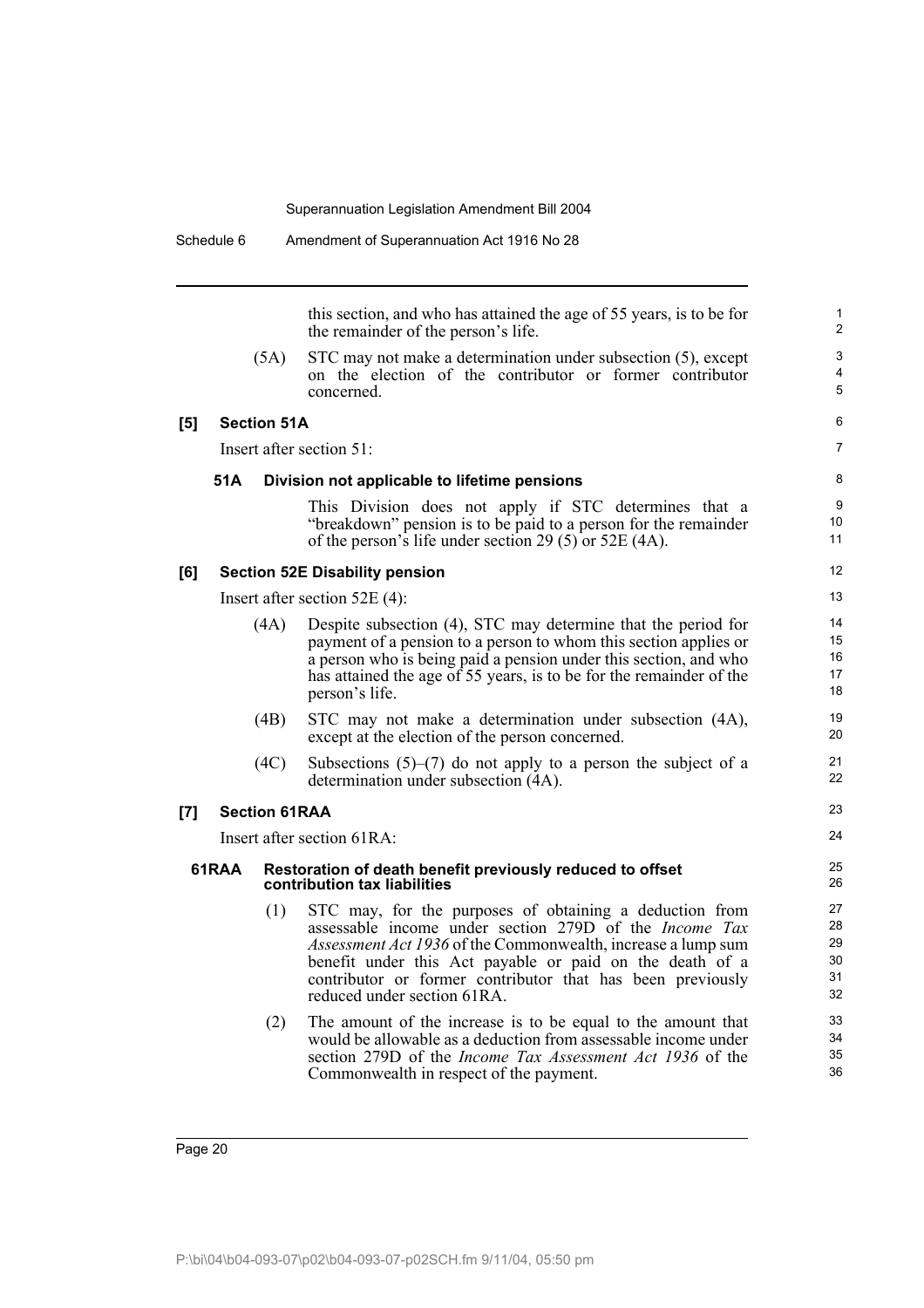Amendment of Superannuation Act 1916 No 28 Schedule 6

|        |     | (3)                | Before making the payment, STC may have regard to actuarial<br>advice as to the amount that would be allowable as a deduction<br>from assessable income under section 279D (2) of the <i>Income</i><br>Tax Assessment Act 1936 of the Commonwealth. | $\mathbf{1}$<br>$\boldsymbol{2}$<br>$\mathfrak{S}$<br>4 |
|--------|-----|--------------------|-----------------------------------------------------------------------------------------------------------------------------------------------------------------------------------------------------------------------------------------------------|---------------------------------------------------------|
| [8]    |     | Part 5, heading    |                                                                                                                                                                                                                                                     | 5                                                       |
|        |     |                    | Insert "and other Government initiatives" after "employers".                                                                                                                                                                                        | 6                                                       |
| $[9]$  |     | <b>Section 62A</b> |                                                                                                                                                                                                                                                     | $\overline{7}$                                          |
|        |     |                    | Insert after section 62:                                                                                                                                                                                                                            | 8                                                       |
|        | 62A |                    | <b>Application of Part</b>                                                                                                                                                                                                                          | 9                                                       |
|        |     | (1)                | This Part applies to a contributor who transfers employment if:                                                                                                                                                                                     | 10                                                      |
|        |     |                    | the contributor elects or is required to transfer employment<br>(a)<br>otherwise than with an employer under this Act, and                                                                                                                          | 11<br>12                                                |
|        |     |                    | the Minister certifies that the transfer of employment is as<br>(b)<br>a consequence of a Government privatisation initiative or<br>other Government initiative.                                                                                    | 13<br>14<br>15                                          |
|        |     | (2)                | This Part applies to a contributor who transfers superannuation<br>coverage if:                                                                                                                                                                     | 16<br>17                                                |
|        |     |                    | the contributor, while remaining with his or her existing<br>(a)<br>employer, elects or is required to become a contributor to<br>another superannuation scheme, and                                                                                | 18<br>19<br>20                                          |
|        |     |                    | the Minister certifies that the transfer of superannuation<br>(b)<br>coverage is as a consequence of a Government<br>privatisation initiative or other Government initiative.                                                                       | 21<br>22<br>23                                          |
|        |     | (3)                | This Part applies to a contributor if the employer of the<br>contributor ceases to be an employer under this Act because of an<br>order under this Part.                                                                                            | 24<br>25<br>26                                          |
| $[10]$ |     |                    | Section 63 Preservation of benefit for contributors                                                                                                                                                                                                 | 27                                                      |
|        |     |                    | Omit section 63 (1). Insert instead:                                                                                                                                                                                                                | 28                                                      |
|        |     | (1)                | Part 1 of Schedule 23 has effect with respect to contributors to<br>whom this Part applies.                                                                                                                                                         | 29<br>30                                                |
| $[11]$ |     | taking effect      | Section 64 Adjustment of employer liability on Government initiative                                                                                                                                                                                | 31<br>32                                                |
|        |     |                    | Omit section 64 (1). Insert instead:                                                                                                                                                                                                                | 33                                                      |
|        |     | (1)                | STC must, on or before, or as soon as practicable after, this Part<br>applies to contributors, determine the net liability of the<br>contributors' employer or former employer in respect of                                                        | 34<br>35<br>36                                          |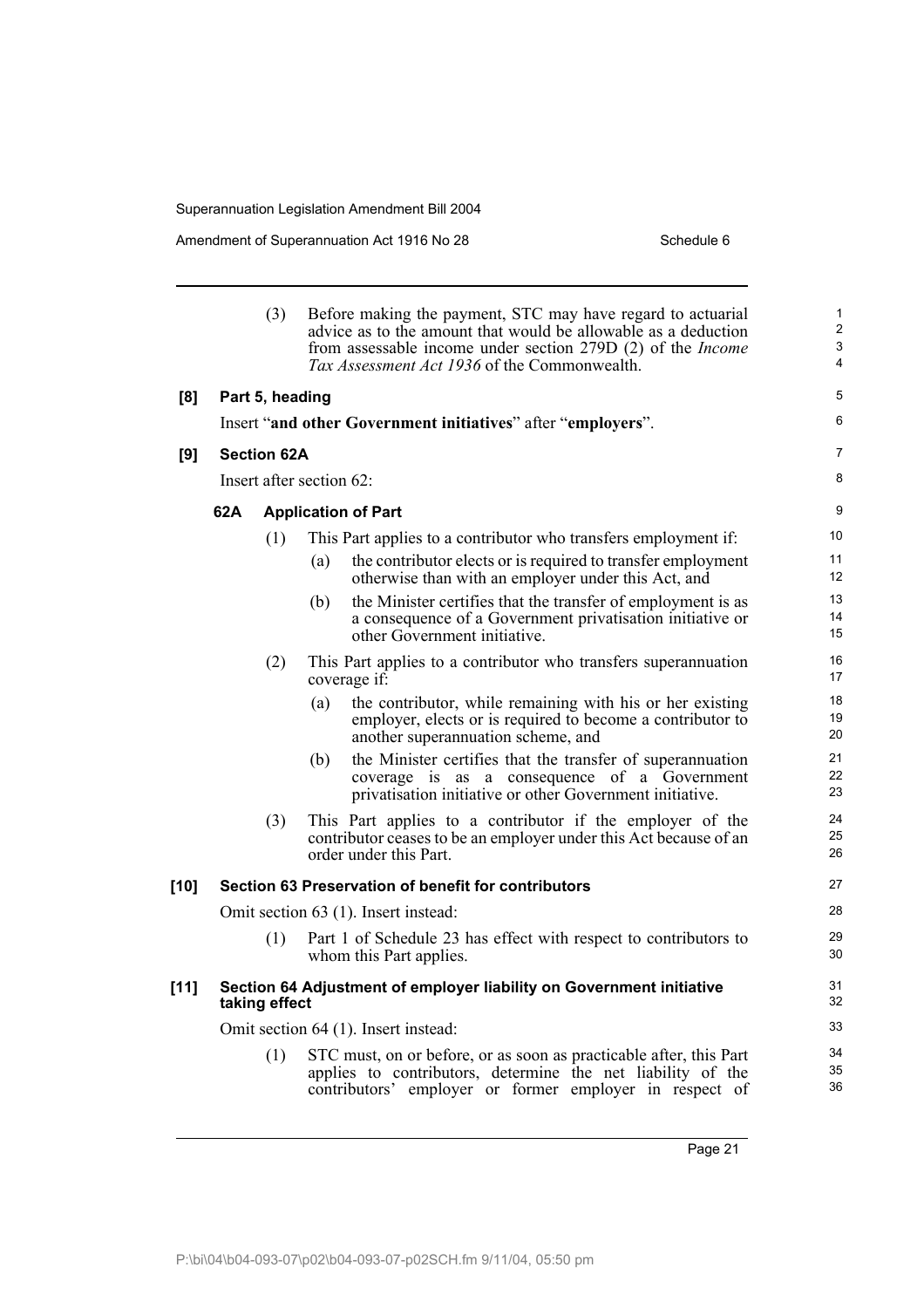|      |              |                       | contributors who are affected by the Government initiative<br>concerned.                                                                                                                                                                               | $\mathbf{1}$<br>2    |
|------|--------------|-----------------------|--------------------------------------------------------------------------------------------------------------------------------------------------------------------------------------------------------------------------------------------------------|----------------------|
| [12] |              |                       | Section 65 Employer liabilities after Government initiative takes effect                                                                                                                                                                               | 3                    |
|      |              |                       | Insert "or superannuation coverage" after "contributors" where firstly<br>occurring in section $65(1)$ .                                                                                                                                               | $\overline{4}$<br>5  |
| [13] |              | <b>Section 65 (1)</b> |                                                                                                                                                                                                                                                        | 6                    |
|      |              |                       | Insert "or other Government initiative" after "initiative".                                                                                                                                                                                            | $\overline{7}$       |
| [14] |              | initiatives etc       | Section 92AA Transfer of contributors as a result of Government                                                                                                                                                                                        | 8<br>9               |
|      |              | Omit the section.     |                                                                                                                                                                                                                                                        | 10                   |
| [15] |              | contributors          | Schedule 23 Special provisions for deferring benefits of certain                                                                                                                                                                                       | 11<br>12             |
|      |              |                       | Omit "(Section 92AA)". Insert instead "(Section 63 (1))".                                                                                                                                                                                              | 13                   |
| [16] |              |                       | Schedule 23, Part 1                                                                                                                                                                                                                                    | 14                   |
|      |              |                       | Omit Parts 1 and 2. Insert instead:                                                                                                                                                                                                                    | 15                   |
|      | Part 1       |                       | <b>Contributors affected by Government</b>                                                                                                                                                                                                             |                      |
|      |              |                       | privatisation initiatives and other<br><b>Government initiatives</b>                                                                                                                                                                                   | 17<br>18             |
|      | 1            |                       | <b>Application of Part</b>                                                                                                                                                                                                                             | 19                   |
|      |              |                       | This Part applies to contributors to whom Part 5 applies and so<br>applies on and from transfer of employment or superannuation<br>coverage, or an employer ceasing to be an employer under this<br>Act, as referred to in section 62A.                | 20<br>21<br>22<br>23 |
|      | $\mathbf{2}$ |                       | <b>Contributor entitled to defer benefit</b>                                                                                                                                                                                                           | 24                   |
|      |              | (1)                   | A contributor is taken to have elected to take the benefit of<br>Division 3A of Part 4 on the date that this Part first applies to the<br>contributor, unless the contributor is otherwise entitled to a<br>pension under section 27, 28, 28A or 28AA. | 25<br>26<br>27<br>28 |
|      |              |                       |                                                                                                                                                                                                                                                        | 29                   |
|      |              | (2)                   | A contributor who is entitled to a pension under section 27, 28,<br>28A or 28AA on the date when this Part first applies to the<br>contributor may instead elect to take the benefit of Division 3B<br>of Part 4.                                      | 30<br>31<br>32       |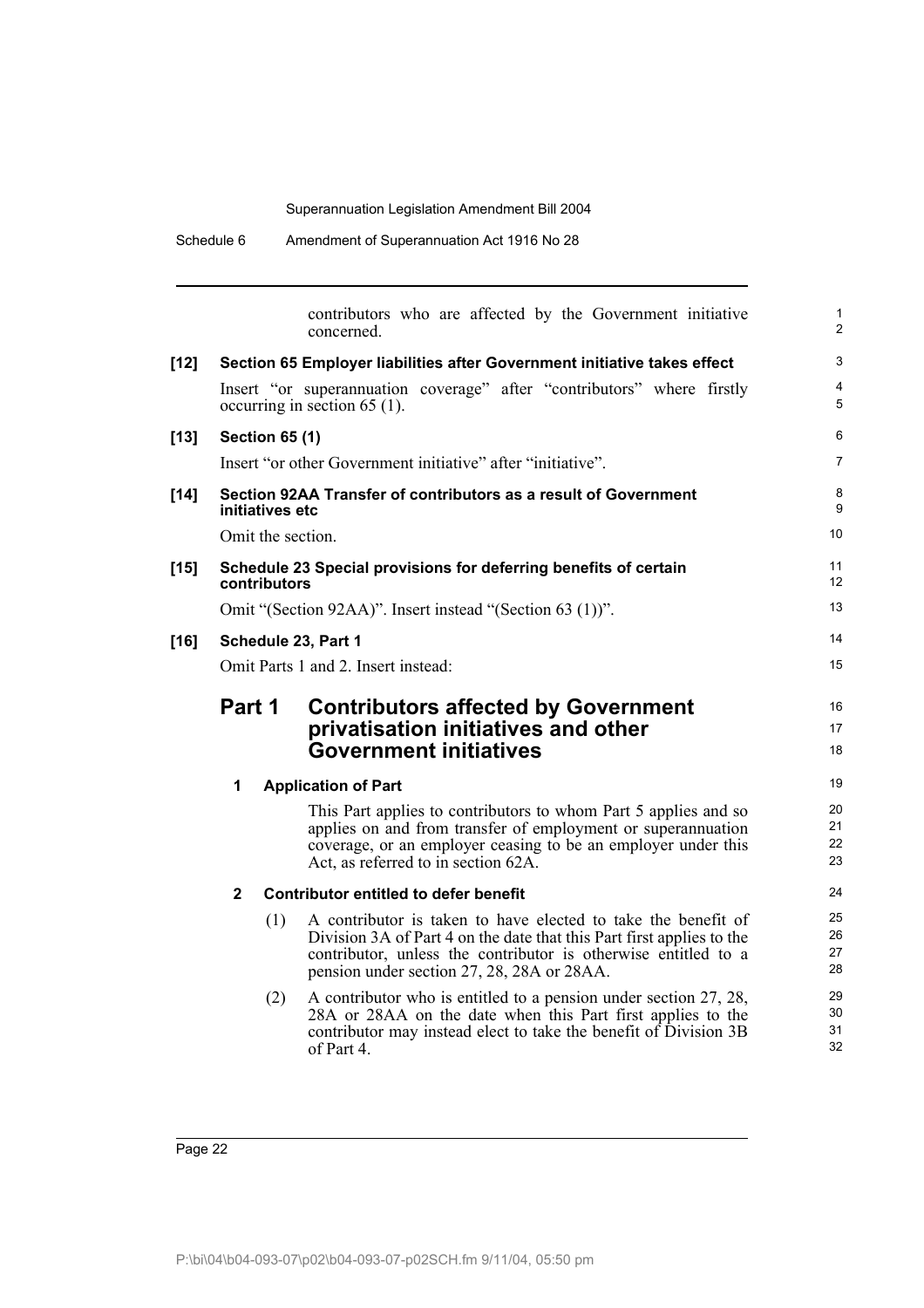|   | (3) | A contributor is entitled to take the benefit of Division 3A or 3B<br>of Part 4, despite any provision of those Divisions.                                                                                                                                                                                                                                                                      | $\mathbf{1}$<br>$\overline{c}$   |
|---|-----|-------------------------------------------------------------------------------------------------------------------------------------------------------------------------------------------------------------------------------------------------------------------------------------------------------------------------------------------------------------------------------------------------|----------------------------------|
| 3 |     | <b>Application of Division 3B of Part 4</b>                                                                                                                                                                                                                                                                                                                                                     | 3                                |
|   | (1) | For the purposes of the application of Division 3B of Part 4 to a<br>contributor, the <i>exit day</i> for the contributor is the date when this<br>Part first applied to the contributor.                                                                                                                                                                                                       | 4<br>5<br>6                      |
|   | (2) | Sections $52L$ and $52N(3)$ do not apply to a contributor to whom<br>this Part applies.                                                                                                                                                                                                                                                                                                         | 7<br>8                           |
| 4 |     | Contributor entitled to immediate payment of deferred benefit after<br>ceasing to contribute                                                                                                                                                                                                                                                                                                    | 9<br>10                          |
|   | (1) | A contributor who has a deferred benefit under Division 3A or 3B<br>of Part 4 is entitled to be paid the actuarially calculated lump sum<br>value of the benefit provided under Division 3A or 3B of Part 4<br>when or at any time after the contributor ceases to contribute to<br>the Fund if STC is satisfied that the benefit is to be paid or applied<br>in accordance with subclause (2). | 11<br>12<br>13<br>14<br>15<br>16 |
|   | (2) | The benefit is to be paid or applied as follows:                                                                                                                                                                                                                                                                                                                                                | 17                               |
|   |     | to another superannuation fund approved by STC,<br>(a)                                                                                                                                                                                                                                                                                                                                          | 18                               |
|   |     | (b)<br>to an approved deposit fund approved by STC,                                                                                                                                                                                                                                                                                                                                             | 19                               |
|   |     | (c)<br>to purchase a deferred annuity.                                                                                                                                                                                                                                                                                                                                                          | 20                               |
|   | (3) | A contributor is entitled to be paid the benefit under this clause<br>despite any provision of Division 3A or 3B of Part 4.                                                                                                                                                                                                                                                                     | 21<br>22                         |
|   | (4) | Nothing in this clause affects any other entitlement of a<br>contributor to payment of a benefit under Division 3A or 3B of<br>Part 4.                                                                                                                                                                                                                                                          | 23<br>24<br>25                   |
|   | (5) | In this clause:                                                                                                                                                                                                                                                                                                                                                                                 | 26                               |
|   |     | <i>approved deposit fund</i> means an approved deposit fund within<br>the meaning of the Superannuation Industry (Supervision) Act<br>1993 of the Commonwealth.                                                                                                                                                                                                                                 | 27<br>28<br>29                   |
|   |     | <i>deferred annuity</i> means a deferred annuity within the meaning of<br>the Superannuation Industry (Supervision) Act 1993 of the<br>Commonwealth.                                                                                                                                                                                                                                            | 30<br>31<br>32                   |
| 5 |     | Regulations relating to liabilities during transfer period                                                                                                                                                                                                                                                                                                                                      | 33                               |
|   | (1) | Regulations may be made for or with respect to liability for<br>payment of employer contributions, benefits or other employer<br>liabilities under this Act payable during, or in respect of, any<br>period in which a contributor may elect to transfer employment                                                                                                                             | 34<br>35<br>36<br>37             |
|   |     |                                                                                                                                                                                                                                                                                                                                                                                                 |                                  |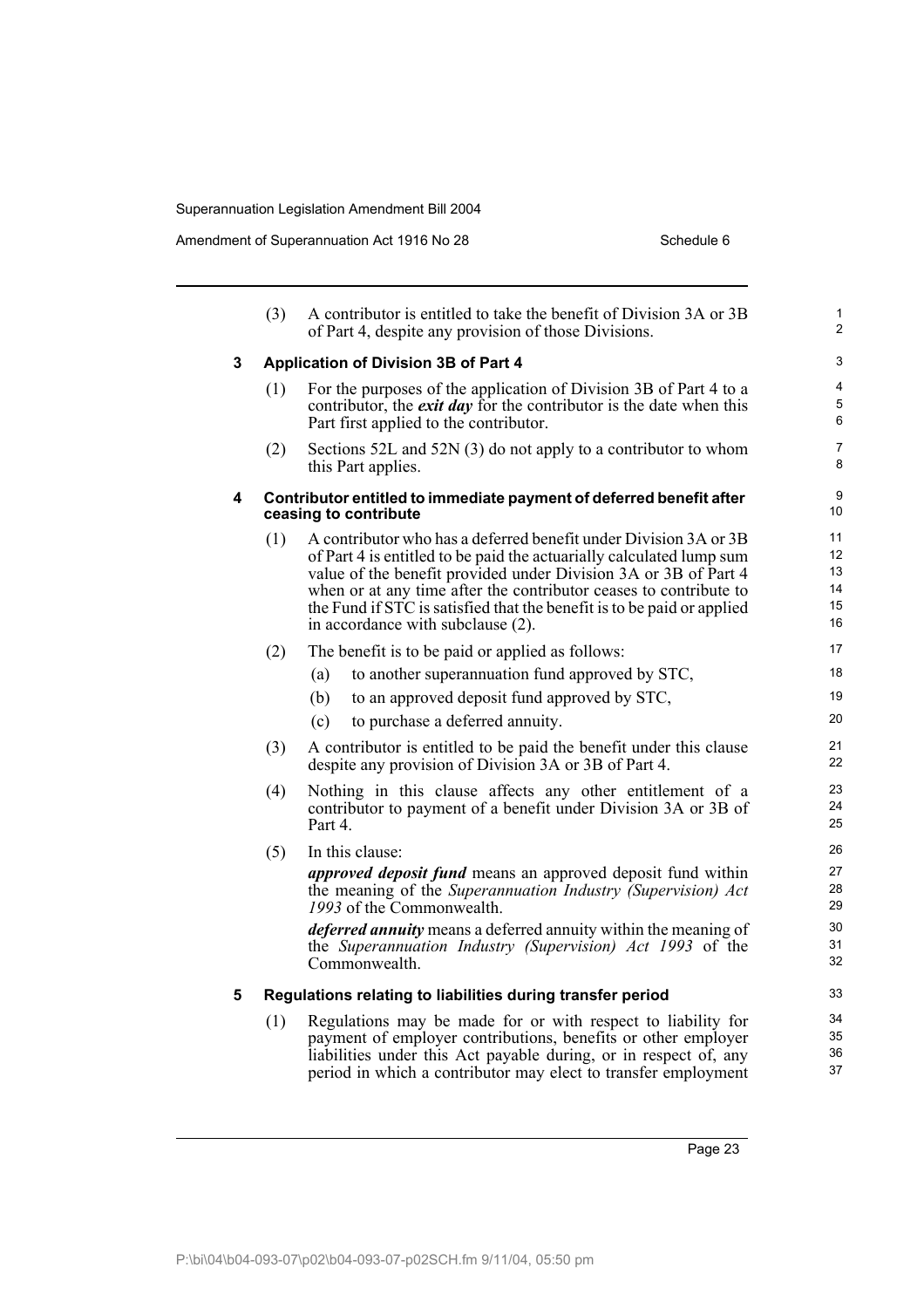|      | Schedule 6            |                    | Amendment of Superannuation Act 1916 No 28                                                                                                                                           |                |
|------|-----------------------|--------------------|--------------------------------------------------------------------------------------------------------------------------------------------------------------------------------------|----------------|
|      |                       |                    | or superannuation coverage (as referred to in section 62A) and<br>before any such election is made.                                                                                  |                |
|      |                       | (2)                | A regulation under this clause has effect despite any other<br>provision of this Act or the regulations.                                                                             |                |
| [17] |                       | <b>Schedule 23</b> |                                                                                                                                                                                      |                |
|      |                       |                    | Renumber Part 3 as Part 2.                                                                                                                                                           |                |
| [18] |                       |                    | <b>Schedule 25 Savings and transitional provisions</b>                                                                                                                               |                |
|      |                       |                    | Insert at the end of clause $1(1)$ :                                                                                                                                                 |                |
|      |                       |                    | Superannuation Legislation Amendment Act 2004, but only to the<br>extent to which it amends this Act                                                                                 | 10             |
| [19] |                       |                    | Schedule 25, Part 11                                                                                                                                                                 | 11             |
|      | Insert after Part 10: |                    |                                                                                                                                                                                      |                |
|      |                       | Part 11            | <b>Superannuation Legislation Amendment</b><br><b>Act 2004</b>                                                                                                                       | 13<br>14       |
|      | 41                    |                    | Restoration of death benefit previously reduced                                                                                                                                      | 15             |
|      |                       | (1)                | Section 61RAA, as inserted by the Superannuation Legislation<br>Amendment Act 2004, applies to a lump sum benefit reduced, but<br>not paid, before the commencement of that section. | 16<br>17<br>18 |
|      |                       | (2)                | Section 61RAA, as inserted by the Superannuation Legislation<br><i>Amendment Act 2004</i> , does not apply to a lump sum benefit paid<br>before the commencement of that section.    | 19<br>20<br>21 |
|      |                       |                    |                                                                                                                                                                                      |                |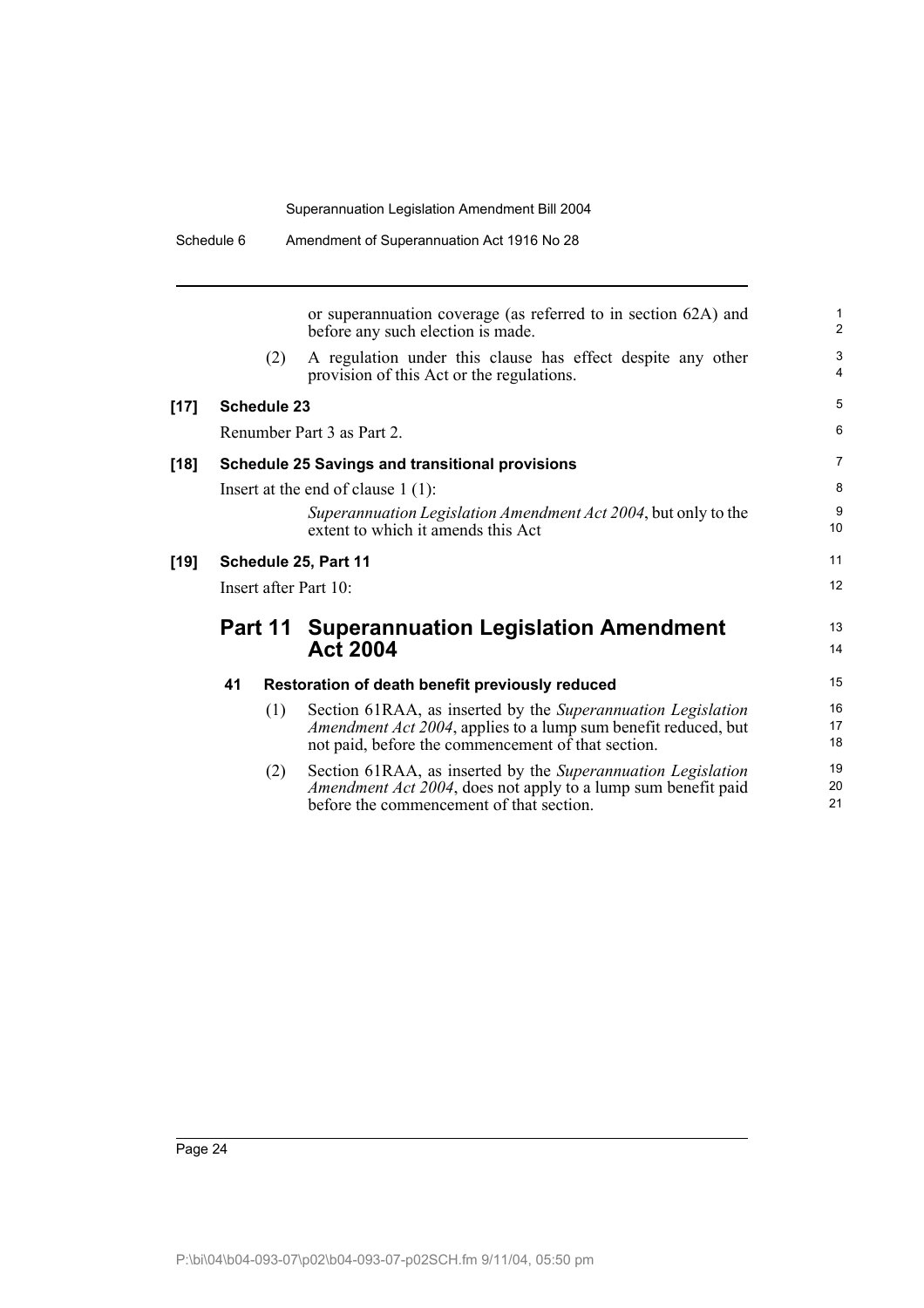Amendment of Superannuation Administration Act 1996 No 39 Schedule 7

## **Schedule 7 Amendment of Superannuation Administration Act 1996 No 39**

(Section 3)

1  $\overline{2}$ 

|       |                                | (Section 3)                                                                                                                                                                                                                                                              | $\mathsf 3$                    |  |
|-------|--------------------------------|--------------------------------------------------------------------------------------------------------------------------------------------------------------------------------------------------------------------------------------------------------------------------|--------------------------------|--|
| [1]   | <b>Section 4 Definitions</b>   |                                                                                                                                                                                                                                                                          | $\overline{4}$                 |  |
|       |                                | Insert in alphabetical order:                                                                                                                                                                                                                                            | 5                              |  |
|       |                                | <b>FTC</b> dispute function means the principal function, referred to in<br>section 9 (1) (e), to determine disputes under the Acts under<br>which the FTC schemes are established or constituted.                                                                       | 6<br>$\overline{7}$<br>$\bf 8$ |  |
|       |                                | <b>FTC</b> disputes committee means a committee delegated the FTC<br>dispute function under section 32.                                                                                                                                                                  | 9<br>10                        |  |
|       |                                | <b>STC</b> dispute function means the principal function, referred to in<br>section $\overline{50}$ (1) (e), to determine disputes under the Acts under<br>which the STC schemes are established or constituted.                                                         | 11<br>12<br>13                 |  |
|       |                                | STC disputes committee means a committee delegated the STC<br>dispute function under section 77.                                                                                                                                                                         | 14<br>15                       |  |
| $[2]$ |                                | <b>Section 22 Determination of disputes</b>                                                                                                                                                                                                                              | 16                             |  |
|       |                                | Insert "or an FTC disputes committee" after "FTC" where secondly occurring<br>in section 22 (1) and $\bar{2}$ ).                                                                                                                                                         | 17<br>18                       |  |
| $[3]$ | <b>Section 22 (3)</b>          |                                                                                                                                                                                                                                                                          | 19                             |  |
|       |                                | Insert ", an FTC disputes committee" after "FTC".                                                                                                                                                                                                                        | 20                             |  |
| [4]   | <b>Section 22 (4)</b>          |                                                                                                                                                                                                                                                                          | 21                             |  |
|       |                                | Omit "has". Insert instead "and an FTC disputes committee have".                                                                                                                                                                                                         | 22                             |  |
| [5]   |                                | Section 32 Delegation of functions                                                                                                                                                                                                                                       | 23                             |  |
|       |                                | Insert ", other than the FTC dispute function" after "section" in section 32 (3).                                                                                                                                                                                        | 24                             |  |
| [6]   | Section 32 (3A)                |                                                                                                                                                                                                                                                                          | 25                             |  |
|       | Insert after section $32(3)$ : |                                                                                                                                                                                                                                                                          |                                |  |
|       | (3A)                           | FTC may, in respect of a dispute, a class of disputes or all<br>disputes under the Acts under which the FTC schemes are<br>established or constituted, delegate the FTC dispute function to a<br>committee that is comprised of or includes members of the FTC<br>Board. | 27<br>28<br>29<br>30<br>31     |  |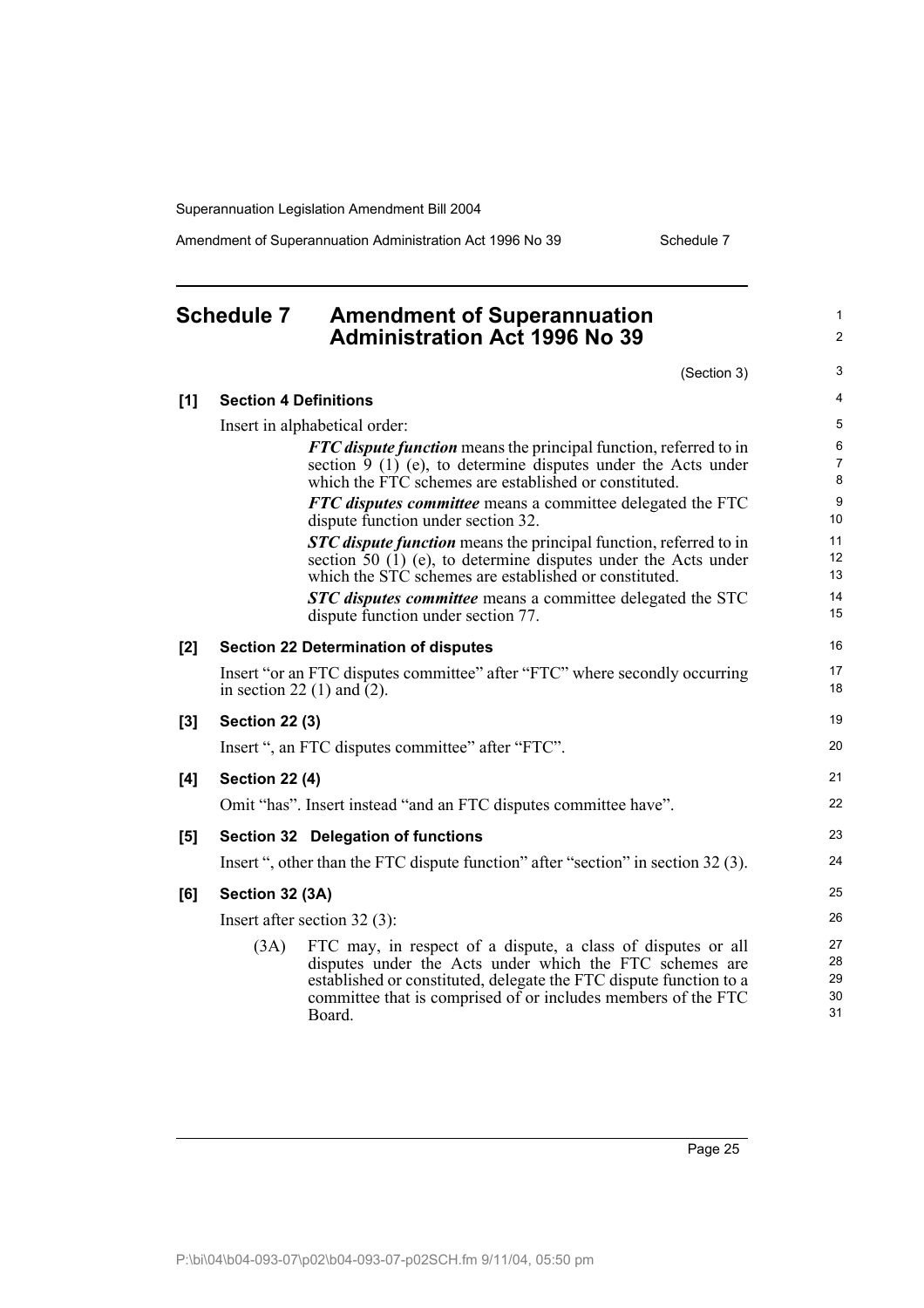| $[7]$  | Section 35 Personal and other liability                                                                                                                                                         | $\mathbf{1}$             |
|--------|-------------------------------------------------------------------------------------------------------------------------------------------------------------------------------------------------|--------------------------|
|        | Insert ", an FTC disputes committee, a member of an FTC disputes<br>committee" after "member of the Board" in section 35 (1) and (2) wherever<br>occurring.                                     | $\overline{2}$<br>3<br>4 |
| [8]    | <b>Section 40 Appeals</b>                                                                                                                                                                       | 5                        |
|        | Insert "or an FTC disputes committee" after "FTC" in section 40 (1).                                                                                                                            | 6                        |
| [9]    | <b>Section 40 (2)</b>                                                                                                                                                                           | $\overline{7}$           |
|        | Omit "of FTC".                                                                                                                                                                                  | 8                        |
| $[10]$ | <b>Section 40 (3)</b>                                                                                                                                                                           | 9                        |
|        | Insert "or the FTC disputes committee, as the case may be," after "FTC".                                                                                                                        | 10                       |
| $[11]$ | Section 45 Proof of certain matters not required                                                                                                                                                | 11                       |
|        | Insert at the end of section 45 (d):                                                                                                                                                            | 12                       |
|        | $\cdot$ or                                                                                                                                                                                      | 13                       |
|        | the delegation of the FTC dispute function to an FTC<br>(e)<br>disputes committee, or                                                                                                           | 14<br>15                 |
|        | the appointment of, or the holding of office by, any<br>(f)<br>member of an FTC disputes committee.                                                                                             | 16<br>17                 |
| $[12]$ | <b>Section 67 Determination of disputes</b>                                                                                                                                                     | 18                       |
|        | Insert "or an STC disputes committee" after "by STC" where secondly<br>occurring in section 67 $(1)$ and (2).                                                                                   | 19<br>20                 |
| $[13]$ | <b>Section 67 (3)</b>                                                                                                                                                                           | 21                       |
|        | Insert ", an STC disputes committee" after "STC".                                                                                                                                               | 22                       |
| $[14]$ | <b>Section 67 (4)</b>                                                                                                                                                                           | 23                       |
|        | Omit "has". Insert instead "and an STC disputes committee have".                                                                                                                                | 24                       |
| $[15]$ | <b>Section 67 (5)</b>                                                                                                                                                                           | 25                       |
|        | Insert after section $67(4)$ :                                                                                                                                                                  | 26                       |
|        | This section does not apply to a dispute in respect of which an<br>(5)<br>application may be made to the District Court under section 21 of<br>the Police Regulation (Superannuation) Act 1906. | 27<br>28<br>29           |
| $[16]$ | <b>Section 77 Delegation of functions</b>                                                                                                                                                       | 30                       |
|        | Insert ", other than the STC dispute function" after "section" in section 77 (3).                                                                                                               | 31                       |
|        |                                                                                                                                                                                                 |                          |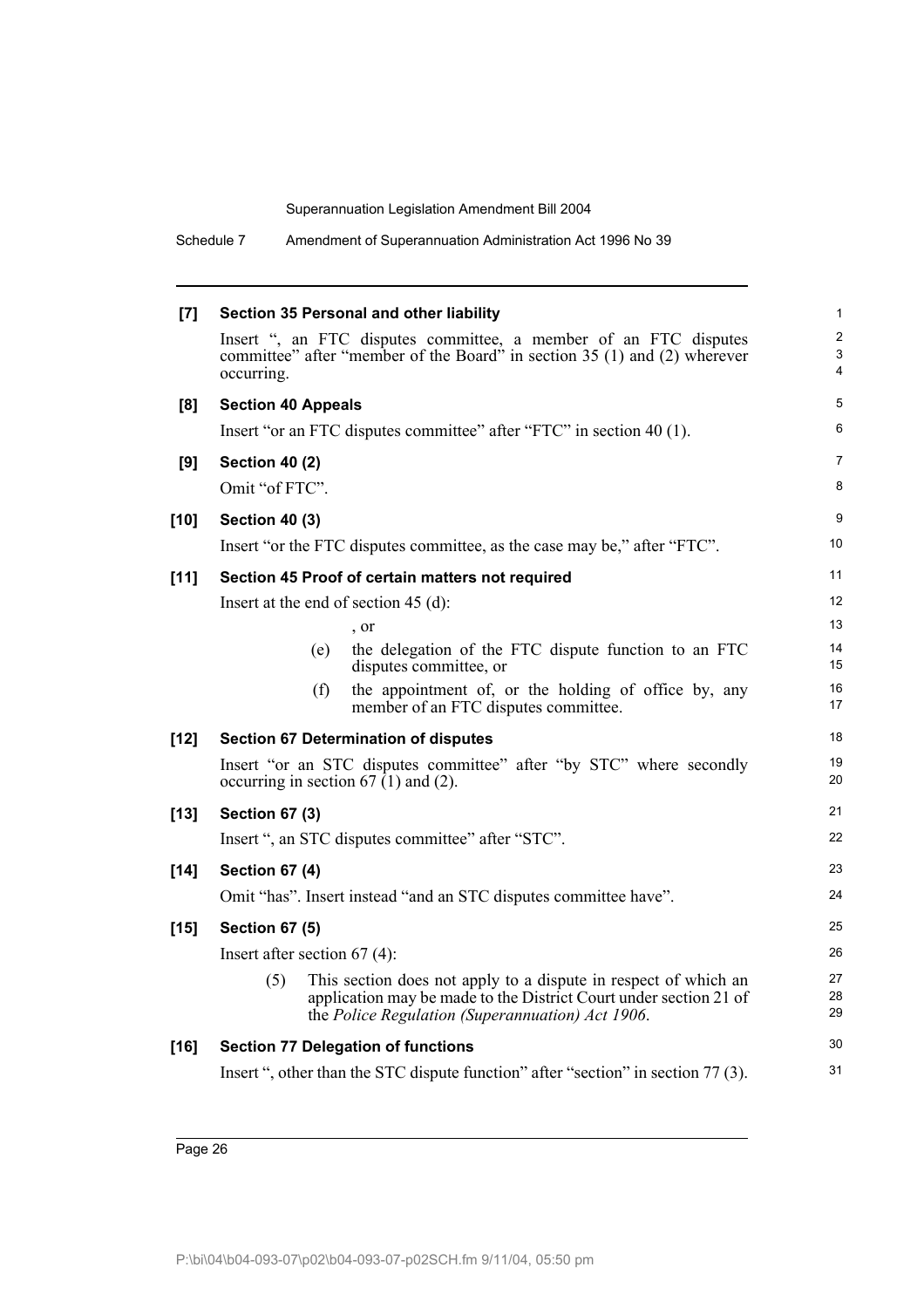| $[17]$ | Section 77 (3A)                             |                                                                                                                                                                                                                                                                          | 1                                               |  |  |  |
|--------|---------------------------------------------|--------------------------------------------------------------------------------------------------------------------------------------------------------------------------------------------------------------------------------------------------------------------------|-------------------------------------------------|--|--|--|
|        | Insert after section $77(3)$ :              |                                                                                                                                                                                                                                                                          |                                                 |  |  |  |
|        | (3A)                                        | STC may, in respect of a dispute, a class of disputes or all<br>disputes under the Acts under which the STC schemes are<br>established or constituted, delegate the STC dispute function to a<br>committee that is comprised of or includes members of the STC<br>Board. | 3<br>$\overline{4}$<br>5<br>6<br>$\overline{7}$ |  |  |  |
| $[18]$ |                                             | Section 80 Personal and other liability                                                                                                                                                                                                                                  | 8                                               |  |  |  |
|        | occurring.                                  | Insert ", an STC disputes committee, a member of an STC disputes<br>committee" after "member of the Board" in section 80 (1) and (2) wherever                                                                                                                            | 9<br>10<br>11                                   |  |  |  |
| $[19]$ | <b>Section 88 Appeals</b>                   |                                                                                                                                                                                                                                                                          | 12                                              |  |  |  |
|        |                                             | Insert "or an STC disputes committee" after "STC" in section 88 (1).                                                                                                                                                                                                     | 13                                              |  |  |  |
| [20]   | <b>Section 88 (2)</b>                       |                                                                                                                                                                                                                                                                          | 14                                              |  |  |  |
|        | Omit "of STC".                              |                                                                                                                                                                                                                                                                          | 15                                              |  |  |  |
| $[21]$ | <b>Section 88 (3)</b>                       |                                                                                                                                                                                                                                                                          | 16                                              |  |  |  |
|        |                                             | Insert "or the STC disputes committee, as the case may be," after "STC".                                                                                                                                                                                                 | 17                                              |  |  |  |
| $[22]$ |                                             | Section 93 Proof of certain matters not required                                                                                                                                                                                                                         | 18                                              |  |  |  |
|        |                                             | Insert at the end of section 93 (d):                                                                                                                                                                                                                                     | 19                                              |  |  |  |
|        |                                             | , or                                                                                                                                                                                                                                                                     | 20                                              |  |  |  |
|        | (e)                                         | the delegation of the STC dispute function to an STC<br>disputes committee, or                                                                                                                                                                                           | 21<br>22                                        |  |  |  |
|        | (f)                                         | the appointment of, or the holding of office by, any<br>member of an STC disputes committee.                                                                                                                                                                             | 23<br>24                                        |  |  |  |
| $[23]$ | <b>Section 96 Definitions</b>               |                                                                                                                                                                                                                                                                          | 25                                              |  |  |  |
|        | Insert in alphabetical order:               |                                                                                                                                                                                                                                                                          | 26                                              |  |  |  |
|        |                                             | superannuation authority means FTC or STC.                                                                                                                                                                                                                               | 27                                              |  |  |  |
| $[24]$ | <b>LGSS</b>                                 | Section 128A Mobility between public sector schemes and EISS and                                                                                                                                                                                                         | 28<br>29                                        |  |  |  |
|        | Insert at the end of section $128A(4)$ (f): |                                                                                                                                                                                                                                                                          |                                                 |  |  |  |
|        |                                             | , and                                                                                                                                                                                                                                                                    | 31                                              |  |  |  |
|        | (g)                                         | liability for payment of employer contributions, benefits,<br>insurance premiums or other employer superannuation                                                                                                                                                        | 32<br>33                                        |  |  |  |
|        |                                             |                                                                                                                                                                                                                                                                          |                                                 |  |  |  |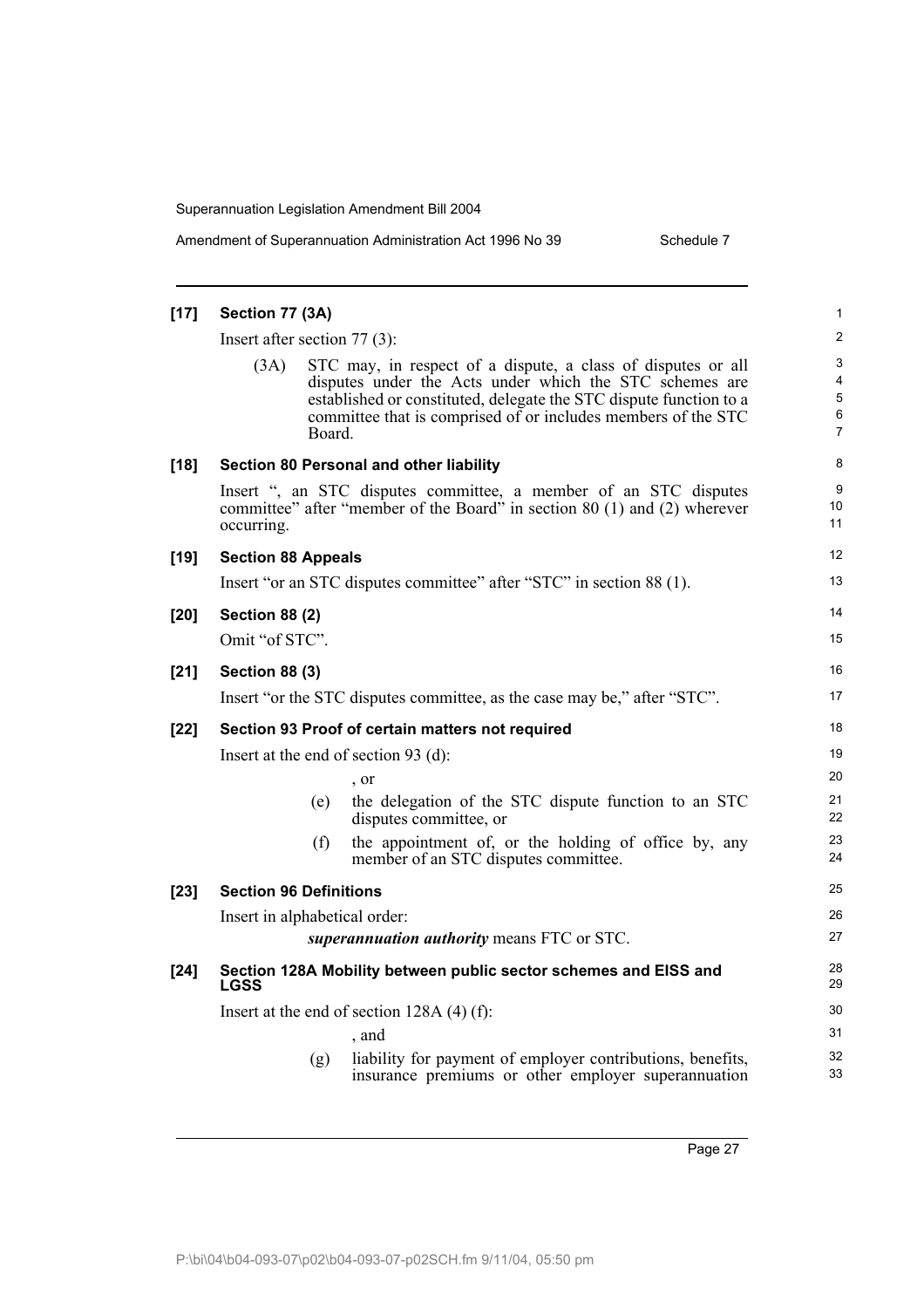|        | Schedule 7 |               | Amendment of Superannuation Administration Act 1996 No 39                                                                                                                                                                                                                                        |                                                    |
|--------|------------|---------------|--------------------------------------------------------------------------------------------------------------------------------------------------------------------------------------------------------------------------------------------------------------------------------------------------|----------------------------------------------------|
|        |            |               | liabilities payable during any period, or in respect of any<br>period, during which a transfer option may be exercised<br>(whether or not that option is exercised).                                                                                                                             | 1<br>$\overline{2}$<br>3                           |
| $[25]$ |            |               | Section 128B Provisions consequent on extension of superannuation<br>schemes to additional employees                                                                                                                                                                                             | 4<br>5                                             |
|        |            |               | Insert at the end of section $128B(1)$ (f):                                                                                                                                                                                                                                                      | 6                                                  |
|        |            |               | , and                                                                                                                                                                                                                                                                                            | $\overline{7}$                                     |
|        |            |               | (g)<br>liability for payment of employer contributions, benefits,<br>insurance premiums or other employer superannuation<br>liabilities payable during any period, or in respect of any<br>period, during which a transfer option may be exercised<br>(whether or not that option is exercised). | 8<br>9<br>10 <sup>1</sup><br>11<br>12 <sup>2</sup> |
| [26]   |            |               | <b>Schedule 3 Savings and transitional provisions</b>                                                                                                                                                                                                                                            | 13                                                 |
|        |            |               | Insert at the end of clause $1(1)$ :                                                                                                                                                                                                                                                             | 14                                                 |
|        |            |               | Superannuation Legislation Amendment Act 2004, but only to the<br>extent to which it amends this Act                                                                                                                                                                                             | 15<br>16                                           |
| [27]   |            |               | Schedule 3, Part 3                                                                                                                                                                                                                                                                               | 17                                                 |
|        |            |               | Insert after Part 2:                                                                                                                                                                                                                                                                             | 18                                                 |
|        |            | <b>Part 3</b> | Provisions consequent on the enactment<br>of the Superannuation Legislation<br><b>Amendment Act 2004</b>                                                                                                                                                                                         | 19<br>20<br>21                                     |
|        | 25         |               | <b>Definition</b>                                                                                                                                                                                                                                                                                | 22                                                 |
|        |            |               | In this Part:                                                                                                                                                                                                                                                                                    | 23                                                 |
|        |            |               | <b>the 2004 Act</b> means the Superannuation Legislation Amendment<br>Act 2004.                                                                                                                                                                                                                  | 24<br>25                                           |
|        | 26         |               | <b>Delegations</b>                                                                                                                                                                                                                                                                               | 26                                                 |
|        |            |               | (1) The amendments made by the 2004 Act to sections 4, 22, 32, 35,<br>40, 67, 77, 80 and 88 apply to a dispute that occurred but has not<br>been determined before the commencement<br>of those<br>amendments.                                                                                   | 27<br>28<br>29<br>30                               |
|        |            | (2)           | The amendments made by the 2004 Act to those sections do not<br>apply to a dispute determined before the commencement of those<br>amendments.                                                                                                                                                    | 31<br>32<br>33                                     |